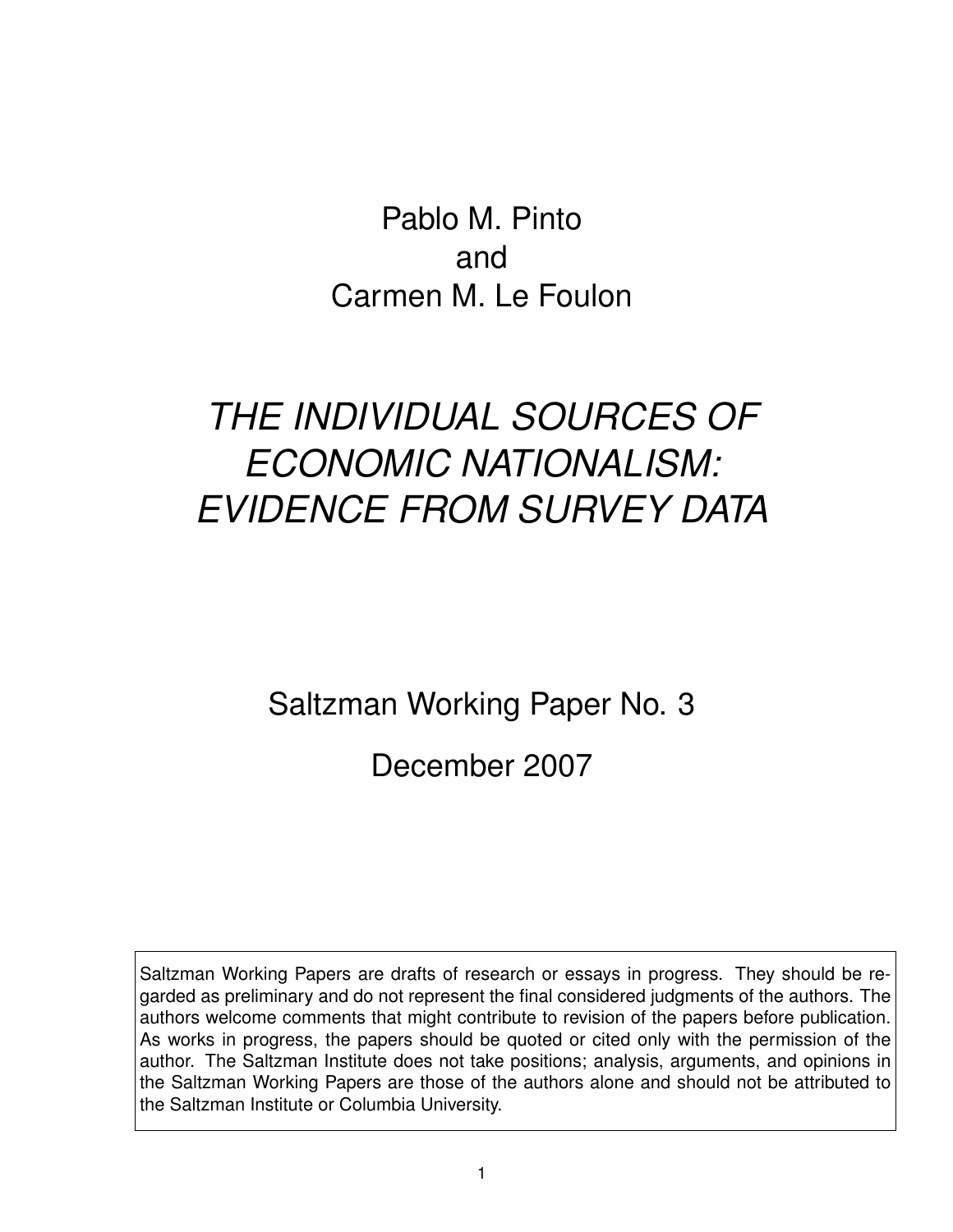Pablo M. Pinto is an assistant professor in the Department of Political Science at Columbia University, and a resident member of the Saltzman Institute of War and Peace Studies. Carmen Le Foulon is a Ph.D. candidate in the Political Science Department at Columbia University, and a researcher at the Centro de Estudios Públicos (Center of Public Studies), in Santiago, Chile.

An earlier version of this paper was prepared for delivery at the Annual Meeting of the American Political Science Association, Chicago, IL, August 30-September 2, 2007.

# **Abstract**

Political leaders in troubled democracies around the world have resorted to an anti-foreign rhetoric to justify the adoption of policies restricting foreign imports, and the free flow of capital and people, allegedly in defense of the national interest. And this rhetoric has resonated positively with large sectors of the electorate in those countries. A similar trend, exploiting a nationalistic sentiment for economic purposes, is observed in campaigns in the United States to *buy American*. Most studies to date have analyzed the causes and consequences of economic nationalism at the state level. However, there is good reason to believe that sources of economic nationalism should be traced at the individual level: some individuals might be willing to embrace economic nationalism purely on self-interest, yet others will be forced to trade off material and ideational preferences in order to support the national industry. The existence of this tradeoff at the individual level has important implications for coalition formation on trade, investment and migration policy-making. While recent studies suggest that cultural and ideational interests are likely to influence individual attitudes towards trade, one of the central policy dimensions in economic nationalism, the empirical content of the tradeoff between material and non-material preferences remains untested to date. Using data from the International Social Survey Program (ISSP 2003) we explore whether the effect of nationalism on attitudes towards protectionism varies with the individual's position in the economy. We find preliminary evidence that nationalism systematically affects attitudes towards trade in the United States, but less so in the Philippines. We also find that the effect of nationalism is conditional on individuals' skill, or position in the economy.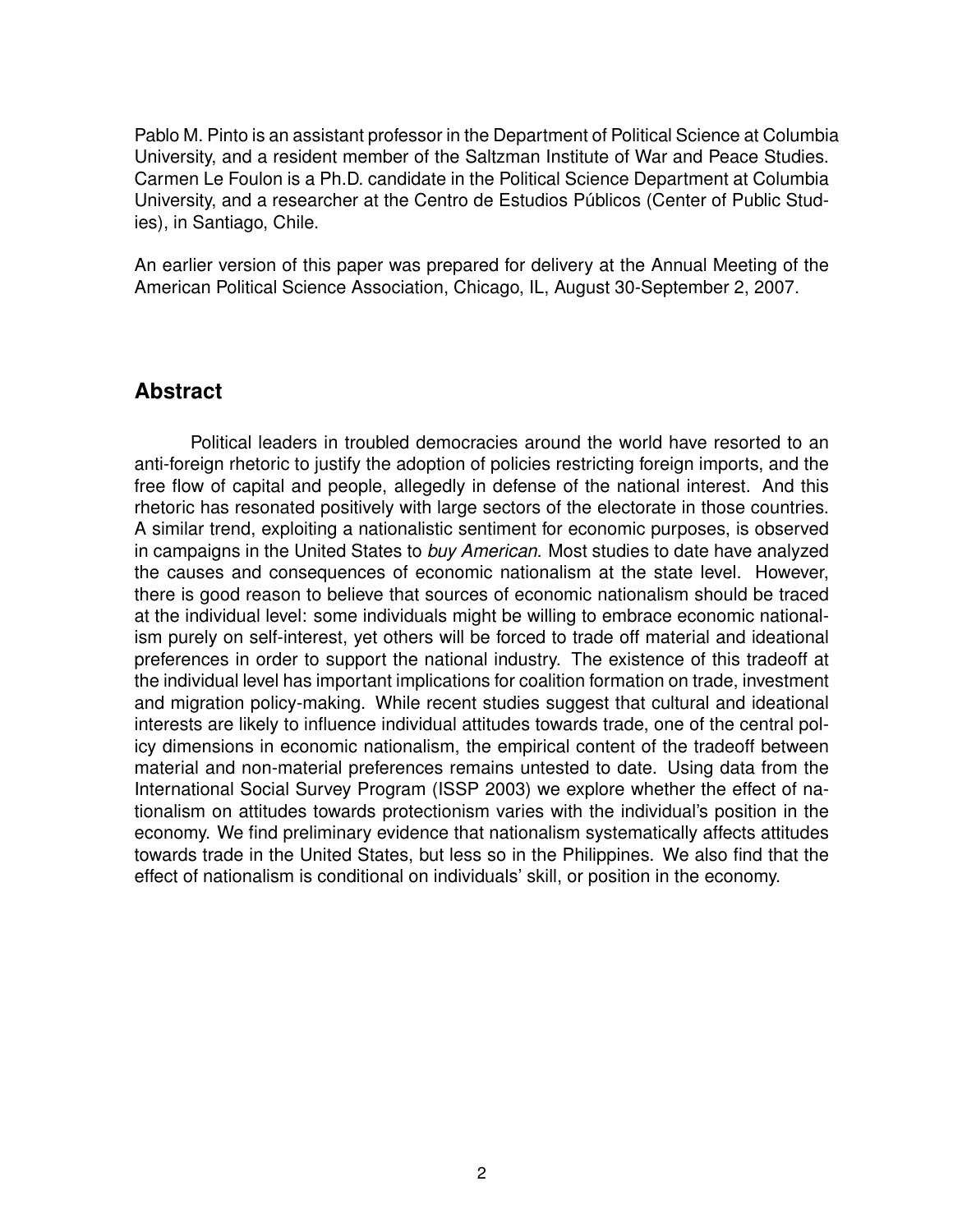"[The] world in which we live is one best described by the ideas of economic nationalism." The contract of the contract of the contract of the contract of the contract of the contract of the contract of the contract of the contract of the contract of the contract of the contract of the contract of

# **1 Introduction**

In recent years political leaders in troubled democracies of South America -Chavez in Venezuela, Kirchner in Argentina and Morales in Bolivia, among others- have resorted to an anti-foreign rhetoric in defense of the national interest. This rhetoric has resonated positively with the electorate in these countries. In the United States we find a similar trend in individuals' disposition to "buy American' (Frank 1999).<sup>2</sup> Most studies to date have analyzed economic nationalism at the state level, stressing the need to subordinate economic activities to the "goal of state building and the interests of the state" (Gilpin 1987, pp. 31).<sup>3</sup> In practice, economic nationalism has resulted in the adoption of import substituting and restrictive policies to benefit some industries, even under conditions when the economy would be better served by relying on the principle of comparative advantage. Moreover, the policy choices associated with economic nationalism are also likely to have distributive consequences, which have not been fully accounted for in the literature. Are those hurt from restricting the flows of goods, investment and workers across national borders willing to embrace protectionism and transfer resources to the *national industry* and other groups in society in order to advance the national interest? Is the psychological value obtained from the progress of the national industry enough to compensate for material losses? Or is economic nationalism simply the ideology embraced by those benefitting from restrictive policies, who are able to impose their will on the rest of society? The answer to these questions has important implications for our

<sup>1</sup>Gilpin 1987, pp. 25.

<sup>2</sup>From the Boston Tea Party, through the Great Depression, the Japanese "Yellow Peril" of the 1970s, to recent calls to boycott Chinese imports and investment in US soil, *buy American* campaigns are far from a novel theme; in fact, they can be traced to "the very founding of the nation" (Frank 1999, pp. x).

<sup>3</sup>See, inter alia, Hieronymi & Behrman 1980; Mayall 1990; Berend 2000; Helleiner 2002, 2003; Pickel 2003.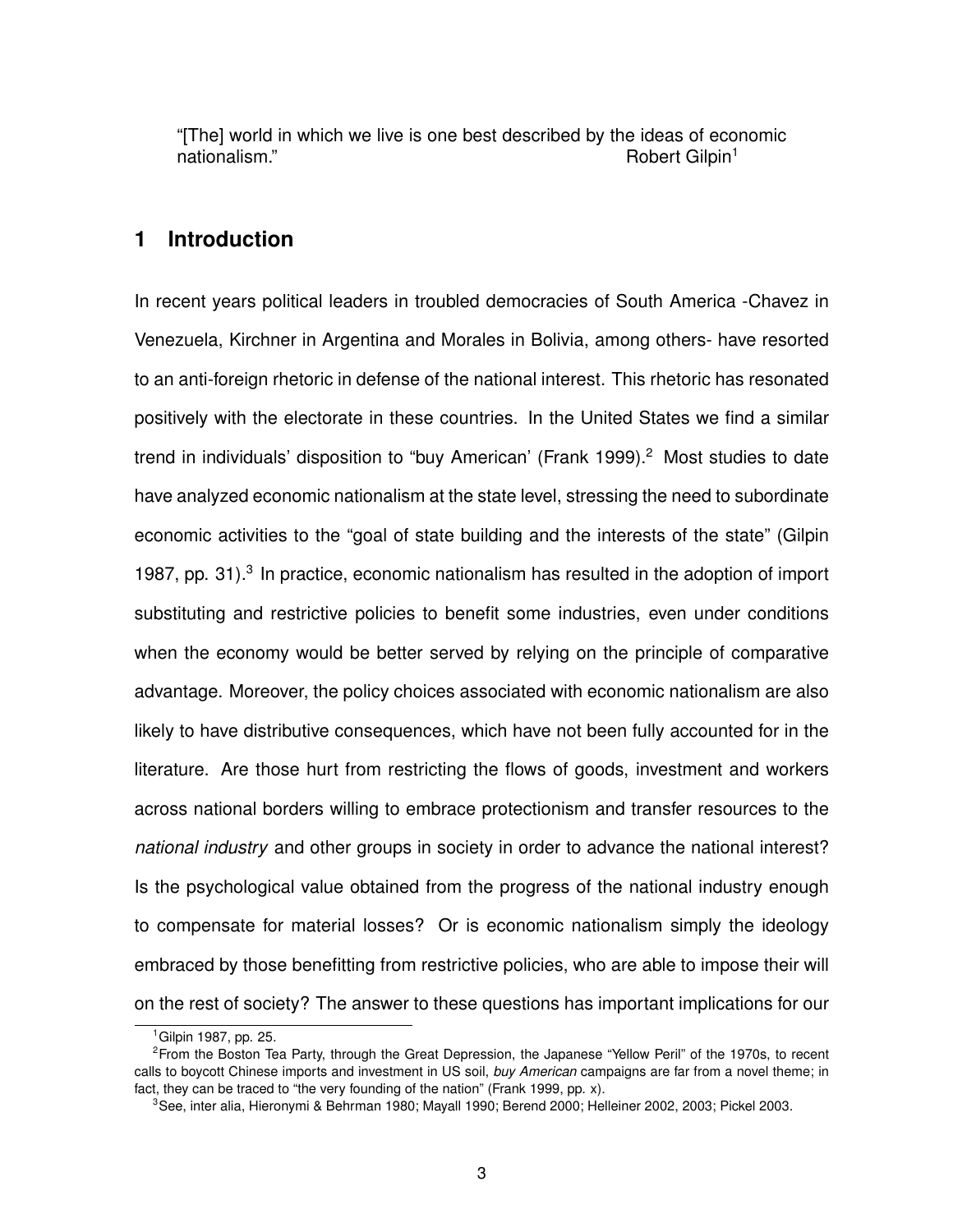understanding of the politics of foreign economic policy.

The aim of this paper is to explore whether the sources of economic nationalism are found at the individual level. In particular, we analyze under what conditions and to what extent are those individuals hurt by restrictive commercial policies willing to support import restrictions to protect the national industry, trading-off material benefits for symbolic ones. The existence of this tradeoff at the individual level was originally formulated by Harry Johnson (1965). Recent work on the determinants of trade policy attitudes have unveiled a relationship between protectionism and non-economic factors such as nationalism (O'Rourke & Sinnott 2001; Mayda & Rodrik 2005; Baker 2003, 2005) and the role of education in fostering cosmopolitanism (Hainmueller & Hiscox 2006). However, the empirical content of the tradeoff between material and non-material benefits remains untested to date.

In the empirical section of the paper we extend the analysis of the effect of nationalism on individuals' attitude towards globalization in general, and trade in particular, using data from the International Social Survey Program (ISSP 2003) National Identity Module for two countries, the United States and the Philippines.<sup>4</sup> Our preliminary findings suggest that nationalism at the individual level is only partly explained by their endowment of skill, proxied by educational attainment. Next, we analyze whether material interests, derived from their position in the economy, and nationalism affect individuals' attitudes towards international trade. Our results suggest that skill levels and sector of employment are correlated with reported protectionist stances, which is consistent with the findings in Scheve & Slaughter (2001), O'Rourke & Sinnott (2001), Mayda & Rodrik

<sup>4</sup>These two countries vary in one important dimension: their relative endowment of skill which allow us in part to explore the differential effect skill endowment on trade policy preferences of individuals. Since we measure skill as educational attainment, and education could have an independent effect on nationalism, we would expect the educated in both countries to be more predisposed towards openness, yet less so in the skill scarce country. However, skill endowment and education are not the only difference between the United States and the Philippines. Hence, we plan on extending the analysis to the rest of the countries covered by the ISSP 2003, and to responses on attitudes towards other areas of foreign economic policy included in that survey.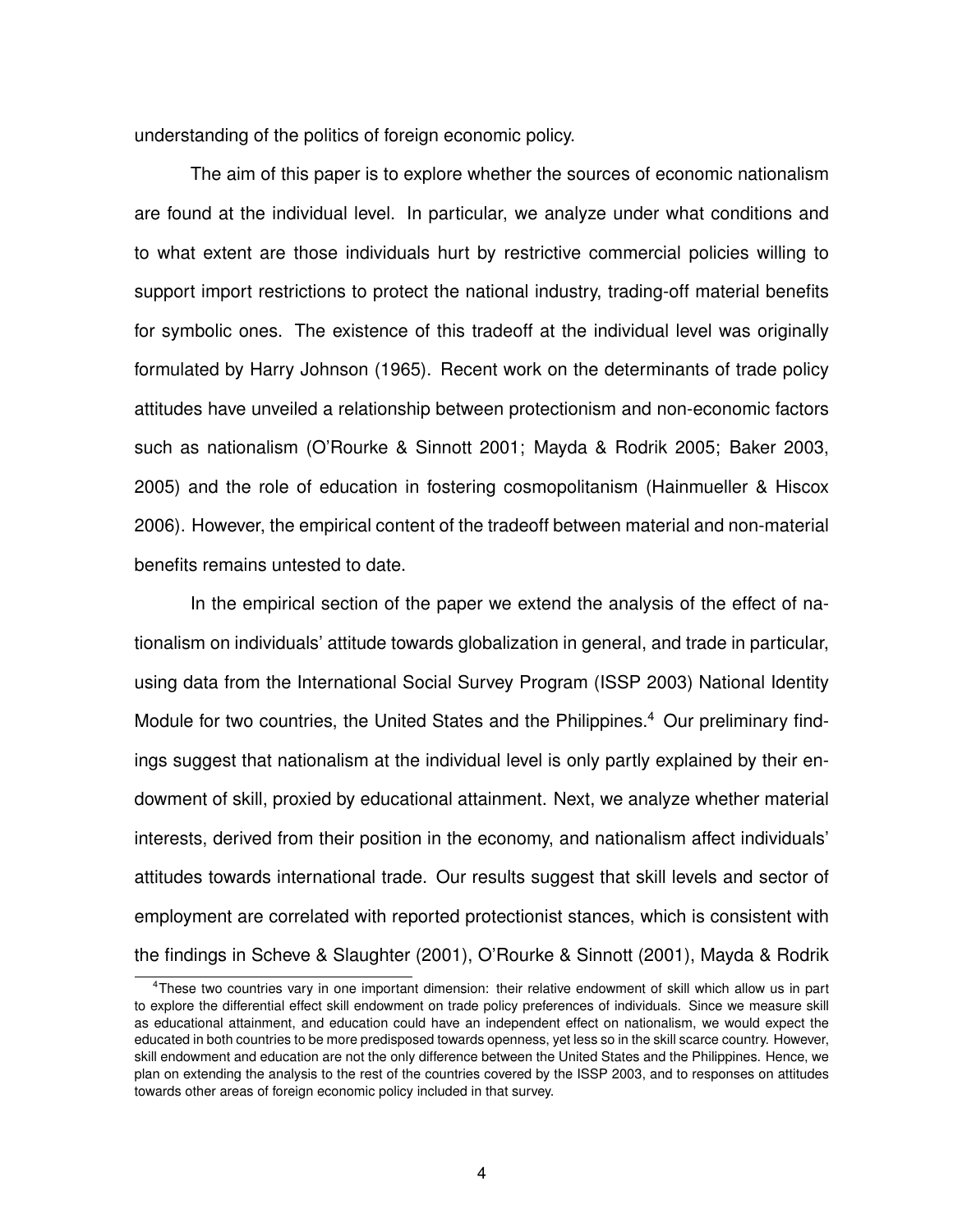(2005) using survey data for earlier years. We also find evidence that the effect of nationalism is conditional on individuals' position in the economy, providing partial support to Johnson's hypothesis.<sup>5</sup>

The following section places the paper in the literature on nationalism and on individual trade policy preferences. Next, we discuss the argument about the conditional effect of nationalism on attitudes towards foreign imports. Section **??** presents the results from our preliminary analysis of the survey data for the United States and the Philippines. Section **??** summarizes our findings and discusses possible extensions.

# **2 Economic Nationalism and Attitudes towards Trade**

## **2.1 Economic Nationalism**

Even though there is ample controversy on the origin and definition of nationalism (Gellner 1983; Hutchinson & Smith 1996; Hechter 2000; among others)<sup>6</sup> there is a shared belief in the literature that individuals having a strong sense of national identity are likely to gain a psychological benefit from policies aimed at favoring the collective, and are hence willing to sacrifice material advantages to that end (Calhoun 1991; Hechter 2000).<sup>7</sup> Despite this shared belief, the link between economic and political nationalism in the literature remains weak. Scholarly work on political nationalism has focused on the congruence between nations and states, and the ensuing conflicts when their correspondence is low; the extant literature on economic nationalism, on the other hand, has

<sup>5</sup>Elsewhere we explore the interaction of nationalism and material interests on individuals' attitudes towards integration in other issue areas such as investment, immigration, or restrictions on foreign ownership of land. Note that the survey instruments used in our empirical analyses do not allow us to test directly the existence of the tradeoff between material and psychological benefits, and the marginal rate of substitution between these two dimensions, which is implicit in Johnson's hypothesis. Such test would require an experimental design that would force individuals to quantify that tradeoff.

 $6$ The literature follows Gellner's (1983) definition of nationalism as a political principle which holds that the nation and the state should be "congruent' and which developed in the wake of the French Revolution.

<sup>7</sup>Nationalists, according to Hechter, are "people who expect that their wealth, power, or prestige will increase from self-determination are those most likely to support nationalism. ... [Hence,] the appeal of nationalism rest on the presumption that a government that is run by one's co-nationals will enact superior policies." (Hechter 2000, pp. 30).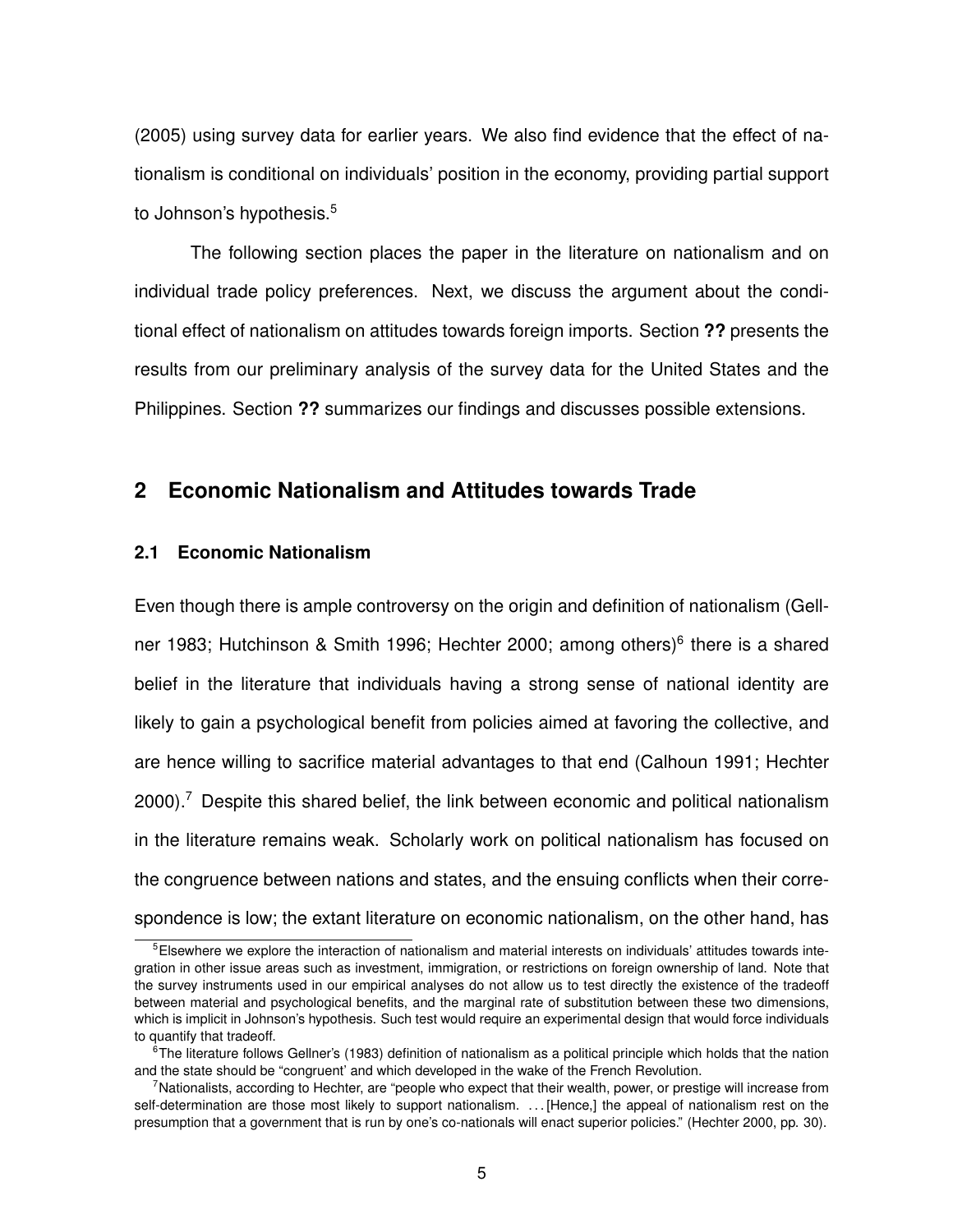concentrated on the adoption of foreign economic policies aimed at securing the well being of the state or a group within the state. Economic nationalism is thus defined as an ideology that contrasts with economic liberalism in two major ways: it rejects self-interest as the main guideline for organizing the social and economic, and second, it rejects the notion that the market can maximize the welfare of the collective (Levi-Faur 1997a). More recently a group of scholars define economic nationalism as a more general ideology, characterized by its ends, not its means, and hence cannot be confounded with a specific economic policy (Crane 1998; Helleiner 2002; Pickel 2003; Nakano 2004).<sup>8</sup> Yet, the traditional definition that equates economic nationalism to protectionism is more prevalent among scholars and practitioners. In general, the adoption of restrictive commercial policies for nationalistic motives is justified on the infant industry argument for development that follows the work of Friedrich List and Alexander Hamilton.<sup>9</sup> Thus, even for economic nationalists protectionism is a transient policy; it is not based on a theory of trade but on developing productive powers.<sup>10</sup> No matter what trade policy orientation they adopt, nationalist governments should be willing to trade-off current for future well-being.

As discussed earlier, most studies to date analyze the causes and consequences of economic nationalism at the state level. Harry Johnson, on the other hand, has extended the analysis of economic nationalism to the individual and group levels: "Na-

<sup>&</sup>lt;sup>8</sup>The content of economic nationalism is a set of "economic policies which promote economic development without threatening national cohesion, and whose costs and benefits are shared by the people of the whole nation-state." (Nakano 2004, pp. 227)

<sup>&</sup>lt;sup>9</sup>"Protection, in certain cases, is therefore recommended and justified as an education tax that would enable the Americans to engage in equal exchange with the British, i.e. exchange not only *matter for matter* but also *mental capital for mental capital* . . . According to List, the role of the state in such a case was to create adequate conditions for the development of American mental capital. These conditions, however, could not be provided unless a managed trade policy was implemented." (Levi-Faur 1997a, 166; italics in original). A similar reasoning is found in the work of Johnson (1965), and Gilpin (1987).

<sup>&</sup>lt;sup>10</sup>"[Hamilton and List] believed that free trade was only possible under certain conditions that did not exist for their economically weak, politically divided countries. As a result, they supported limited types of protection to promote industrialization in countries with the necessary capabilities . . . Hamilton and List argued that while the Liberals were correct in identifying the benefits of free trade, they did not adequately address the problems of how economically and politically weak countries might ensure their national security in a world where free trade did not exist." (Harlen 1999, pp. 739)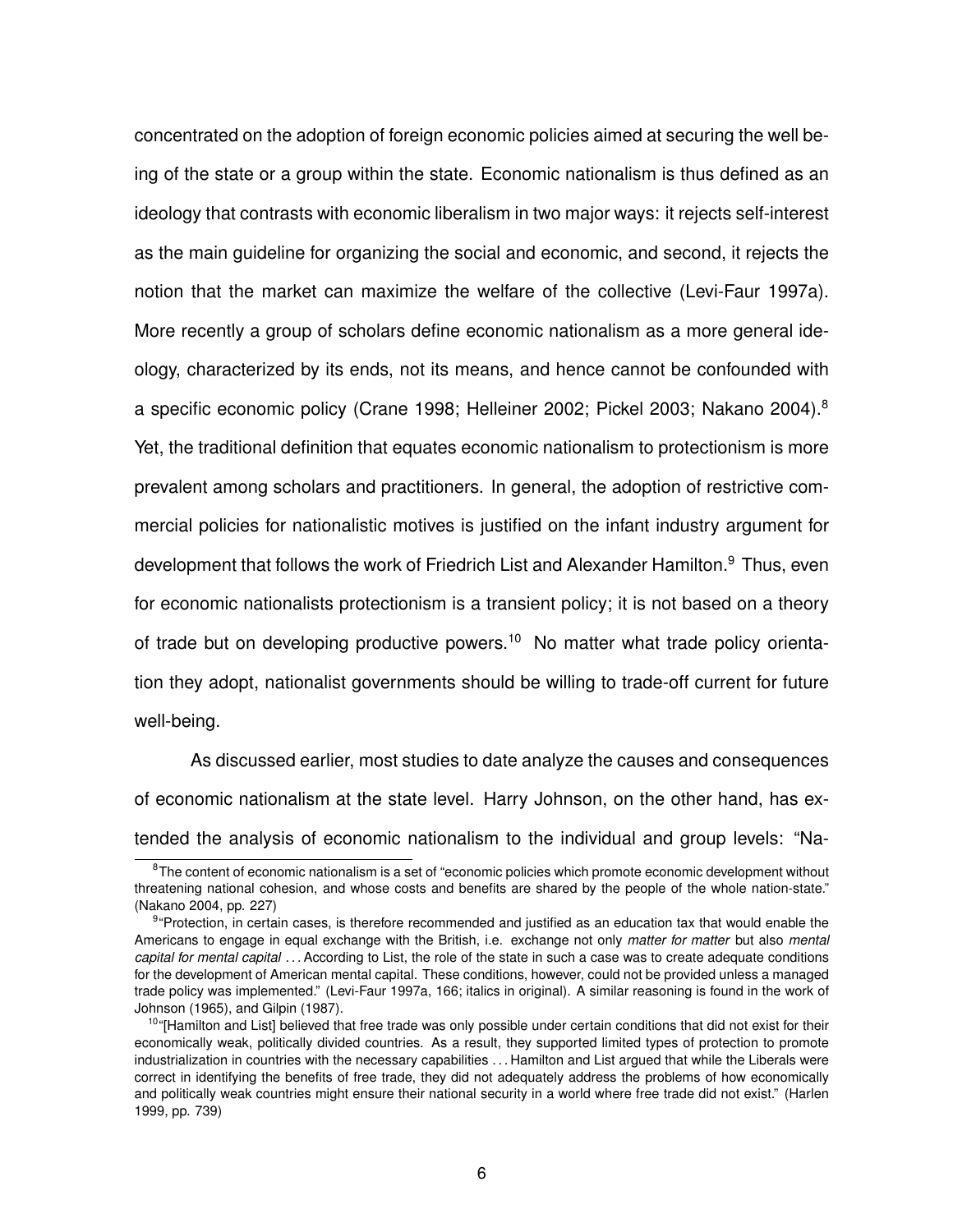tionalism is defined as a state of social psychology or political sentiment that attaches value to having property in this broad sense - physical and financial assets, plus rights to certain kinds of jobs - owned by members of the national group" (Johnson 1965, pp.  $176$ ).<sup>11</sup> To some individuals who advocate economic nationalism, the choice of policies results in a tradeoff: "it is quite possible that the psychic enjoyment that the mass of the population derives from the collective consumption aspects of nationalism suffices to compensate them for the loss of material income imposed on them by nationalistic economic policies, so that nationalistic policies arrive at a quite acceptable result from the standpoint of maximizing satisfaction." (Johnson 1965, pp. 184). Some individuals might be more or less willing to embrace economic nationalism purely on self-interest, yet others will be forced to trade off material and ideational preferences in order to support the national industry. The existence of this tradeoff at the individual level has important implications for coalition formation on trade policy and the prospects that governments would embrace economic nationalism. In the following section we discuss the findings in the literature on trade preferences at the individual level.

#### **2.2 Individual attitudes towards trade: evidence from surveys**

The empirical literature on the determinants of individual attitudes towards trade has exploded in recent years, as scholars in economics and political science have tried to explain why some individuals are more protectionist than others. Most of these studies draw on the theoretical literature in international economics to derive predictions about individual trade policy preferences from individuals' ownership of factors of production and sector of employment, the expected effect of trade on income for those factors or

<sup>&</sup>lt;sup>11</sup>Yet, note that in Johnson's formulation most of the action occurs at the elite level. Gourevitch (1986) and Kindleberger (2000), on the other hand, define economic nationalism as purely instrumental: it is the ideology of the winning coalition that based on their self-interest favored protectionist policies in response to external shocks.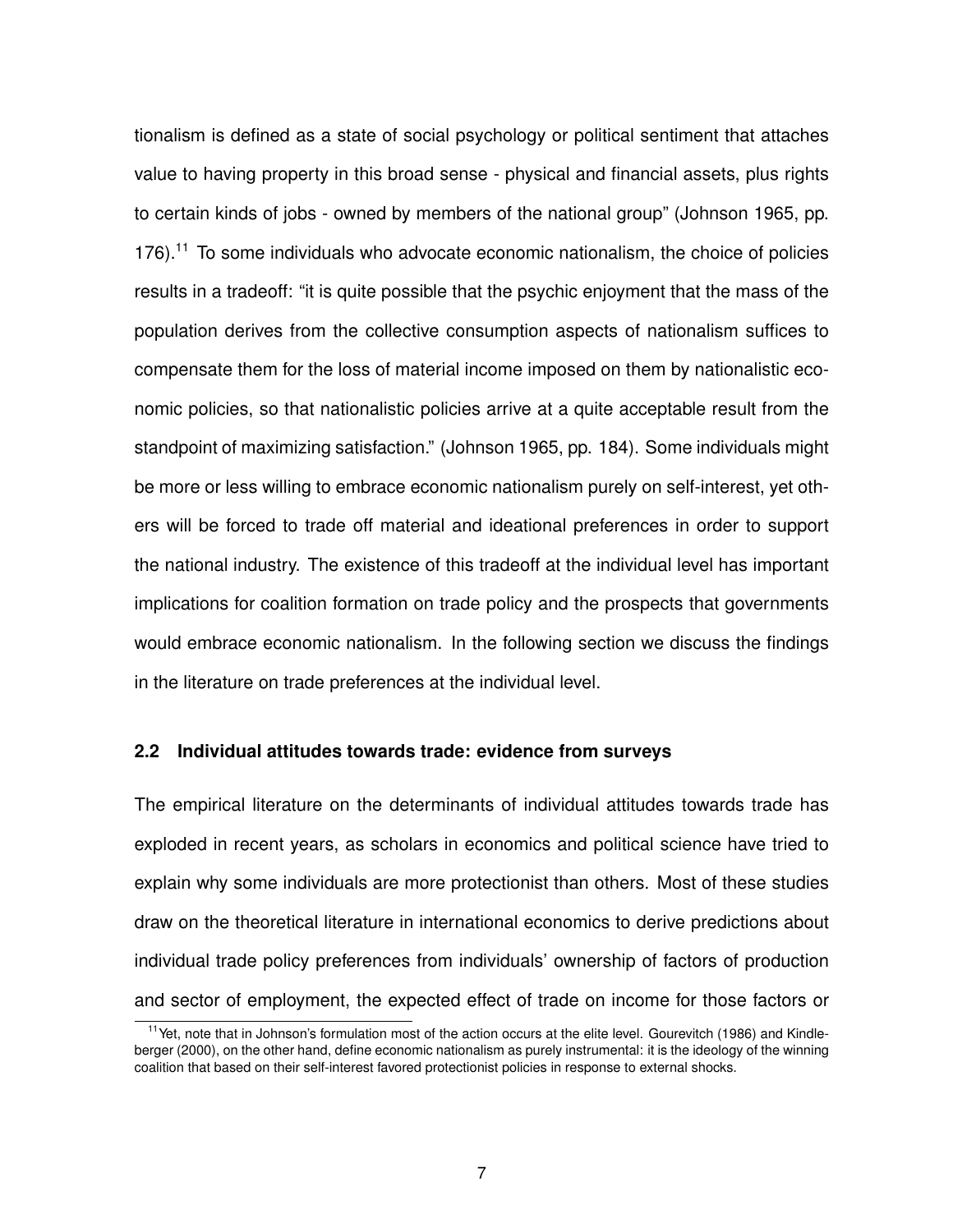sectors.<sup>12</sup>

Using survey data for different countries and years, several scholars find support for a generalized version of the Stolper-Samuelson theorem: individuals with lower skills (or human capital) are more likely to favor restrictions in countries relatively better endowed with human capital and skills.<sup>13</sup> Yet, support for Stolper-Samuelson effects is weakened by the mixed findings in studies that include developing or skill scarce countries.<sup>14</sup> Mayda & Rodrik (2005) also find that sector of employment matters: those employed in comparative disadvantage sectors tend to be more protectionist.<sup>15</sup> In order to reconcile their findings that both factor ownership and sector of employment have a significant effect on individual attitudes towards trade, they resort to an explanation based on time horizons: provided that sectoral mobility is costly in the short run sector of employment should be an important determinant of attitudes towards trade, while factor ownership should matter in the long run.<sup>16</sup>

Scheve & Slaughter (2001) analyze how the role of ownership of non-productive assets also affects trade policy preferences. They find that home ownership in regions with higher concentration of comparative-disadvantage industries predisposes individuals to support trade barriers.<sup>17</sup> Baker (2005) moves beyond factor ownership, to model

<sup>&</sup>lt;sup>12</sup>The differential effect of trade on factor return is predicted by the Stolper-Samuelson theorem and depends on the relative endowment of factors vis-à-vis a country's trading partner with the abundant factor benefitting from trade; the effect of openness on industries is derived from the specific factors model, where internationally competitive industries benefit from trade while the import-competing industries hurt. The main difference between these models is their assumption of the degree of factor mobility within the economy. See Stolper & Samuelson 1941; Jones 1971; Mussa 1974; Rogowski 1989; Hiscox 2002. The literature on market structure and trade, on the other hand, predicts that trade is not driven by factor endowment differentials, and hence less likely to create distributive clashes over trade policy. See Krugman 1979; Helpman & Krugman 1985.

<sup>&</sup>lt;sup>13</sup>Balisteri 1997; Beaulieu 1998; Gabel 1998; Scheve & Slaughter 2001; O'Rourke & Sinnott 2001; Mayda & Rodrik 2005.

<sup>&</sup>lt;sup>14</sup> See Beaulieu et al. 2001; Beaulieu et al. 2005; Robbins 1995; Hainmueller & Hiscox 2006. The findings by Beaulieu et al. (2005) are consistent with an alternative human capital argument of the effects of integration on individual income: individuals with higher levels of formal skills are more adaptable to changing labor market conditions. See Gabel 1998; Bhagwati & Dehejia 1994.

<sup>&</sup>lt;sup>15</sup>Mayda & Rodrik (2005, pp. 1412) conduct non-nested tests of the two competing models, and find that the fitted values from the factor model and the sector model, marginally, are significant in both cases, suggesting that skills and sector of employment are important determinants of trade policy attitudes in their sample.

<sup>&</sup>lt;sup>16</sup>Our findings in section ?? using the ISSP 2003 data for the United States are consistent with their results.

<sup>&</sup>lt;sup>17</sup>Scheve & Slaughter 2001, pp. 290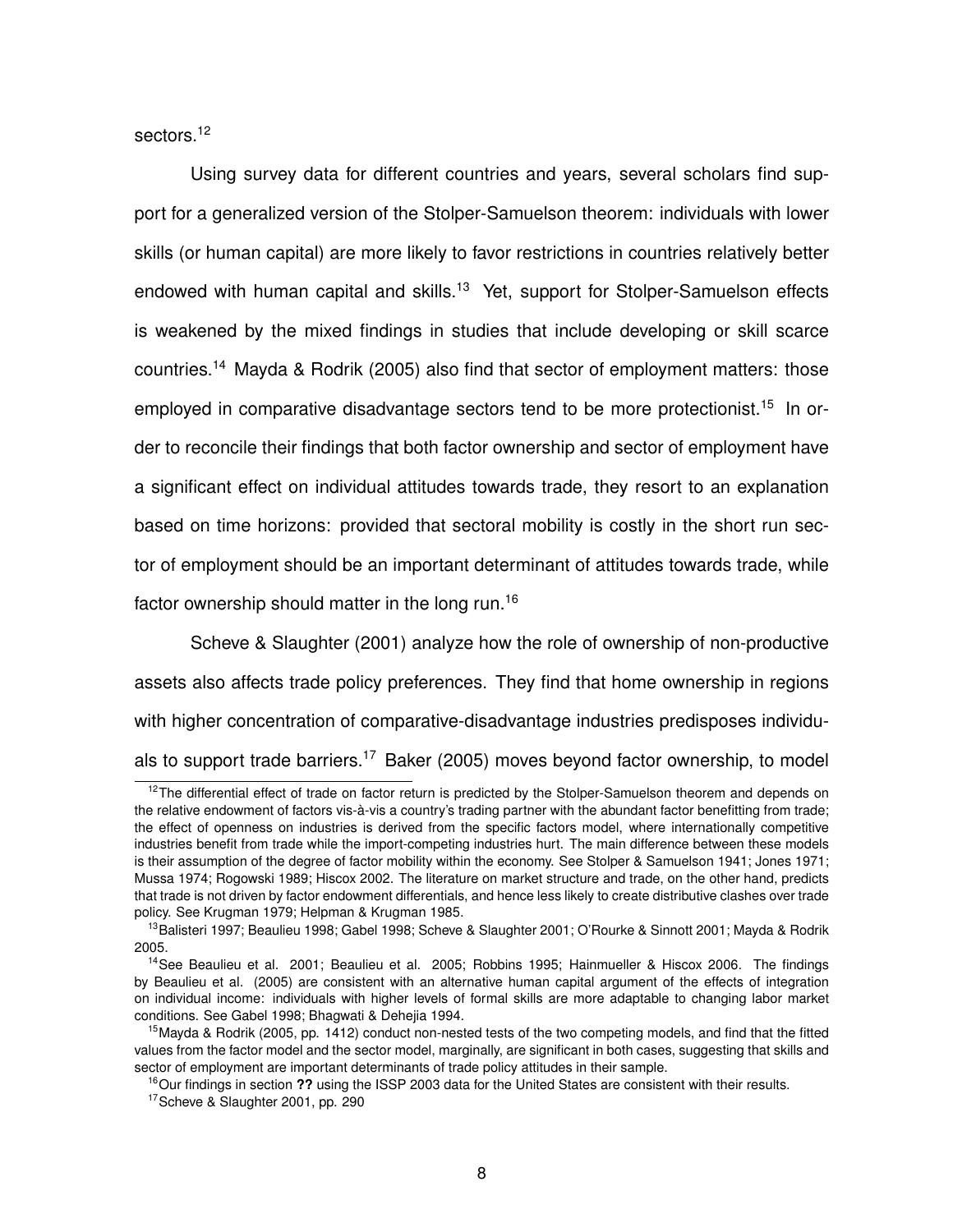individuals' preferences as consumers. He finds support for the claim that in skill abundant countries individuals with higher propensity to consume skill-intensive goods, proxied by income, will be less predisposed to support free trade, while in skill-scarce countries propensity to consume skill-intensive goods is positively correlated with support for free trade.

The literature has also looked at the impact of nationalist sentiment on the disposition of individuals to support protectionism.<sup>18</sup> The general approach in these studies is to include as right-hand side variables a set of regressors that capture nationalistic sentiment or attachment to the individuals' community depending on the study, along with variables that capture economic interest (such as education, skill or occupation) in a regression.<sup>19</sup> Results are fairly consistent: economic interests and ideology seem to influence individual attitudes towards trade policy and economic inegration.<sup>20</sup> Even though there is a broad consensus that cultural and ideational interests may also influence individual attitudes towards trade, the extant literature assumes implicitly or explicitly preclude that the effect of nationalism is not conditional on individuals' position in the economy. In the following section we discuss how adding those conditional effects might affect how we think about economic nationalism and its political consequences.

# **3 Material Interests, Ideology, and Protectionism**

There is a broad consensus among international economists that protectionism is a suboptimal policy, one that would make sense only under very specific and rather ex-

<sup>&</sup>lt;sup>18</sup>See O'Rourke & Sinnot 2001; Rankin 2004; Wolfe & Mendelsohn 2004; Hooghe & Marks 2004; Mayda & Rodrik 2005; Baker 2005; among others.

<sup>&</sup>lt;sup>19</sup>There is some variation among these studies in terms of how nationalism is measured. O'Rourke & Sinnott (2001), for instance, use factor analysis of responses to a series of questions in the ISSP 1995 dataset to construct two underlying dimensions usually associated with nationalism: patriotism and chauvinism. Mayda and Rodrik (2005), on the other hand, choose responses to individual questions in the ISSP 1995 national module. We adopt O'Rourke & Sinnot's approach in the empirical section of this paper.

 $^{20}$ Hooghe and Marks (2004) find that nationalistic sentiment explains a larger part of the variance of support for the EU than material interests do (Hooghe & Marks 2004).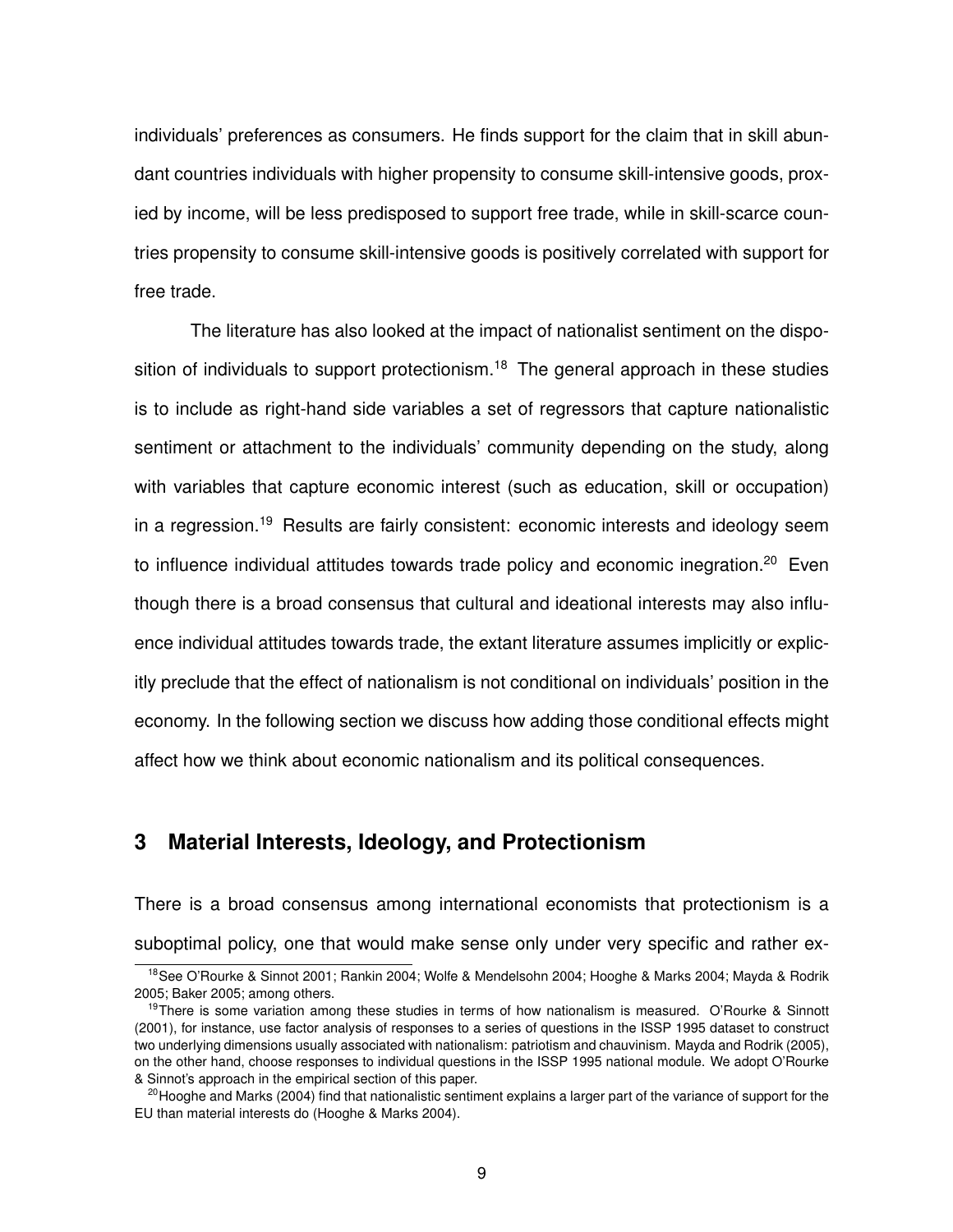ceptional economic circumstances. Yet free trade is contentious in the political realm. Political leaders and followers have a penchant for protectionism, usually justified on lofty motives, such as the advancement of the national interest.

Economic nationalism is usually conceived as an ideology that attaches value to the developing of the import-competing "national" industries, i.e., those that carry *superior status* and would be otherwise affected by openness, or weighing the material benefit of others employed in industries that would be hurt from trade or that could only survive if imports are restricted.<sup>21</sup> The policies associated with economic nationalism are likely to generate direct and intangible benefits: direct benefits take the form of income (and prestige) accruing to those individuals who own, or hold office and employment opportunities in the industries on which nationalism invests. The general benefits, on the other hand, consist of the psychic satisfaction derived by the community at large from gratification derived from the taste for nationalism.

One would expect to find nationalist sentiment to be strongest among individuals who are most vulnerable to competition from foreign economic activities, and hence fully explained by material interests: those employed in the import competing industries would be nationalistic, and those in the exporting industry should adopt a pro-integration stance.<sup>22</sup> In practice nationalist economic policy is aimed at distributing income, not increasing it (Breton 1964).<sup>23</sup> When the instrument of choice is increasing barriers to

 $21$ See Johson (1965, pp. 176): "Nationalism can accordingly be conceived of as a state of social psychology or political sentiment that attaches value to having property in this broad sense owned by members of the national group." Gilpin underscores three important components of economic nationalism as an ideology: its emphasis on the state as the predominant actor, its bias towards industry over agriculture, and its anti-trade bias (Gilpin 1987, pp 31-34, 46-50).

 $22$ Alternatively owners of the relatively abundant factor favoring free trade, while the owners of the relatively scarce factor should be associated with more protectionist cum nationalistic stances, when the underlying trade model follows the Heckcher-Ohlin/Stolper-Samuelson assumptions. However, economic nationalism should not be confounded with protectionism, since under some circumstances the national interest could be better served by promoting exports or integrating with the world economy (Helleiner 2002; Pickel 2003). The conditions under which we would expect economic nationalism to be associated with a particular trade policy orientation depends on the size, location, resource endowment and other characteristics of the economy. We will model these conditions when we extend the analysis to the rest of the countries in the ISSP 2003 sample.

 $^{23}$ Optimal tariff and strategic trade motives are exceptions to this; yet the conditions under which an optimal tariff or the development of a strategic industry are justified are very limited in the real world; see Grossman 1986; Brander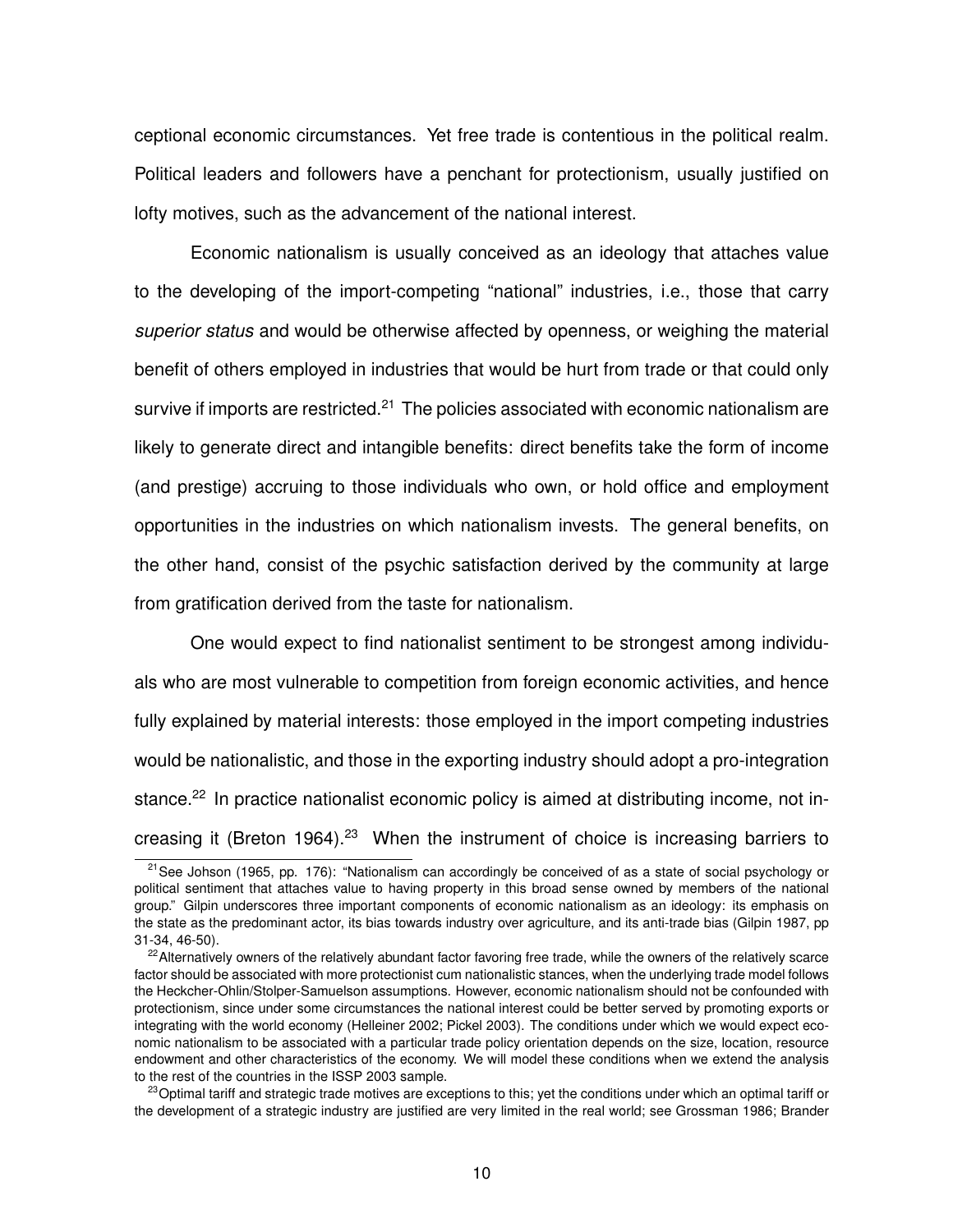trade, economic nationalism will result in a transfer of resources from one group in society to another group. Given that these policies are also likely to generate concentrated benefits and diffused costs, we could find an interest group explanation for their adoption: those benefiting from redistributive policies could be able to impose their will and have their preferred policy enacted.<sup>24</sup> If so, economic nationalism would be epiphenomenal, a mere reflection of individuals' position in the economy.

At the individual level nationalism could be independent of endowment of skills or sector employment. Thus conceived, nationalism would be a purely ideational dimension, orthogonal to the material dimension, and randomly distributed in the population. The value placed on the consumption of these two *goods* -material and psychological well-being- could vary from individual to individual. At the extremes -ie, among those who value material gains or those who are purely ideological- individuals might not be willing to incur in this exchange at all. This is the underlying assumption in recent studies on individual determinants of trade attitudes (O'Rourke & Sinnott 2001; Mayda & Rodrik 2005; Baker 2003, 2005). Still these studies miss an important implication of this assumption: when the instrument of choice is a tariff on foreign imports, among the nationalist -those individuals who derive utility from supporting the national industry- there will be some who reap the material benefits of the national policies, while others pay the costs. It is the latter who should be willing to sacrifice material gain (loss of income or higher prices) for the non-material benefit of protecting the national industry, which is the core assumption in Johnson (1965).<sup>25</sup> For those employed in the national industry, on the other hand, it is hard to distinguish ideology from self-interest.

The relationship between self interest and ideology, on one side, and attitudes

<sup>1986.</sup>

<sup>&</sup>lt;sup>24</sup>Moreover, based on their ability to organize that allows them better access to the policy-making process or due to their privileged position in the polity resulting from the country's institutions.

<sup>&</sup>lt;sup>25</sup>Johnson's hypothesis, in turn, is based on Gary Becker's (1957) work on discrimination. Note, however, that a similar explanation of this tradeoff can be construed on altruistic motivations as well. See footnote **??**.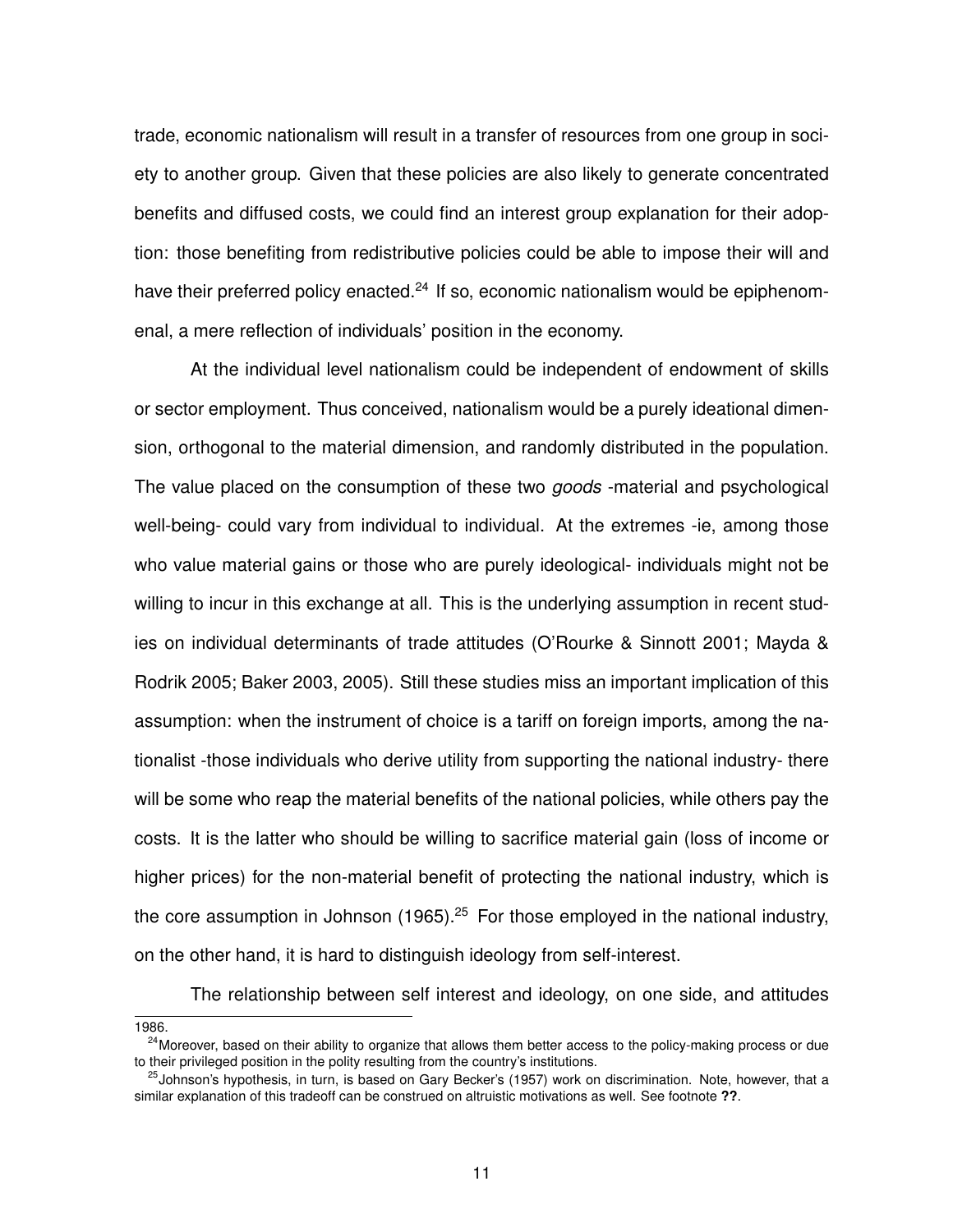towards protectionism, i.e., the preference for a higher tariff on imports  $(\tau)$ - on the other side,  $V_i(\tau)$  =  $v_i(I_i,\alpha)$ , can be modeled in different ways, leading to different empirical implications. One way is to model ideology (nationalism) and material interests as separate dimensions to explain individual's support for a more restrictive trade policy, i.e., a higher tariff rate  $\tau$ :

$$
V_i = v_i(I_i(\tau)) + v_i(\alpha) \tag{1}
$$

The effect of the tariff  $\tau$  on income depends on the individual's position in the economy, i.e., its industry of employment or skill endowment. The parameter  $\alpha$  characterizes the individual's degree of nationalism, which is associated with more restrictive attitudes towards foreigners in general, and foreign imports in particular. Implicitly these studies assume that  $\alpha(\tau)$ , forcing some individual to tradeoff utility along the two dimensions. Johnson (1965), on the other hand, makes this tradeoff explicit: his hypothesis implies that those benefitting from trade are willing to give up part of their income to restrict imports in order to benefit the 'national industry':

$$
V_i = v_i (I_i(\tau)) + \alpha v_i(I_j(\tau))
$$
\n(2)

Hence, individuals  $(i = j, k)$  can be of several types depending on the value they place on the income of others, captured by the parameter  $\alpha = (0, 1)$ , and the effect of the tariff,  $\tau$ , on their income: those employed in the industrial sector that need to be sheltered from foreign competition in order to survive  $(j \in \mathcal{P})$ , and those that benefit from reducing barriers to trade ( $k \in \mathcal{F}$ ). The underlying assumption is that the national industry can only survive under a higher tariff.<sup>26</sup> At the extremes we find the *selfish*  $(\alpha = 0)$ , who only value the effect of the tariff on their income, and the *nationalists*  $(\alpha = 1)$  who internalize the effects of opening up the economy on the national industry.<sup>27</sup>

<sup>26</sup>We could extend the analysis to "national industries" that would benefit from openness. See footnote **??**

<sup>&</sup>lt;sup>27</sup>In the specific factors model, those in the import-competing industries could still support protectionism for indus-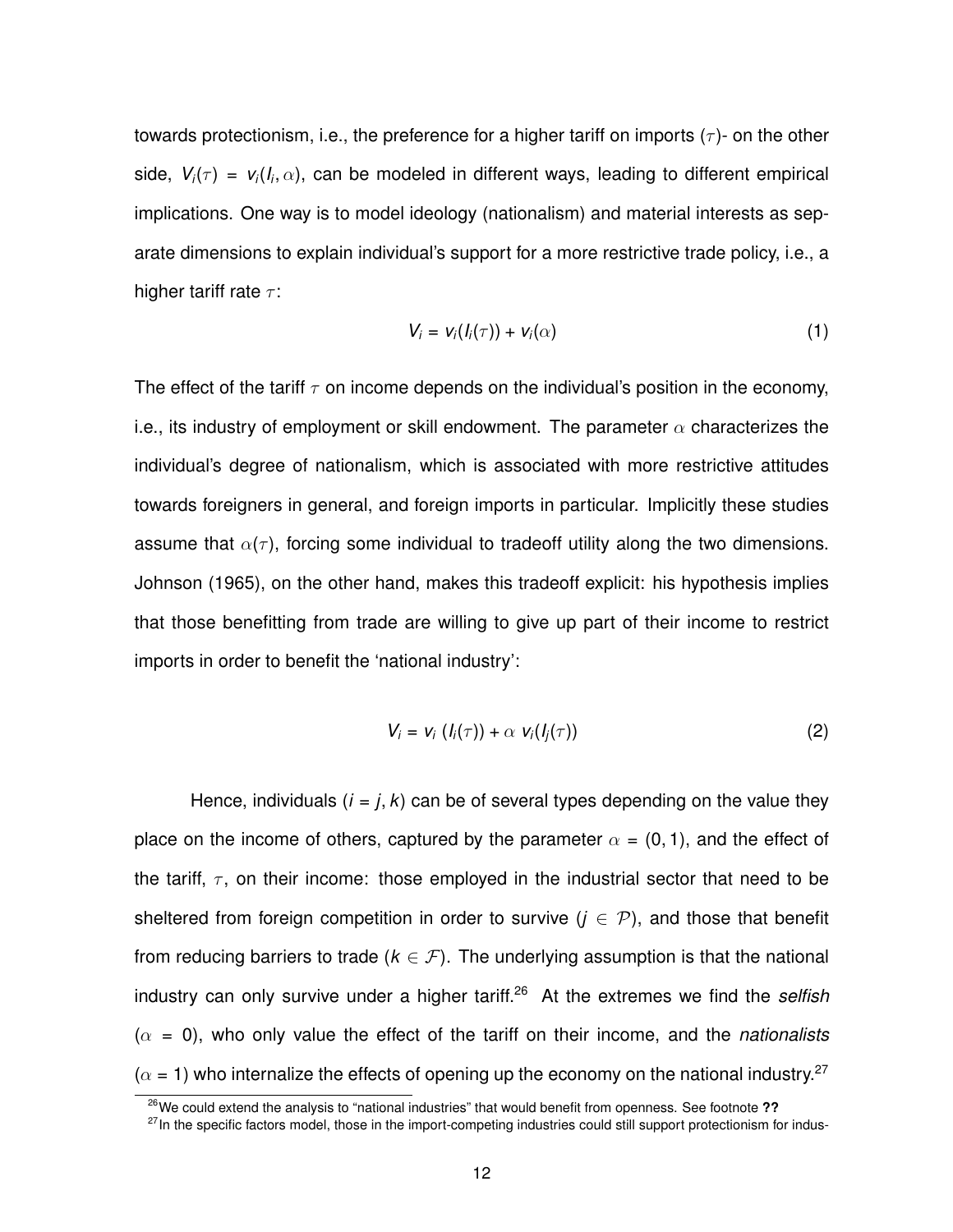Alternatively we could model individual trade preferences as a continuum between self-interest and altruism, where each individual is willing to trade off their income to benefit other groups in the national economy, or internalize the net costs of the tariff  $(\tau)$ :  $V_i = (1 - \alpha) v_i(I_i(\tau)) + \alpha v_i \left( \sum_{h \neq i} \frac{(I_h(\tau))}{n} \right)$  $\binom{\pi}{n}$ , where  $n = \sum k.^{28}$ 

The different assumptions regarding the relationship between individual characteristics and material and non-material preferences leads to different predictions on their effect on individual attitudes towards protectionism. The first hypothesis is that nationalism is fully explained by material interests, in which case we should expect nationalism to play no additional role in trade attitude formation, i.e.,  $\alpha = 0$  in equation (??). A second hypotheses, based on equation (**??**), is that the effect of nationalism is constant for all actor types, i.e., the higher the level of  $\alpha$ , the higher the support for protectionism. Last, we could expect the effect of nationalism on support for restrictions on imports to be conditional on the individual's position in the economy. For example, to the extent that individuals value losses differently than gains (following Kahneman & Tversky's (1979) *prospect theory*), we could expect nationalism to have no differential effect on the probability of supporting barriers to trade among those individuals who benefit from protectionism, and have a positive effect on the probability of supporting trade restrictions among those that would benefit from opening up to trade.<sup>29</sup> In section **??** we conduct preliminary tests of these hypotheses.

tries other than their own:  $V_i = V_i (I_i(\tau)) + \alpha V_i (\sum \frac{(I_j(\tau))}{m}$  $\frac{f(\tau)}{m}$ , where  $m = \sum i$ . In section **??** we will also explore the empirical content of this hypothesis.

<sup>&</sup>lt;sup>28</sup>The educated and skilled are more likely to be less nationalistic. They place less value on protecting the national industry for ideational and self-interest reasons (Levi-Faur 1997b, pp. 368). The utility function implicit in the first part of the argument, and in Hainmueller & Hiscox's (2006) analysis of the effect of education on attitudes would take this form, where  $\alpha$  is a (negative) function of the individual's educational attainment. In unskilled labor abundant countries like the Philippines, on the other hand, self-interest would make the skilled less likely to support free trade.

 $29A$  related argument is found in Reich's (1991) 'welfare guided economic nationalism', which emerges as a form of voluntary solidarity among members of a nation(Reich 1991; Levi-Faur 1997b). In developed/skill abundant countries, higher exposure in recent years to imports from the South -abundantly endowed with less-skilled labor- has hurt the less skilled (see Wood 1994). Hence, a new form of economic nationalism arises; one where the support of the most fortunate (the top fifth of the income distribution) is needed to attenuate the effects of globalization. The fortunate must be willing to relinquish own material benefits, to support those in the declining industries. The predictions from this argument run in the opposite direction for the unskilled labor abundant Philippines, where we would expect the more skilled to be willing to support free trade to benefit the less skilled.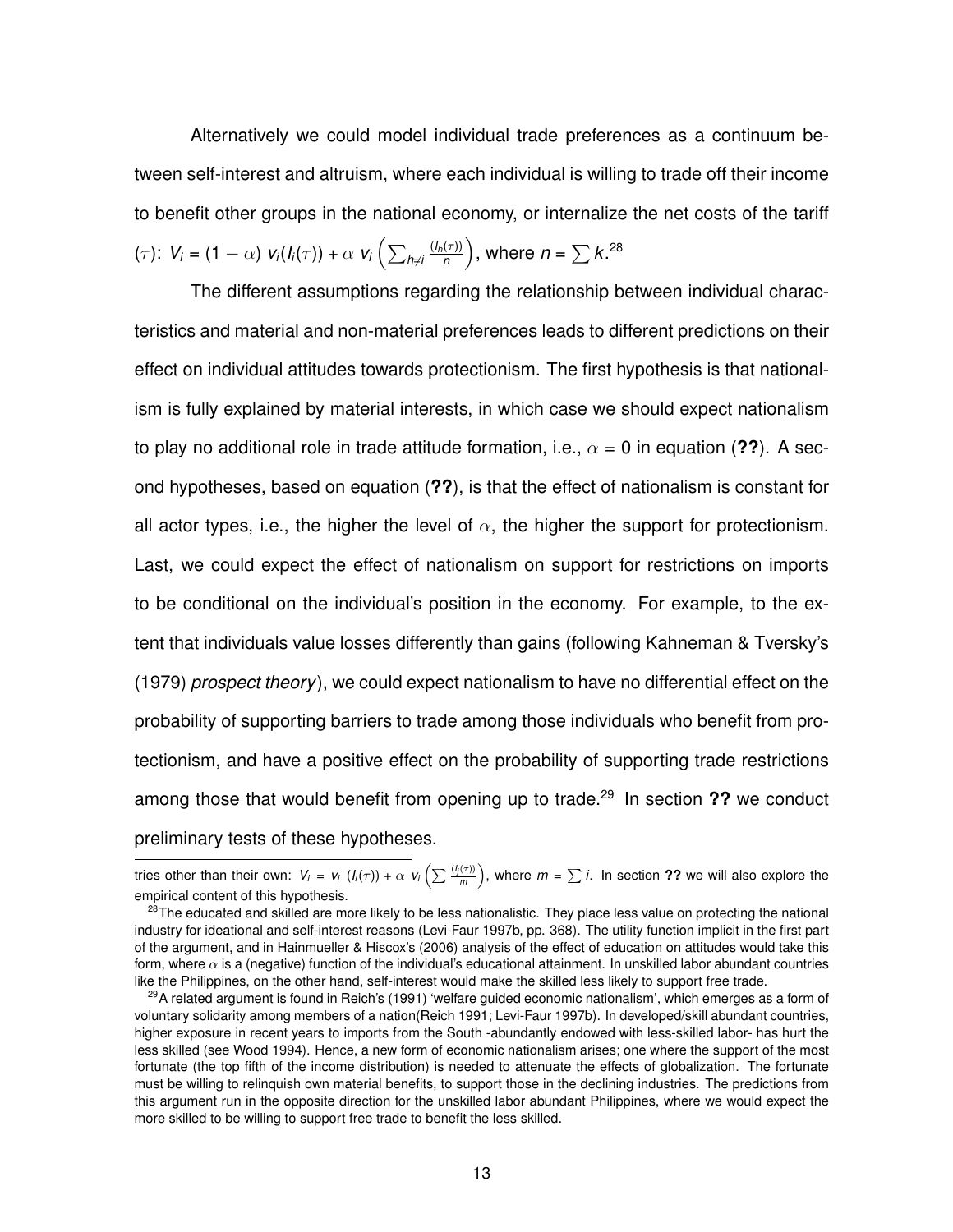# **4 Empirics**

#### **4.1 Data and measures**

The individual level data is drawn from the International Social Survey Program, in particular, the 2003 national identity module. The ISSP is a cross-national collaborative programme among survey research agencies. In addition to questions regarding national identity, the 2003 ISSP covers economic, demographic and political topics. Based on time constraints we restrict our analysis to two countries that vary on the level of skill endowment: the United States and the Philippines.<sup>30</sup> The sample in each country is nationally representative, and was drawn from a multi-stage probability sampling. For all of our analysis, we have weighted the data using the sampling weights provided in the dataset.

We have measured trade preferences by recoding the answers to the following question: "Now we would like to ask a few questions about relations between (respondent's country) and other countries. How much do you agree or disagree with the following statement: [Respondent's country] should limit the import of foreign products in order to protect its national economy". The dependent variable, *support for restrictions on foreign imports*, was constructed as dummy variable that takes the value 1 if the individual agrees or strongly agrees with the statement, and 0 otherwise, omitting the individuals who did not answer or did not choose any answer. $31$  Therefore, in our analysis we are measuring the factors that influence the probability of supporting a restriction on imports, thus an anti-trade attitude. This variable directly captures the choice implicit in Johnson's hypothesis.

<sup>&</sup>lt;sup>30</sup>We have conducted preliminary analysis using data for the rest of the countries in ISSP 2003; we will incorporate the findings from those analyses in the next revision of this draft.

 $31$ The possible answers to this question are: (1) agree strongly, (2) agree, (3) neither agree nor disagree, (4) disagree, (5) disagree strongly, (8) can't choose, don't know, (9) NA, refused. The binary variable takes the value of one when respondents agree strongly (1) or agree (2) with this statement, and zero otherwise.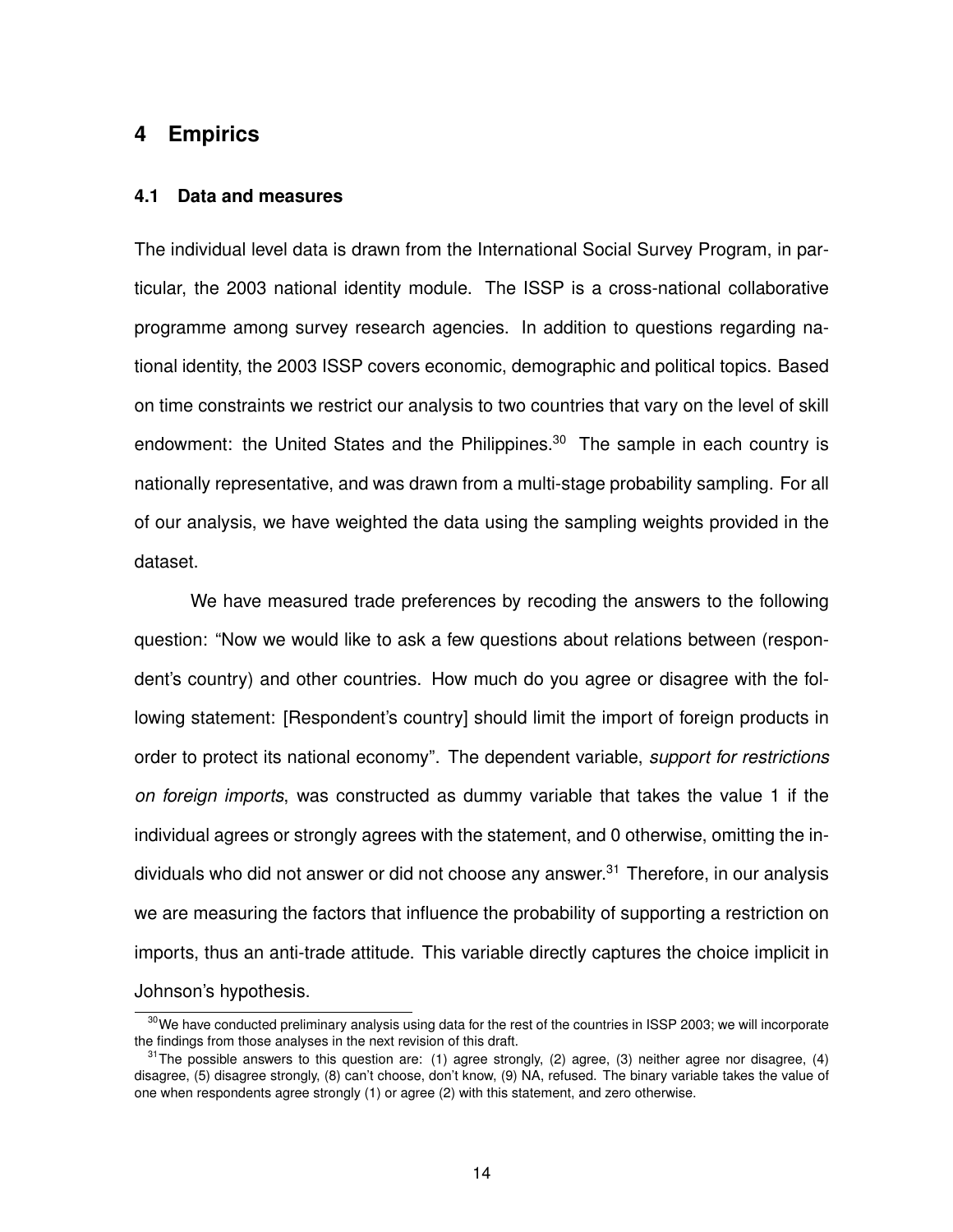Bauer et al. (1971), and Hiscox (2006), among others, raise an important concern regarding the potential bias associated with framing effects in surveys: the precise wording of the question may affect individuals' level of support for openness. Framing bias is less of a concern in our study since we are using a question from the ISSP 2003 that directly addresses the degree of support for import restrictions to protect the national economy.

In addition to the national identity module, the ISSP provides information on a range of socioeconomic characteristics of the respondents. A key variable in our analysis is skill, which we have measured using educational level. Our analyses include education categorized in two different ways. First, the respondents of each country were distributed in three equal sized groups according to their education level. The first education category groups one third of the population with the lowest educational level, while the top category includes those with the highest educational attainment in the sample.<sup>32</sup> Second, we consider education as a continuous variable.<sup>33</sup> The survey also provides information on gender and age, which we have included as controls in our analyses.

## **4.2 Economic sectors**

For the second set of hypotheses, we need a variable that accounts for the sector of employment. Unfortunately, the ISSP does not provide this information, but we have followed Mayda & Rodrik (2005) to derive sector of employment from the respondent's occupation.<sup>34</sup> The ISSP has information on the respondent's occupation based on the

<sup>&</sup>lt;sup>32</sup> Since education vears are integers, and some years have more observations than others (such as those years reflecting completed primary and secondary education), the groups are roughly 1/3 each, as reflected in the breakdown in table **??**.

 $33$ In both cases we have excluded from the analyses the few respondents that had not finished their studies at the time of the survey: less than 1% of the Philippines sample, and 0% in the US sample.

<sup>&</sup>lt;sup>34</sup>We would like to thank Anna Maria Mayda for sharing the codes used to match occupational categories to industry codes. We followed their classification as much as possible. However, Mayda & Rodrik (2005) used the WTA that contains information based on the BEA coding, whereas we use the trade data provided by Nicita & Olarreaga (2006)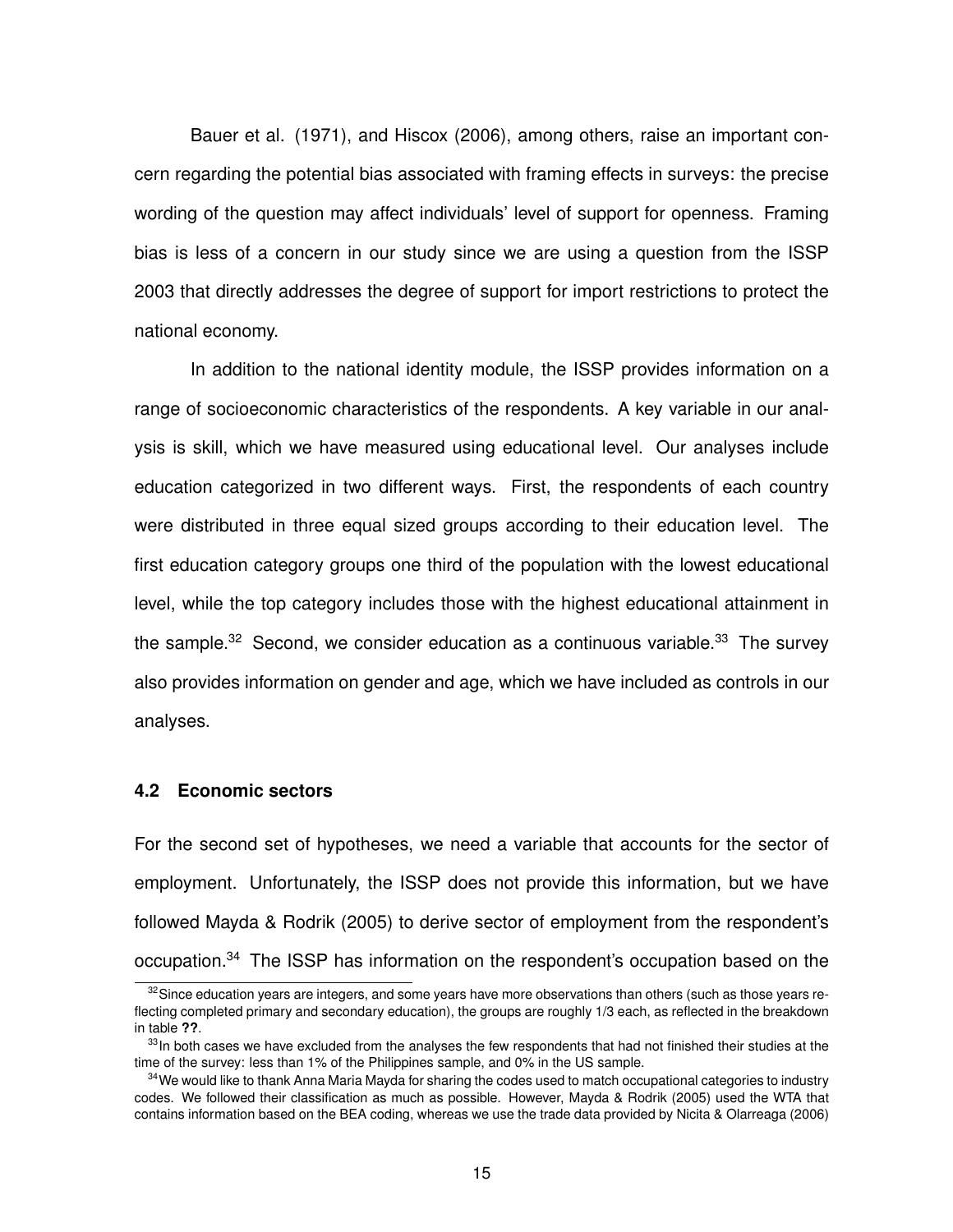4-digit International Standard Classification of 1988. We have recoded the respondent's occupation into the International Standard Industrial Classification, Revision 2 categories, which is the categorization used in the trade dataset provided by Nicita & Olarreaga (2006). We have inferred sector of employment from the occupation data following the matching of occupation and industries from Mayda & Rodrik (2005). In many cases, it was not possible to match an occupation with a specific industry since the occupation description was not detailed enough. Therefore, following Mayda & Rodrik, we have created additional categories that combine the original codes.<sup>35</sup> For each industry or group of combined industries we have estimated the sector's adjusted trade imbalance average over the years 1999-2003.<sup>36</sup> This adjustment is needed to "correct" for the existence of overall trade imbalances (Mayda & Rodrik 2005, pp. 1410). The coefficient of adjustment,  $\lambda$  is derived from the following formula:

$$
\lambda = \frac{\sum_i (M_i - X_i)}{\sum_i M_i}
$$

Therefore,  $\lambda$  is positive when there is a trade deficit and negative when there is a trade surplus. The adjusted trade imbalance then is the difference between (1−λ)*Mi*−*X<sup>i</sup>* . Following Mayda & Rodrik (2005), we generate two sector specific variables that indicate whether the sector in a particular country has a comparative advantage or not, and

whose classification is based on the ISIC revision 2; we have adjusted the codes accordingly.

<sup>&</sup>lt;sup>35</sup>See Table ?? for a list of codes and industries. For some occupations, such as accountant, it was impossible to assign a sector of employment, and thus, they were omitted from the analysis.

<sup>&</sup>lt;sup>36</sup>Data for sectoral trade comes from Nicita & Olarreaga's (2006) "Trade, Production and Protection" dataset. We have estimated trade balances in two different ways: first we compute the trade imbalance and adjustment factor for each year, and average over five years; alternatively we estimated the adjustment factor over the average of the five years. Both methods, as expected, yield similar values, except for textile industry in the US. We have estimated the models excluding the textile industry, yielding similar results.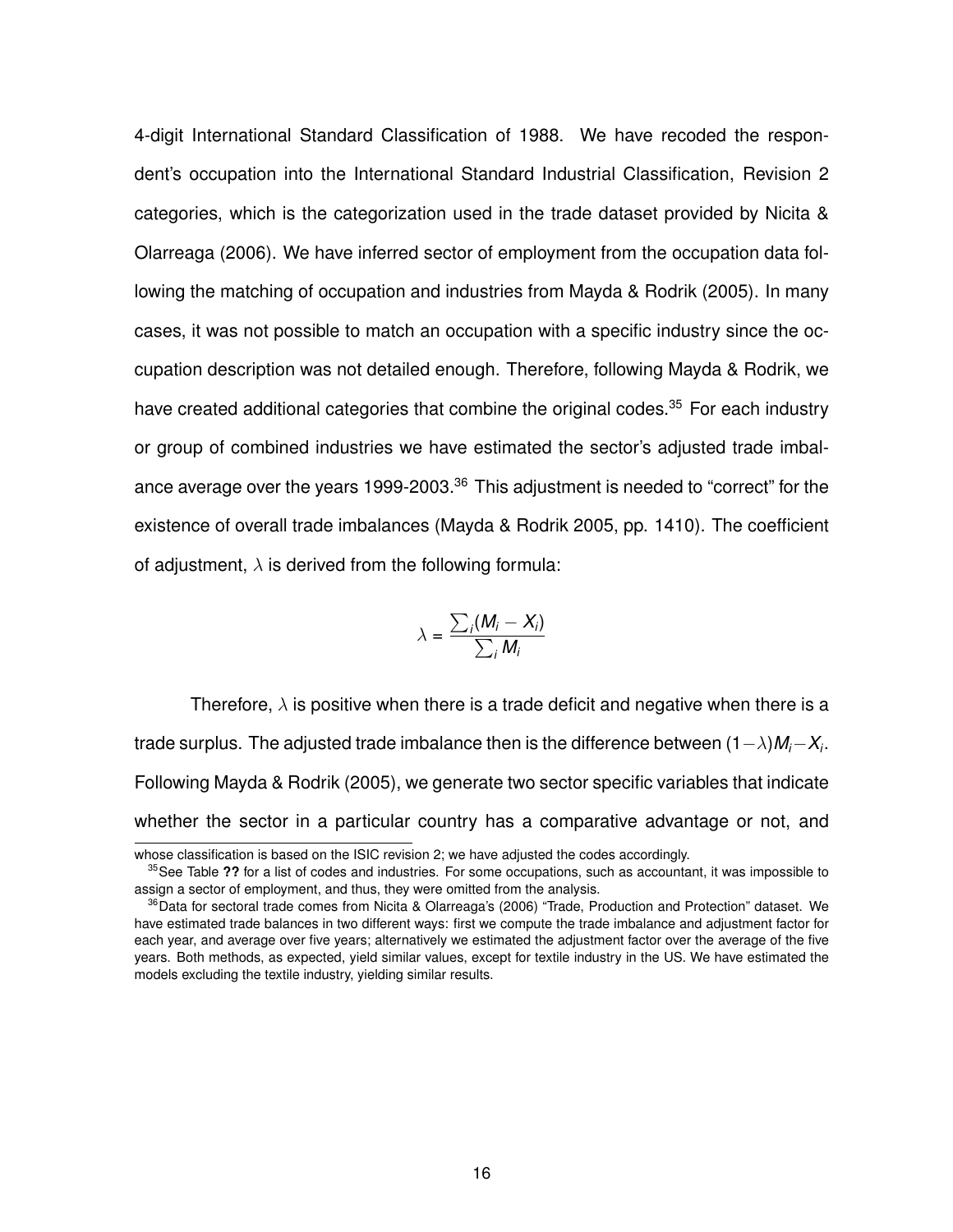whether the sector in a particular country has a comparative disadvantage or not. Thus,

$$
CA_{ik} = \begin{cases} 1 \text{ if } M_{ik} - X_{ik} - \lambda M_{ik} < 0 \text{ for sector}_{ik} = 1, \dots 46 \\ 0 \text{ if } M_{ik} - X_{ik} - \lambda M_{ik} > 0 \text{ for sector}_{ik} = 1, \dots 46 \text{ or if non-tradeable} \end{cases}
$$

$$
CD_{ik} = \begin{cases} 1 \text{ if } M_{ik} - X_{ik} - \lambda M_{ik} > 0 \text{ for sector}_{ik} = 1, \dots 46 \\ 0 \text{ if } M_{ik} - X_{ik} - \lambda M_{ik} < 0 \text{ for sector}_{ik} = 1, \dots 46 \text{ or if non-tradeable} \end{cases}
$$

The predictions from trade theory on the effect of changes in prices on the returns to different actors based on their industry of employment are derived from the specific factors model.<sup>37</sup> Eliminating barriers to trade is likely to raise the price of exported goods, and lower the price of imported goods. Returns to factors specific to the comparative advantage industries (presumably the net exporters) are likely to go up with trade liberalization, while the return to owners of factors of production specific to the comparative disadvantage/import-competing sector are likely to fall. The effect of trade liberalization on the return of producers of non-tradables depend on the income elasticity of demand of the goods produced by this sector.

#### **4.3 Nationalism**

Following O'Rourke & Sinnott (2001) we construct a measure of nationalism using individual's responses to a series of questions in the national identity module of the ISSP 2003. The questions used in constructing these indices are:

1. "Generally speaking, [country] is a better country than most other countries."

 $37$  See Jones (1971). This model is also known as the Ricardo-Viner, label coined by Samuelson (1971).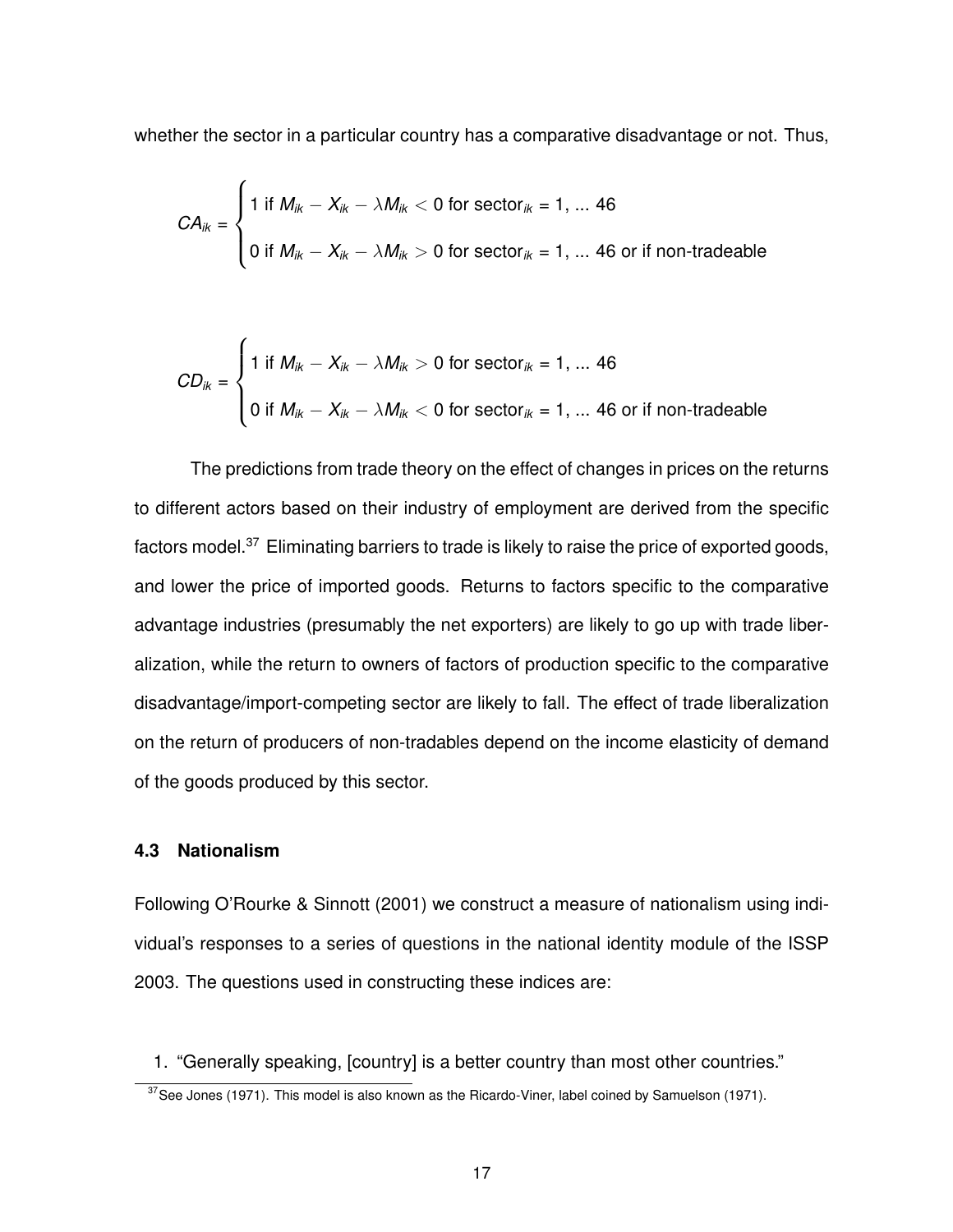- 2. "The world would be a better place if people from other countries were more like the [country nationality]."
- 3. "I would rather be a citizen of [country] than of any other country in the world."
- 4. "It is impossible for people who do not share [country] customs and traditions to become fully [nationality]."
- 5. "People should support their country even if the country is in the wrong."
- 6. "How important do you think each of the following is for being truly [nationality]?": "to have been born in [country]?"
- 7. "[Country] should follow its own interests, even if this leads to conflicts with other nations."

We use exploratory factor analysis to identify the underlying dimension or dimensions in these responses. We are able to identify two underlying factors in the 2003 ISSP data, which correspond to those found by O'Rourke & Sinnott (2001) using the 1995 data.<sup>38</sup> Table **??** presents the results loadings of the rotated factors, which we label 'patriotism' and 'chauvinism' following O'Rourke & Sinnott's practice.<sup>39</sup>

# [Table **??** here]

The loadings for the two underlying factors are similar to those identified by O'Rourke & Sinnott's (2001) in the ISSP 1995 data. The only exception is the last question, whose loading is higher in our analysis. We have estimated the *patriotism* and *chauvinism* factors for each respondent using a regression scoring method. As shown in Figures **??** and **??** the mean levels of patriotism and chauvinism vary by country. The mean value of patriotism in the United States is the highest among the thirty-two countries in the ISSP sample, while the Philippines ranks sixth. Both countries fare relatively low on chauvinism.

<sup>&</sup>lt;sup>38</sup>The first six questions ask the respondents to rank their responses from strongly agree to strongly disagree, and the seventh from very important to not at all important.

<sup>&</sup>lt;sup>39</sup>The first factor, patriotism, points to "a straightforward preference for and sense of the superiority of one's own country" while the second factor seems to identiy a "narrow or exclusive sense of nationality combined with a degree of chauvinism of the *'my country right or wrong'* variety" (O'Rourke & Sinnott, 2001, pp. 167.)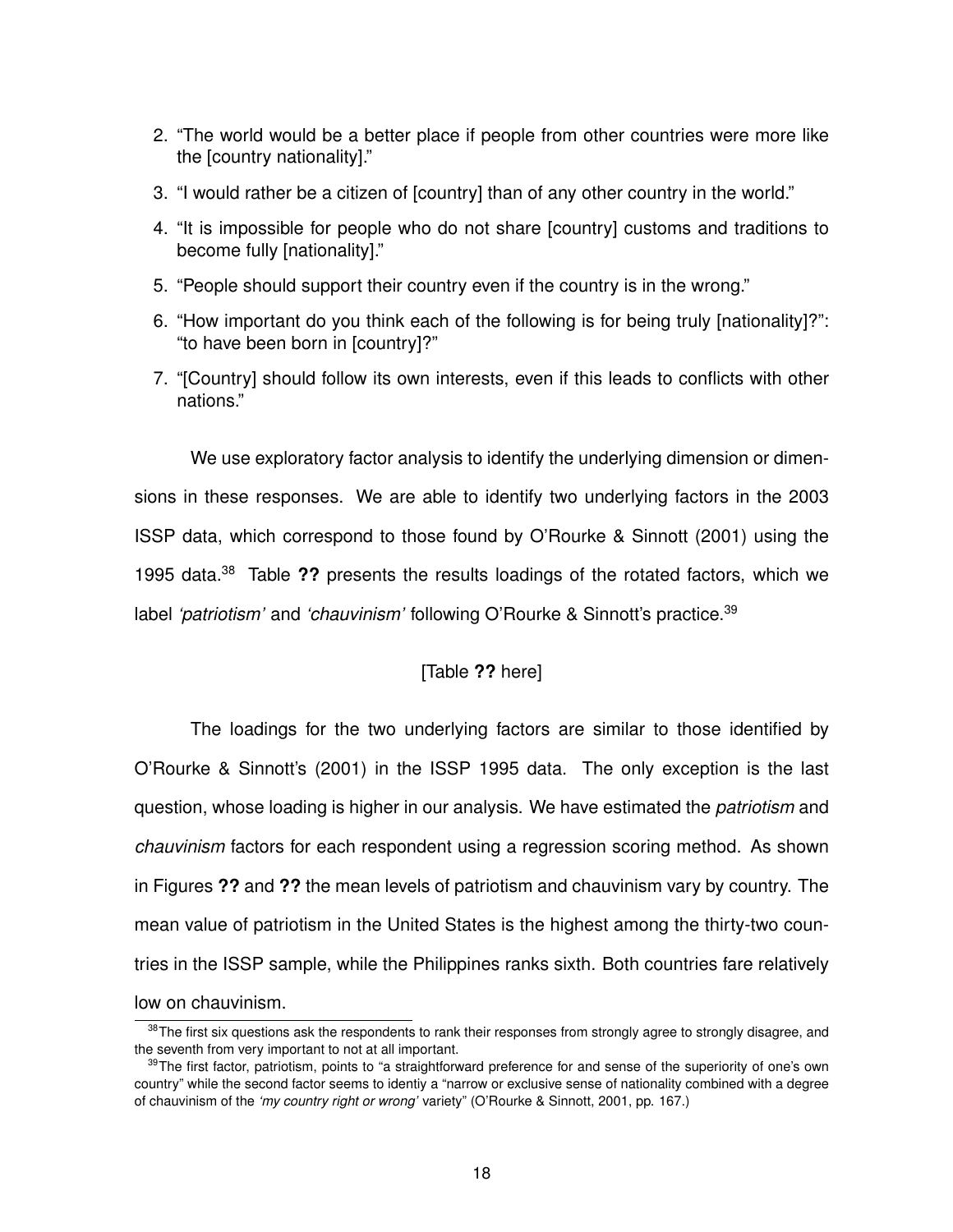## [Figures **??** and **??** here]

For presentational purposes we have initially run our analyses using the first factor, named *patriotism*, as our measure of nationalistic attitudes. Later we will report the results obtained when using the second factor, *chauvinism*, as our measure of nationalism. As in the case of education we use two different measures. The 1st category groups the third of the population with the lowest nationalism score and the 3rd category contains the most nationalistic individuals. Alternatively, we consider the nationalistic score as a continuous variable. We prefer the former specification since it imposes no linear constraints, and hence allows us to fit a more flexible functional form.

#### **4.4 Results**

#### **4.4.1 Nationalistic attitudes and economic interests**

We analyze the relationship between nationalistic attitudes and economic interest. In particular, we analyze to what extent nationalistic attitudes can be explained by economic interest, or whether attachment to nationalistic sentiment is consequential. Assuming factor mobility, we expect that the abundant factor benefits from openness whereas the scarce factor stands to lose.<sup>40</sup> Thus, proxying skill by education, we test the extent to which self-interest explains nationalistic attitudes. Second, assuming limited mobility and factor specificity, we expect that those working in the comparative disadvantaged sector -those individuals who stand to lose from eliminating barriers to trade irrespective of their skill or factor endowment- are more likely to adopt a nationalistic stance.

Analyzing responses in the US portion of the ISSP survey, we observe that the partial correlation between patriotism - measured as the first factor in the factor analysis

 $40$  Opening up to trade results in an increase in the price of the goods and services that use the relatively abundant factor more intensively in production, and depresses the price of the good which uses the scarce factor more intensively, leading to the traditional Stolper-Samuelson results.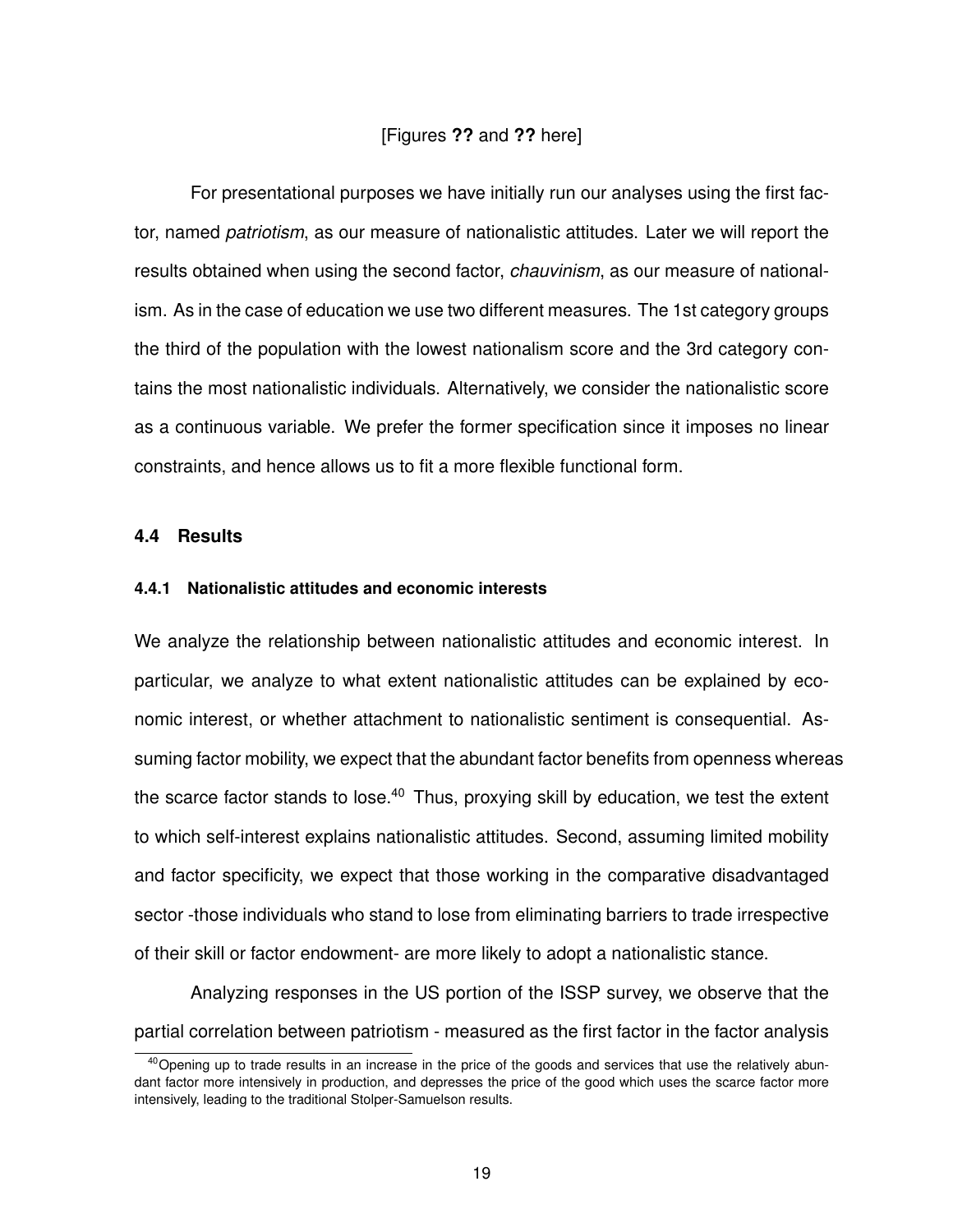discussed in the previous section- and years of education is low (-0.1972); the correlation is even lower in the Philippines sample  $(-0.1135)$ .<sup>41</sup> The correlation coefficients suggest that education and nationalism are negatively, albeit weakly, related with each other, which is consistent with the findings in Hainmueller & Hiscox (2006). To further explore this relationship we reproduce in table **??** the results of a series of tests where we first regress patriotism (and chauvinism) on years of education, and next on sector of employment. The negative sign on the education coefficient for the United States suggests that the more educated are on average less patriotic -and also less chauvinisticwhile the positive coefficient for the Philippines sample suggests that the more educated in that country are more patriotic.<sup>42</sup>

To the extent that education proxies for skill, the negative coefficient for the US has the expected negative sign given that the US is relatively abundant in skilled labor, and hence those with skills are likely to benefit from trade liberalization. These results, however, underscore one of the main problems in studies using education as a proxy for material interest: formal education, rather than skill, could make individuals better predisposed towards all things foreign, become more cosmopolitan, and socialized to ideas about the benefits of trade and integration. In the case of the Philippines, on the other hand, the sign of the correlation is positive, suggesting that the more educated are more patriotic, which is also consistent with the owners of the scarce factor (skill) showing a penchant for autarchy. The combination of a negative sign in the partial correlation between patriotism and education in the United States and the positive sign for the sample of Filipinos -where the educated are likely to be the abundant and scarce factor respectively- is consistent with the predictions from the standard Hecksher-Ohlin model of trade. Yet, note that years of education, our proxy for skills, only explains 7.4%

<sup>&</sup>lt;sup>41</sup>The correlation between years of education and chauvinism is -0.2719 for the US, and -0.0065 for the Philippines sample.

 $42$  Regressing chauvinism on education in the Philippines returns a negative coefficient which is not significantly different from zero.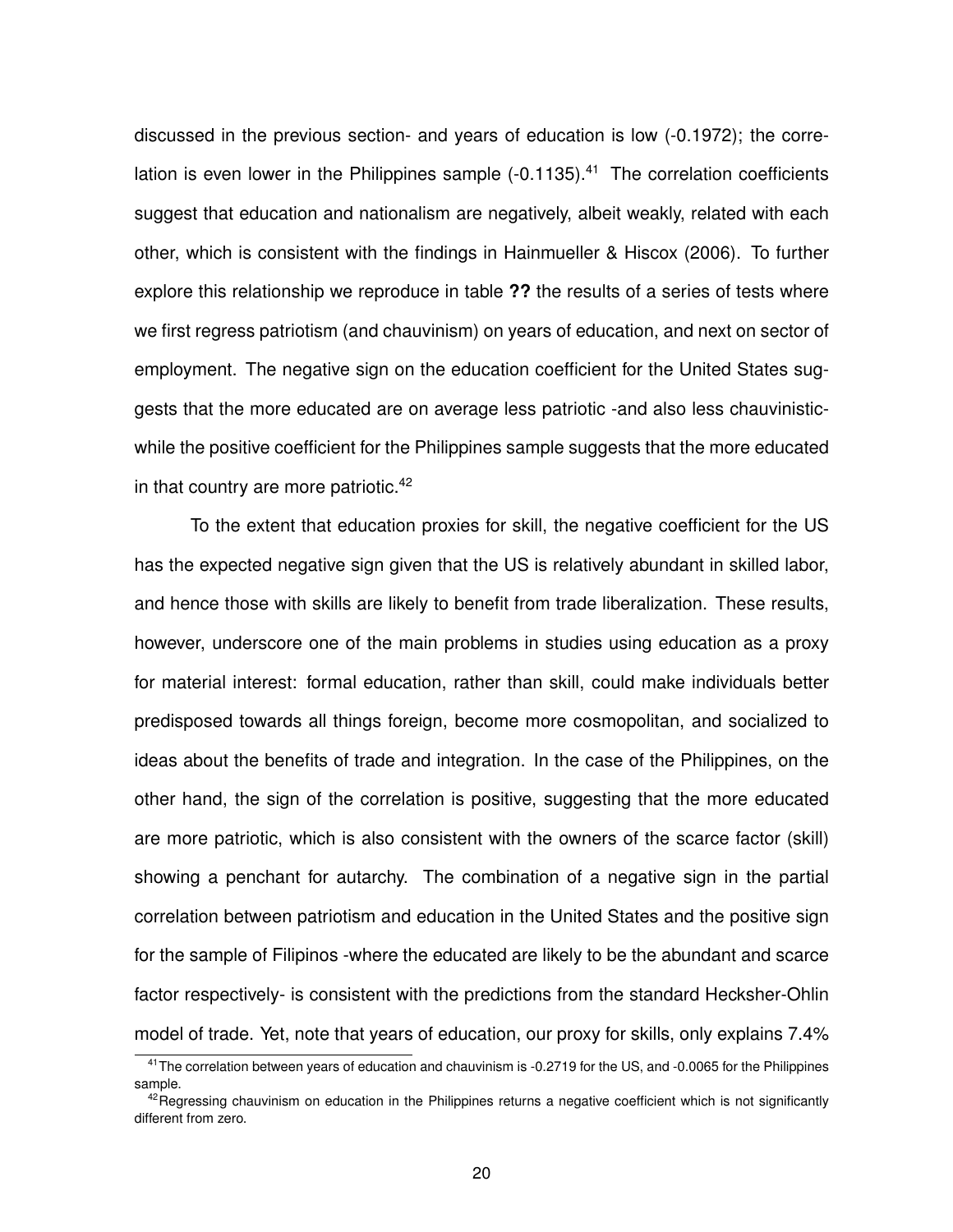of the variance in patriotism, while in the Philippines the variance of patriotism explained by education is even lower (1%).

Next, we turn to test the implications of the specific factors model; the expectation is that nationalism should be higher among those employed in the comparative disadvantage/import-competing industries. Both for the US and Philippines, the portion of variance in patriotism explained by sector of employment is even lower. Employment in comparative advantage, comparative disadvantage or non-tradable sectors only explains 4% of the variance in patriotism in the US, and 0.7% in the Philippines. Looking at the coefficients, being in a comparative advantage or disadvantage sectors does not have a significantly different impact on patriotism than being in the non-tradable sector in the United States. In the Philippines, on the other hand, those in the comparative disadvantage sector are likely to be significantly more patriotic, in line with an instrumental view of ideology.<sup>43</sup> However, the combination of the low r-square and our inability to reject the null hypothesis in the US case provides only weak support for the instrumental argument.

## [Table **??** here]

#### **4.4.2 Support for Limits on Imports: The Factor Model**

In this section we report our tests on the marginal impact of nationalism on support for protectionism across different levels of skill endowment. As a first cut, tables **?? ??** and **??** reproduce the level of support for protectionism for each of the countries in our analysis. Each row in table **??** represents an educational group and each column a different level of nationalism, measured as patriotism and chauvinism. The cell content is the percentage of individuals in that subgroup who support import restrictions. Thus,

 $43$ The results on chauvinism are reversed: those in the comparative disadvantage sector are more likely to be chauvinistic in the US, but not in the Philippines.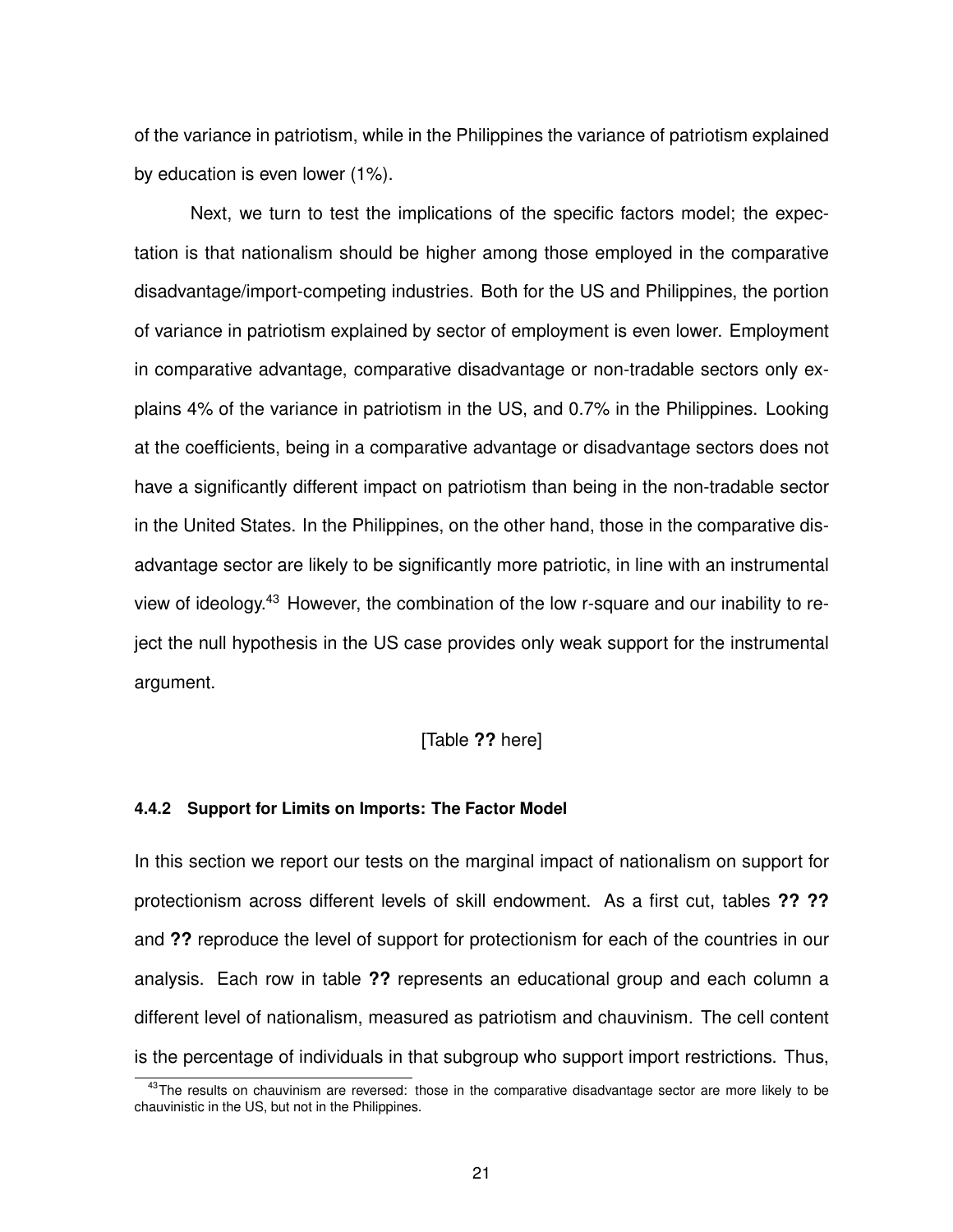the upper left cell indicates the percentage of the least educated and less patriotic who support limiting imports to protect the national economy.

#### [Table **??** here]

As we can see in Table **??**, this first cut analysis provides some support for the factor endowment model. Looking at the difference between the top and bottom rows, in the US -the skill-abundant country- the more skilled individuals are less likely to support limits on imports; whereas in the skill-scarce country, the Philippines, the skilled are more likely to support limits on imports. We also observe the positive impact of nationalistic attitudes on support for limits on imports: in the two extreme groups, the least and the most educated, the percentage supporting limits on imports is higher among the more patriotic.<sup>44</sup>

In order to test for the relationship between protectionism, education and nationalism more systematically we conduct a series of multivariate analysis. First, we fit a logit regression in which the dependent variable is whether the individual supports imposing *restrictions on imports of foreign products in order to protect the national economy*. 45 The analysis confirms the results obtained from the cross-tabs: in the United States the partial correlation coefficient on years of education is negative and statistically significant beyond conventional level, even after controlling for nationalism, gender and age. Nationalism -measured both as patriotism and chauvinism- is positively correlated with support for limiting imports to protect the national industry among US respondents. In the Philippines, on the other hand, education is positively correlated with support for import restrictions, while patriotism and chauvinism have no effect, given that their respective coefficients, albeit positive, are not statistically different from zero. In the US,

<sup>&</sup>lt;sup>44</sup>Similar results are obtained for the US when using chauvinism as the measure of ideology. Note, however, that in the high and medium levels of educational attainment in the Philippines support for protectionism is not increasing in patriotism (or chauvinism).

<sup>45</sup>As mentioned above we use question 6a from the ISSP 2003.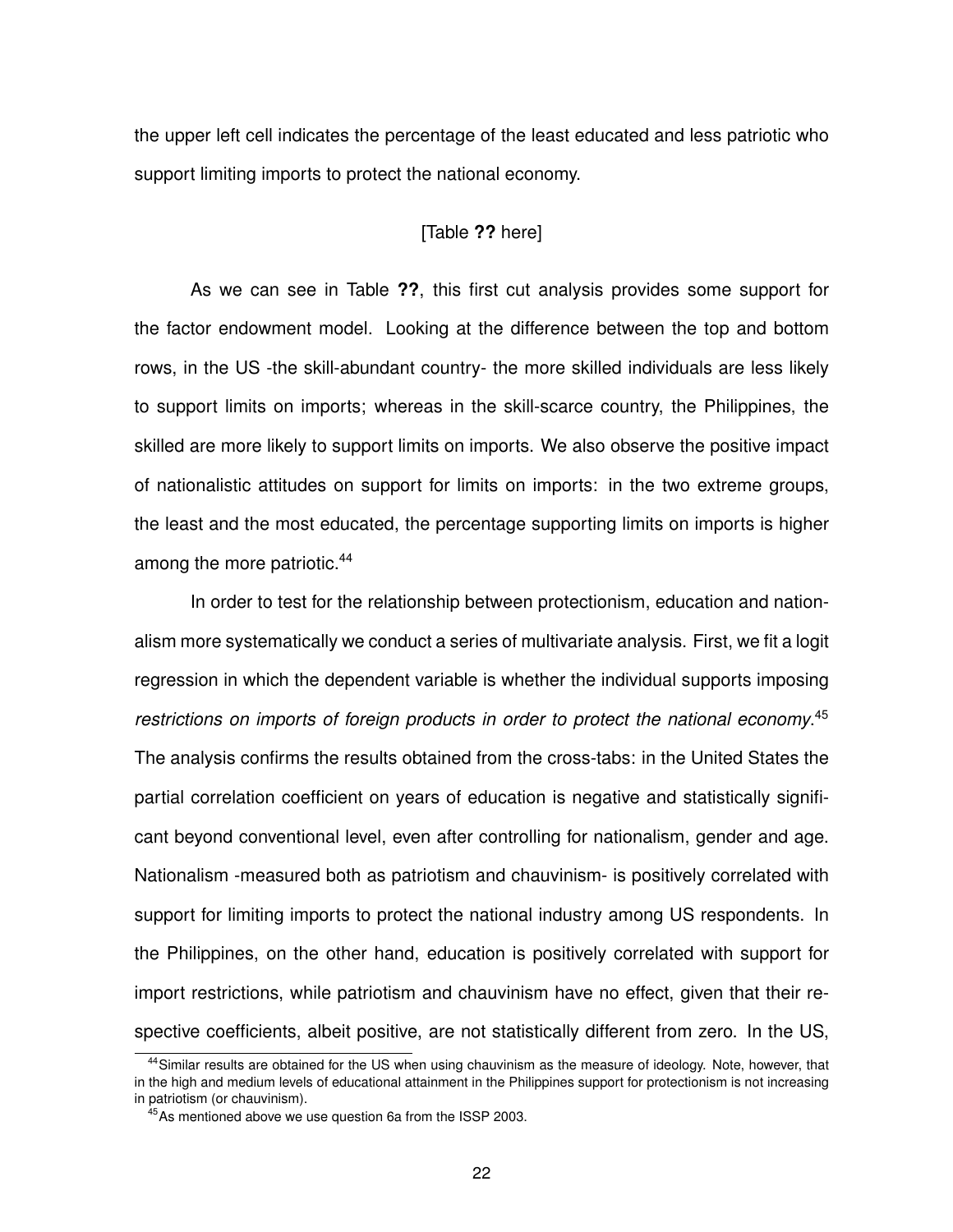but not in the Philippines, employment in a sector with comparative disadvantage (i.e., net importer) is associated with higher support for import restrictions than employment in the comparative advantage or non-tradable sectors. The effect of nationalism on support for restrictions remains strong in the sectoral models. Neither sector of employment nor nationalistic stances seem to be related to protectionism in the Philippines.

## [Tables **??** and **??** here]

Since we want to allow the effect of nationalism to vary at different levels of skill endowment, we have constructed a set of dummy variables for the interaction between the three categories of skill -proxied for by levels of educational attainment- with three levels of nationalism. We create nine categorical variables combining three different categories of educational attainment (low, medium and high) obtained from the socioeconomic module of the ISSP 2003, and three levels of nationalism (low, medium and high) obtained from breaking down the patriotism (and chauvinism) variables discussed in section **??**. These group dummies are our main predictors/explanatory variables. Breaking down the data into groups allows us to fit a more flexible functional form of the relationship between our proxies for material interests and ideology.<sup>46</sup> The results are shown in Table **??**, in which the subgroup composed of the less educated and less nationalist (ie, Patriotism=Low, Education=Low) is the baseline category, omitted from the analyses.

The results for the control variables show that women are more likely to be protectionist in the US, a result in line with the literature (e.g. Mayda & Rodrik, 2005), but less likely to support protectionism in the Philippines. Age does not have a significant impact in the Philippines, whereas in the US the middle-aged individuals are more likely to be protectionist: support for restrictions increase at a diminishing rate as reflected

 $46$ In addition, we control for gender, and age. Age is included in levels and squared to take into account nonlinearities.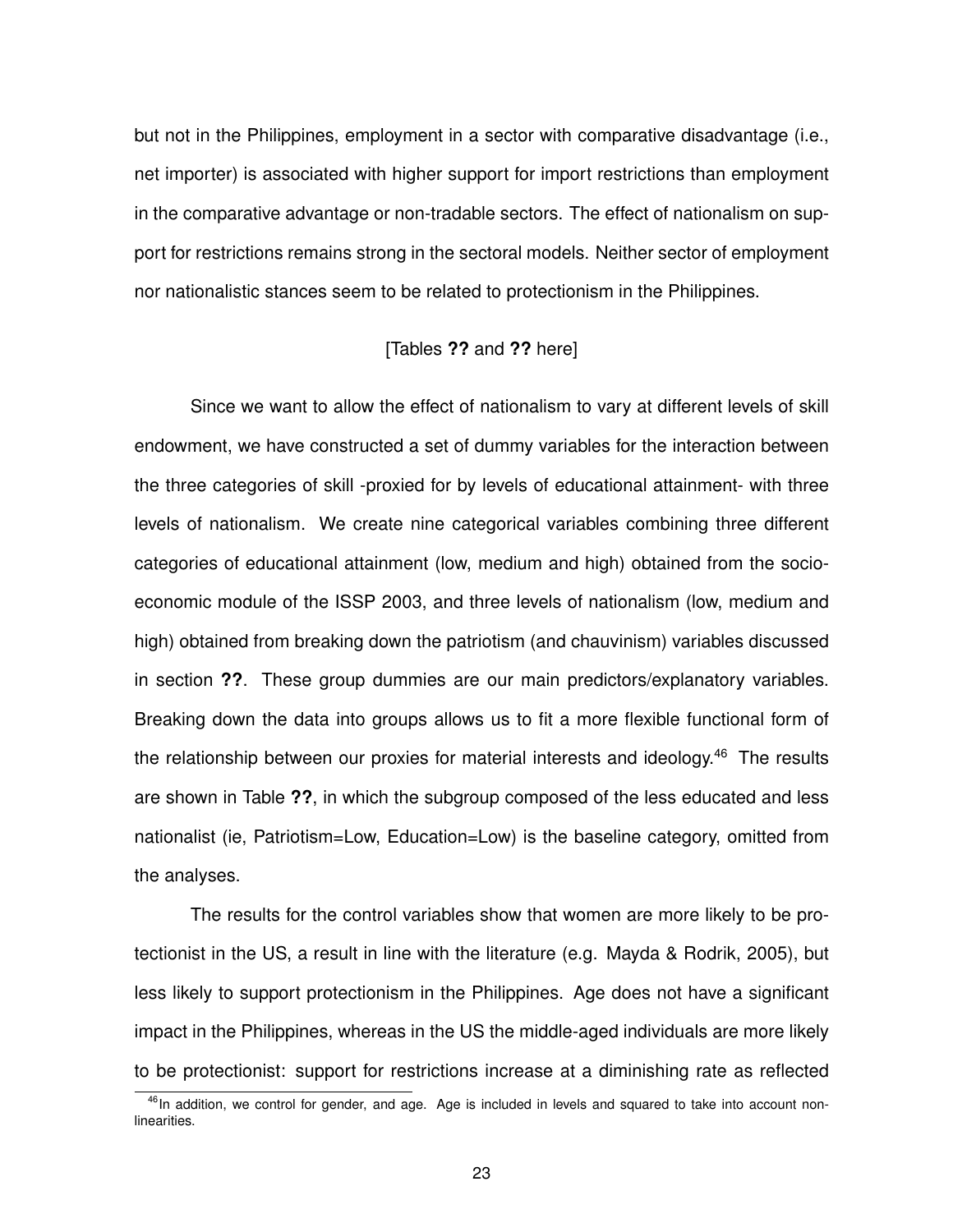in the positive coefficient on age in level and negative coefficient on age squared. The coefficients on the dummy variables in table **??** indicate whether each group is more or less likely to be protectionist when compared to the baseline category, i.e., the least educated and patriotic in the sample. Consistent with the results in the previous tables, the logistic analysis finds some support for the factor endowment model; the fit of the models is, however, relatively low. In the US the relationship between protectionism and education is negative at all levels of patriotism, whereas in the Philippines that relationship is positive. To allow for a better comparison across the different categories figures **??** and **??** graph the predicted probabilities and confidence intervals for the most and least nationalist for each educational category.<sup>47</sup>

# [Table **??**; Figures **??** and **??** here]

As we can see in Figure **??**, in the United States the predicted probability of supporting protectionism for a highly patriotic person in the highest educational category is higher than the predicted probability for the least patriotic individuals in that educational group. The difference is significant at 95% confidence level. We observe a similar pattern among least educated individuals in the sample, ie, those who would hurt from opening up the economy in the Hecksher-Ohlin/Stolper Samuelson framework: the difference in the predicted probability of supporting restrictions between the most and least patriotic in the low education group is also significant at 95% confidence level. For those in the intermediate educational category. We also observe that the predicted probability of supporting import restrictions for the least patriotic individuals in the lowest educational attainment group is not significantly different from that for the most patriotic in the group with highest educational attainment. Patriotism seems to make no difference in the probability of supporting protectionism among those in the intermediate educational

<sup>&</sup>lt;sup>47</sup>The predicted probabilities and confidence intervals are based on setting the values of the gender dummy to one (female) and the age variable to the sample average. The confidence intervals were obtained by running 1,000 simulations based on the coefficients obtained from the logit regressions in Table **??**.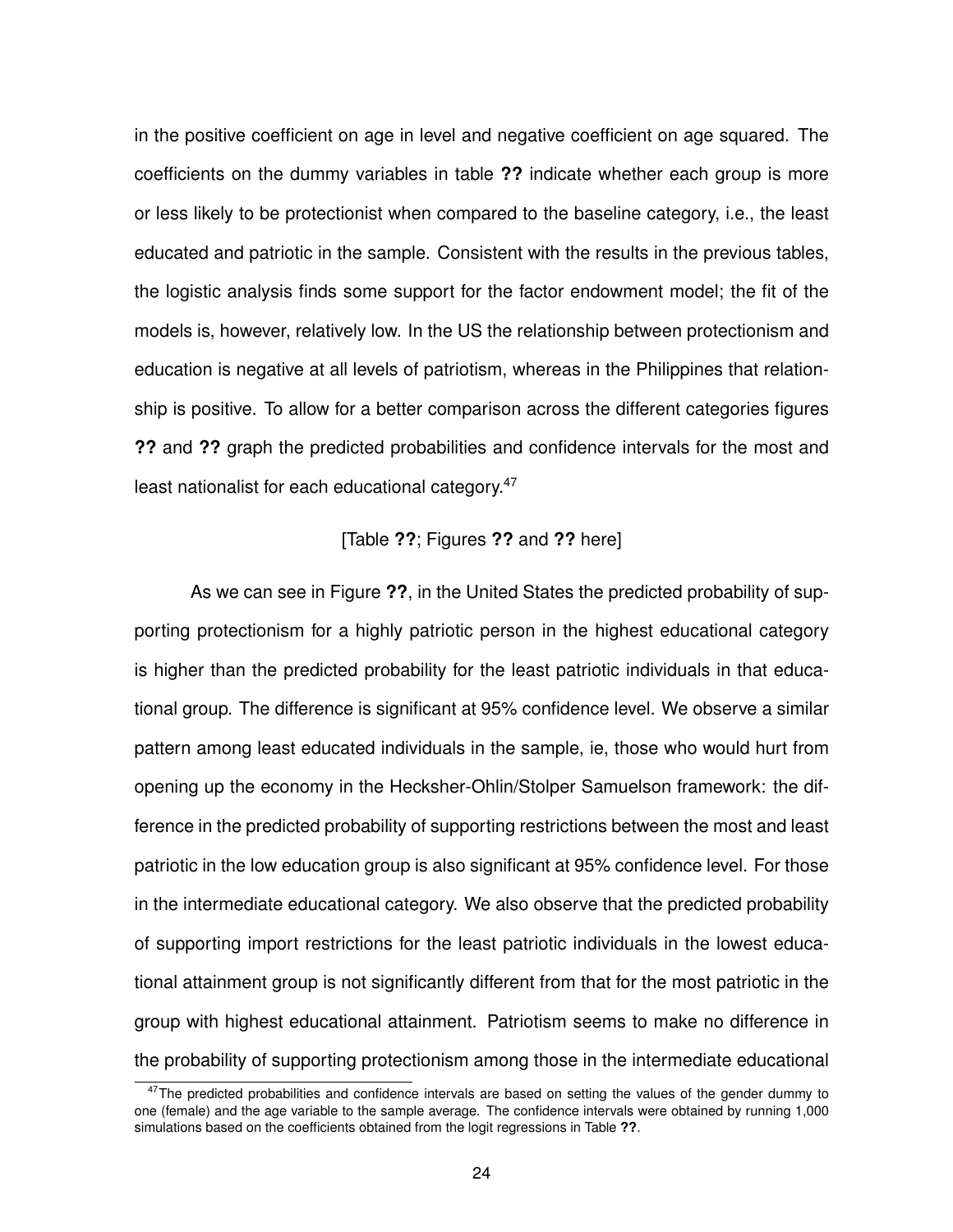attainment levels; individuals in this educational category are as likely to support protectionism as the least patriotic among the less educated, and as the most patriotic among the educated. In sum, we find that in the US two groups seem to stand out: the most patriotic among the least educated are the strongest supporters of protectionism, whose predicted probability of supporting import restrictions is roughly seventy-seven percent; and the least patriotic among the highly educated, with a forty percent probability of supporting restrictions to protect the national industry.

In the Philippines sample the predicted probability of supporting trade restrictions is highest for those in the top educational category, except for those at the lowest level of patriotism within this group. The difference with the baseline category -least educated and patriotic- is statistically significant beyond the 95% confidence level. We observe the same pattern among the least educated, whom according to the Stolper-Samuelson theorem would benefit from free trade, although the difference is only significant at the 90% level. Similarly to what was observed in the US, the predicted probability for the least patriotic and highly educated person in the Philippines is not significantly different from the predicted probability for a patriotic person in the lowest educational category. The predicted probability of supporting trade restrictions for the more educated and nonpatriotic individuals is higher, yet not significantly different from the probability that a less educated but more patriotic person would support restrictions. The biggest difference in the predicted probability of supporting restrictions on imports to protect the national industry found among Filipinos is between the highly educated and patriotic on one side and the less educated and non-nationalistic on the other side: over 22 percentage points, and significant beyond conventional statistical levels.

The last two columns in table **??** reproduce the results of the tests based on chauvinism as the measure of ideology. Figures **??** and **??** graph the predicted probabilities and confidence intervals of supporting import restrictions for different educational

25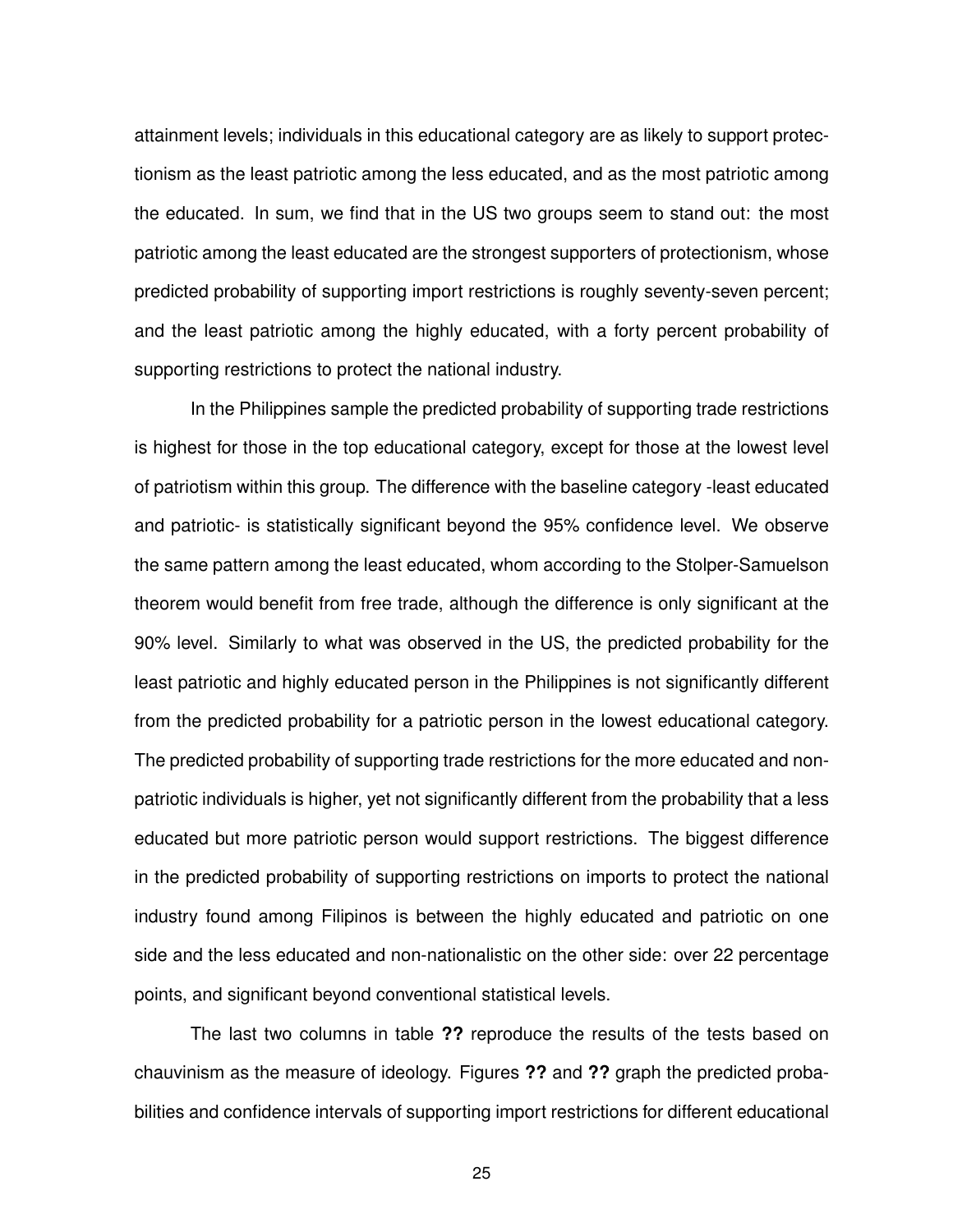categories and levels of nationalism. In the US case the results in column 3 of table **??** reproduced graphically in figure **??** suggest that individuals at the highest levels of chauvinism are more likely to support protectionism, except for those in the highest level of educational attainment. In the latter group the difference in the probability of supporting protectionism is not significant in statistical terms. In the Philippines sample, on the other hand, the results are similar to those obtained in the tests using patriotism: the more educated, irrespective of their level of chauvinism, are more likely than the least educated and non-chauvinistic to support restricting imports to protect the national industry.

The results unveil a relationship that could be in part consistent with the predictions from the Stolper-Samuelson theorem: the more educated tend to be more protectionist in the Philippines, and less protectionist in the United States. Patriotism is also likely to affect individual attitudes towards trade in the US, and less so in the Philippines, consistent with earlier findings. Yet we observe that the effect of being patriotic on the probability of supporting trade restrictions is conditional on the level of education of the respondent. Overall we find that the differences are substantively and statistically stronger in the US, whereas the results for the Philippines provide weaker support: the point predictions are in the expected order and substantively large, the more educated and patriotic being more protectionist, but the differences across groups are not statistically significant. In sum, once we allow the effect of nationalism to vary we obtain results that seem more consistent with the compensation hypothesis.

#### **4.4.3 Support for Limits on Imports: The Industry Model**

In order to analyze whether sector of employment has an effect on the probability of supporting import restrictions, we fit a logit model with the dichotomous variable restrict import as the regressand, and the sectoral dummies CA and CD -reflecting employment in the comparative advantage and comparative disadvantage sectors constructed as

26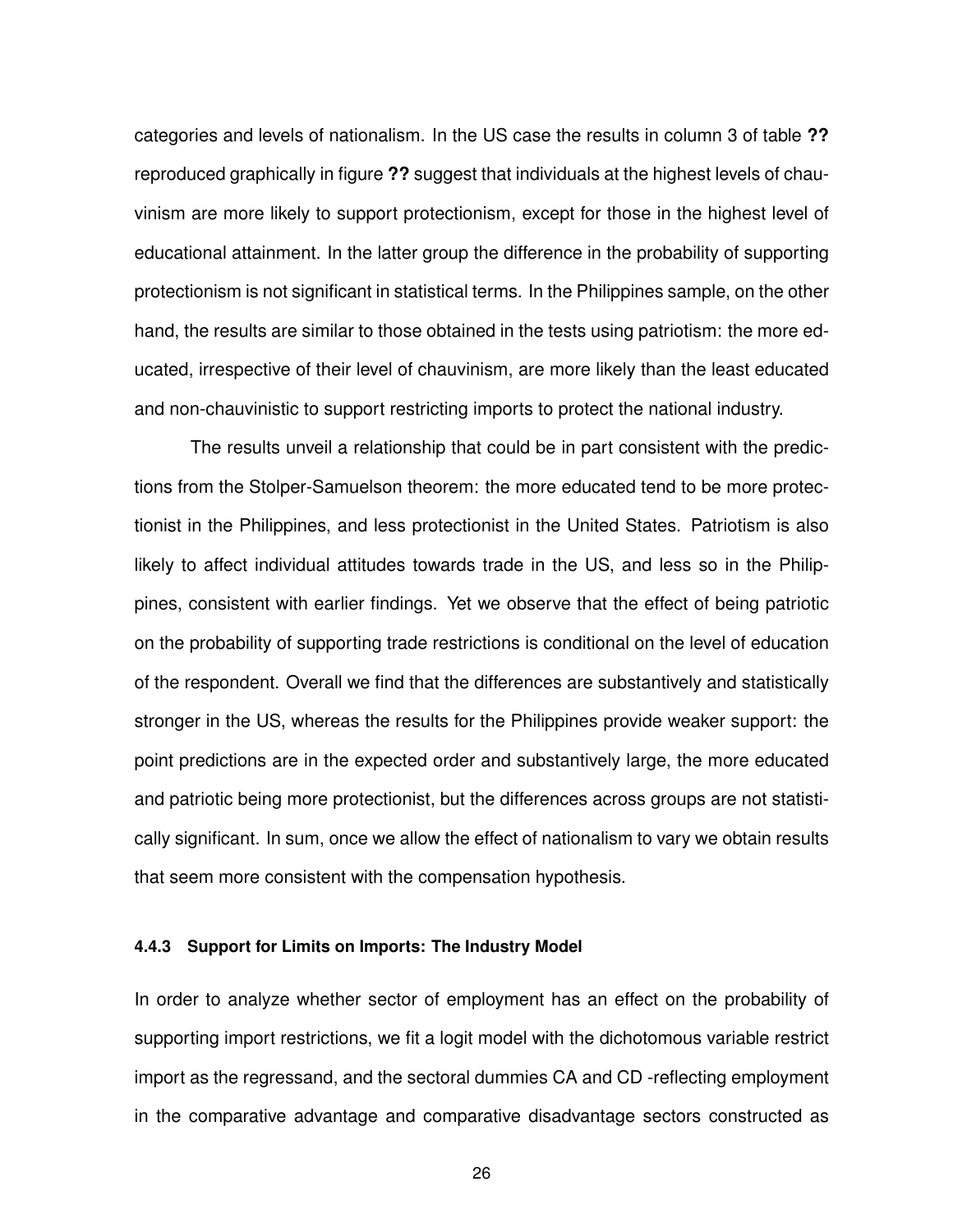discussed in section **??**- patriotism, and the interaction between the sectoral dummies CA and CD with patriotism, as regressors.<sup>48</sup> The omitted/baseline category in the model is employment in the non-tradable sector. Table **??** presents the coefficients for the United States and the Philippines.<sup>49</sup>

## [Table **??** here]

The correlation between sector of employment and nationalism on one hand, and support for import restrictions in the United States provides some support for the altruistic version of the material-ideational tradeoff discussed in section **??**. In the Philippines, on the other hand, we find no relationship between sector of employment and the probability of supporting restrictions on imports to protect the national industry. Moreover, in the Philippines the sign of the coefficient on the comparative disadvantage sectors are negative, and thus contrary to our expectations, though the coefficient is far from significant at conventional levels.

## [Figures **??** and **??** here]

Figures **??** and **??** present the predicted probabilities and confidence intervals for the variables of interest in graphical form. In the US, we observe that for the the nontradable and comparative advantage sectors the probability of supporting protectionism increases with patriotism, and is roughly the same for all individuals in the sample at the highest level of patriotism. We find no effect of nationalism on attitudes towards protectionism for those individuals in the comparative disadvantage sector.

Comparing the anti-trade stance between sectors, we observe that it conditional on the level of nationalism. At low levels of nationalism those employed in the non-

<sup>48</sup>The models also include controls for age and gender.

<sup>49</sup>Table **??** reproduces the coefficients of similar tests using chauvinism as the measure of ideology. The results, graphed in figures **??** and **??** are substantively similar to those discussed in the text using patriotism as the measure of nationalism. The main difference in the US case is that the probability of supporting protectionism is higher for those in the comparative disadvantage sector only at levels of chauvism.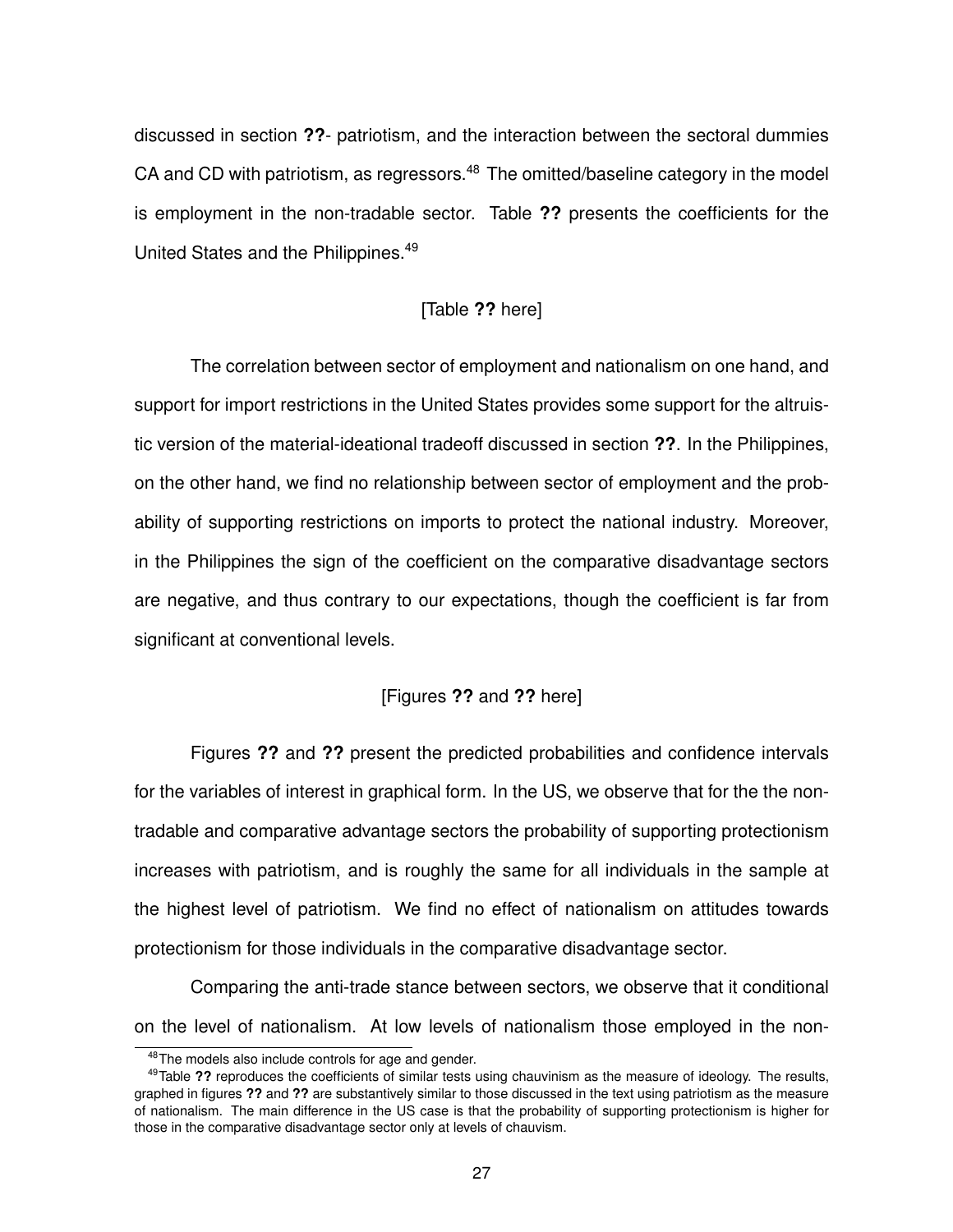tradable and in the comparative advantage sectors, whom presumably would benefit from free trade, are less likely to support protectionism than those in the comparative disadvantage sector. This is consistent with the predictions derived from the specific factors model. However, as the level of nationalism increases, the differences between sectors decrease. At the lowest level of patriotism the difference in the probability of supporting trade restrictions between those in comparative disadvantage industries and those in non-tradable sectors is roughly 60 percentage points; at mean levels of nationalism (0.68 in the patriotism index), on the other hand the difference drops to 18 percentage points. These differences are statistically significant beyond conventional levels. At levels of patriotism beyond the 90th percentile (1.24 in the patriotism index) the probability of supporting trade restrictions is high for both groups (86% and 76% respectively) but the difference is no longer statistically significant. The predicted probabilities for those in the comparative advantage industries are similar to those for individuals in nontradable sectors, particularly in comparison to those in the comparative disadvantage industries. The predicted probabilities for this group are less precisely estimated than the probability for those in the non-trade sectors, as reflected by the wider confidence interval.

Regarding the results for the Philippines, we observe that individuals employed in the comparative disadvantage sector are less likely to support restrictions on imports than the individuals in the non tradable sector, which is puzzling. These differences are not statistically significant, as reflected by the standard errors in Table **??** and the overlap in the confidence intervals for almost all the range of patriotism. However, analyzing the classification of industries, we observe that the food sector, which includes all agricultural activities, is classified as a comparative disadvantage sector since its adjusted trade balance is negative. Since it is plausible that the economic interests of those in the food industry could differ from the interests of individuals in the comparative disad-

28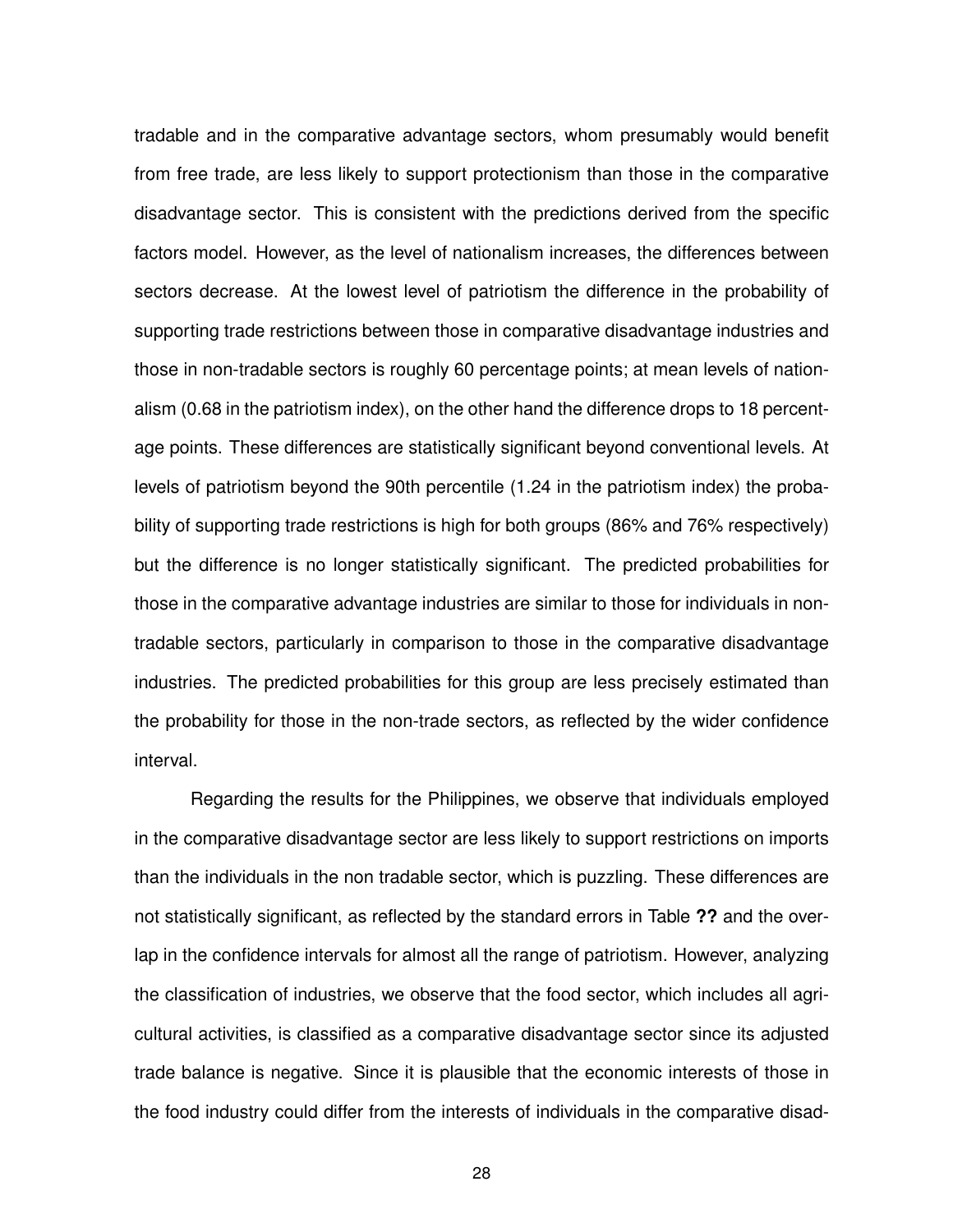vantage sectors we have re-estimated the logistic regression for the Philippines sample, now controlling for employment in the food industry.<sup>50</sup> The results from this analysis are reproduced in Table **??**; we present the predicted probabilities and confidence intervals associated with these estimates in Figure **??**. The signs of the coefficients and predicted probabilities are now in the expected direction, although they remain not significant as reflected by the wide confidence intervals. The pattern, however, is now more similar to that observed for the US sample: at low levels of nationalism, i.e., when self-interest prevails, those in the comparative disadvantage sector are more likely to support import restrictions. There is, however, an important difference with the US pattern: the predicted probability of supporting restrictions for this group now falls with nationalism. Interestingly, the results are supportive for the altruistic version of nationalism: as the degree of nationalism increases individuals seem to be more willing to support policies that go against their material self-interest. The inverse pattern is observed for individuals employed in the comparative advantage sectors: the more nationalist the individual, the more likely to support restrictions on imports.<sup>51</sup> But since this result is also predicted by alternative hypotheses, we consider that it does not provide as much support for the altruistic model as the result for the comparative disadvantage sector.

# [Figure **??** here]

In sum, the results for the sectoral analysis suggests that the probability of supporting protectionism is lower for those that according to theory would benefit from free trade, and seems to increase with nationalism. The probability is roughly the same for all individuals in all sectors at the highest level of patriotism. We find no effect of nationalism on attitudes towards protectionism for those individuals in the comparative

<sup>&</sup>lt;sup>50</sup>In these analyses we have included a dummy variable to control for employment in the food sector, and changed the comparative disadvantage dummy to zero for these cases.

<sup>&</sup>lt;sup>51</sup>At the highest and lowest levels of patriotism, the difference in the predicted probabilities for those in the comparative advantage and comparative disadvantage sectors are significant at the 85% level. These results deserve further study, and we expect to expand the analysis in future revisions of the paper.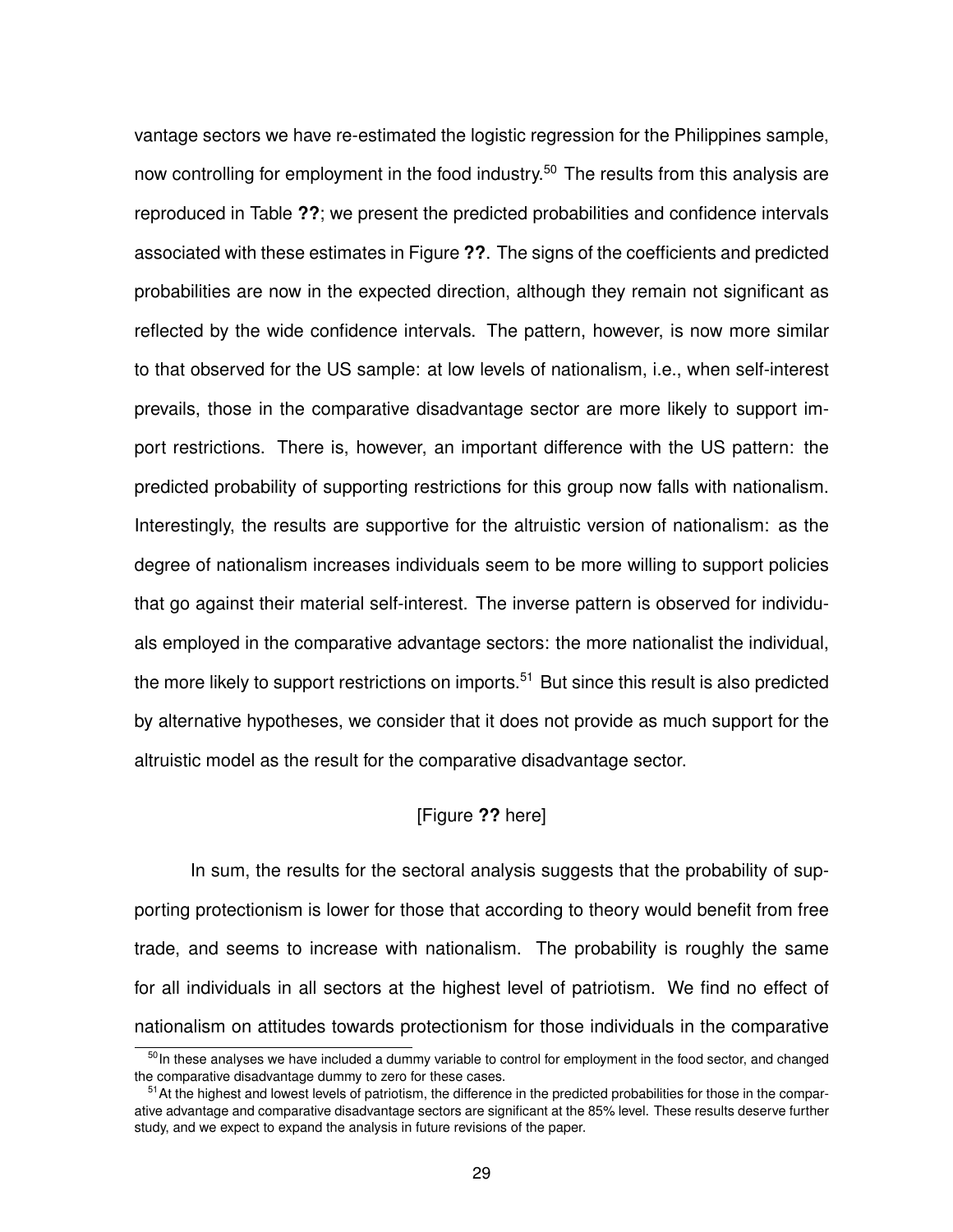disadvantage sector.

# **5 Conclusion, Caveats and Extensions**

In this paper we analyze under what conditions and to what extent are those individuals hurt by restrictive commercial policies willing to support import restrictions to protect the national industry, trading-off material benefits for symbolic ones. We argue that this tradeoff, originally formulated by Harry Johnson (1965) has important implications for coalition formation on trade, investment and migration policy-making. In the empirical section of the paper we analyze whether material interests and ideology have conditional effects on individuals; disposition to support import restrictions to protect the national economy. Using data from the International Social Survey Program (ISSP 2003) National Identity Module for two countries, the United States and the Philippines, we find that nationalism is negatively correlated with education. The correlation is, however, relatively low. We also find that nationalism is not correlated with sector of employment in the US, while being employed in the comparative disadvantage sector in the Philippines is positively correlated with patriotism. However, our results suggest that economic interest, proxied for by education and sector of employment, leave a large portion of the variance in nationalism at the individual level unexplained. Next, we move to attitudes towards protectionism. We find preliminary evidence for the US, that the less-skilled and nationalist show the highest propensity to support restrictions on imports of foreign goods to support the national industry. Apparently this disposition is not driven exclusively by self-interest: for the least nationalists among the less-skilled the probability of supporting protectionism is 16 percentage points lower. The probability of supporting import restrictions among the high-skilled is lowest for the least nationalists, 49 percent, 18 percentage points less than the most nationalist in this group. These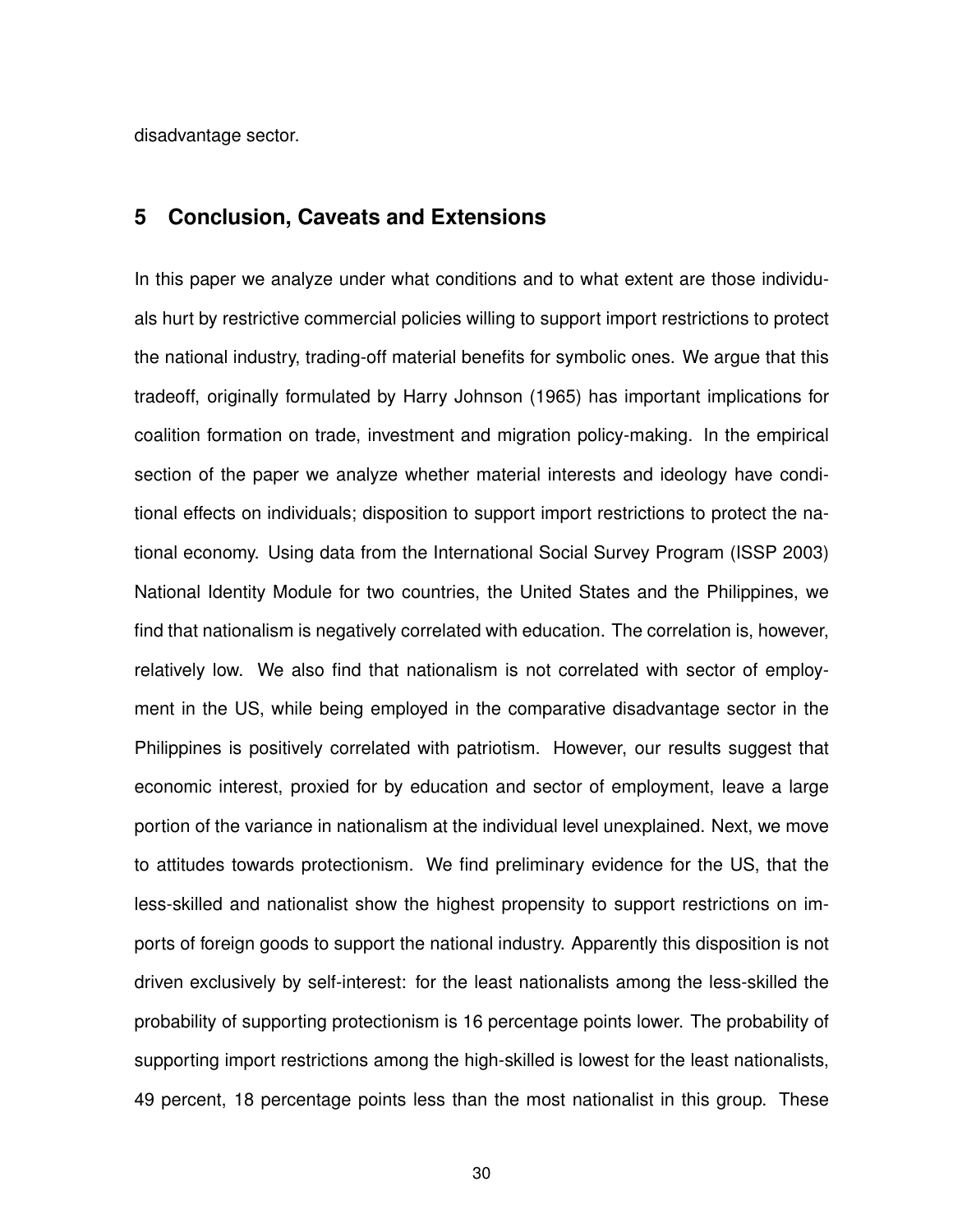two groups standout from the rest of the surveyed population whose support for trade restrictions is roughly the same. In the Philippines, on the other hand, the most likely to support protectionism are those in the high-skill group. The direction of the effect of skill endowment on attitudes towards free trade in the United States and the Philippines is consistent with the predictions from a generalized version of the Hecksher-Ohlin Stolper-Samuelson model. Except for those in the intermediate level of skills, nationalism and material interests seem to have independent effects on protectionist attitudes.

We also explore the probability of supporting import restrictions as a function of individuals' sector of employment. We find preliminary evidence that at low levels of nationalism those employed in the non-tradable and in the comparative advantage sector, whom presumably would benefit from free trade, are less likely to support protectionism than those in the comparative disadvantage sector. The probability of supporting protectionism seems to increase with nationalism, and is roughly the same for all individuals in the sample at the highest level of nationalism. Yet, we find no effect of nationalism on attitudes towards protectionism for those individuals in the comparative disadvantage sector in the US, and an attenuating effect in the Philippines. The correlation between sector of employment and nationalism on one hand, and support for restrictions in the United States, and less so in the Philippines, suggest that the altruistic version of the material-ideational tradeoff in the Johnson hypothesis is plausible. Our results are consistent with earlier findings in the empirical literature on the effects of factor ownership and sector of employment on trade policy attitudes, and on the effects of nationalism. Our main contribution is to show that the effects of ideology on protectionism are conditional on the individual's position in the economy.

Several problems with our empirical strategy are worth noting. The first problem is the use of an endogenous regressor: nationalism. The second problem with this measure is that nationalism, the main independent variable, is an attitudinal variable,

31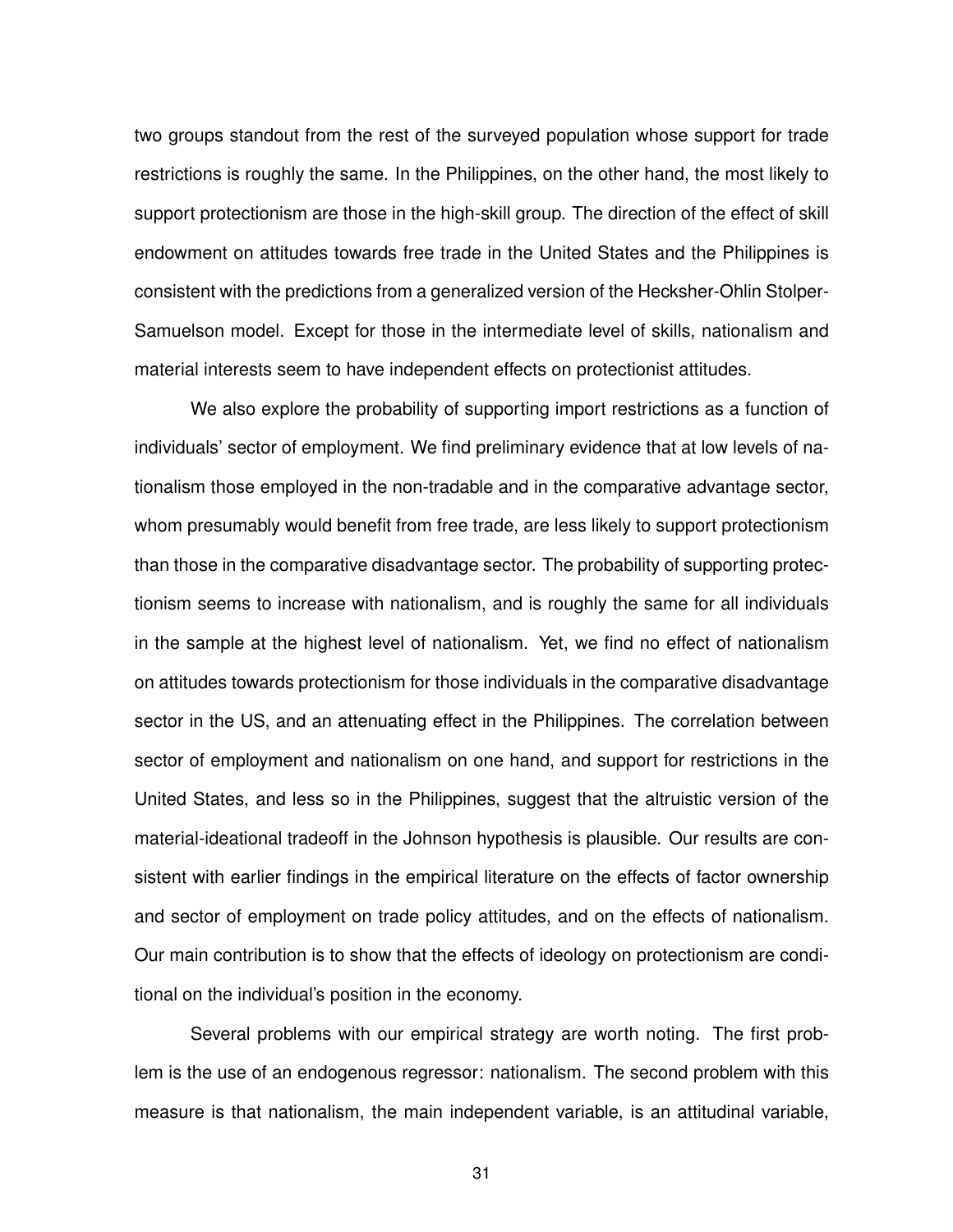and hence we are regressing attitudes towards trade on attitudes towards the nationalism. Our challenge in future revisions of the paper is to find a good instrument for nationalism in answers to the survey questions to deal with the endogeneity problem, and identify the primitives of nationalism at the individual level. Regarding measurement problems, we should point out that educational attainment, our proxy for skill in the factor based tests, could affect individual disposition towards protectionism.<sup>52</sup> In the sectoral analysis, there is a possibility of having misclasified the sectors since the matching is based on occupational categories, in which case we could have underestimated the coefficients on the sectoral dummies (see Mayda & Rodrik 2005, pp. 1412)

In order to explore these questions, we would include additional countries in the ISSP survey, and fit multilevel models to account for the differences across countries that would affect the propensity to support restrictions in general. Who do the countries trade with, and what is the factor endowment of its trading partners? How much trade is intraindustry?<sup>53</sup> Market size, which affects the possibility of attaining scale economies or the possibility of benefitting from an optimal tariff, political and institutional features, affecting the ability of domestic actors to organize politically and strike bargains, among other country level features, are also likely to influence on how individuals perceive the policy options available to them and hence affect their preferences, and need to adequately accounted for. We'll address these issues in future revisions of this paper.

Two additional avenues for future research are also worth exploring: first, the high level of support for protectionism in both countries is still puzzling and worth analyzing in more detail. Second, we would like to formalize the tradeoff between material and ideational interests, and ultimately define the conditions under which we would expect altruism and nationalism to emerge, and when would economic nationalism be associ-

<sup>52</sup>Note, however, that the effect of education as a proxy of skill and education as socialization to ideas and cosmopolitanism would be reinforcing in the US, and point in opposite directions in the Philippines.

<sup>&</sup>lt;sup>53</sup>But note Davis & Weinstein's (2001) cautionary note on the important factor endowment differential in sectoral trade even among relatively homogeneous countries like Britain, France, Germany, Japan and the United States.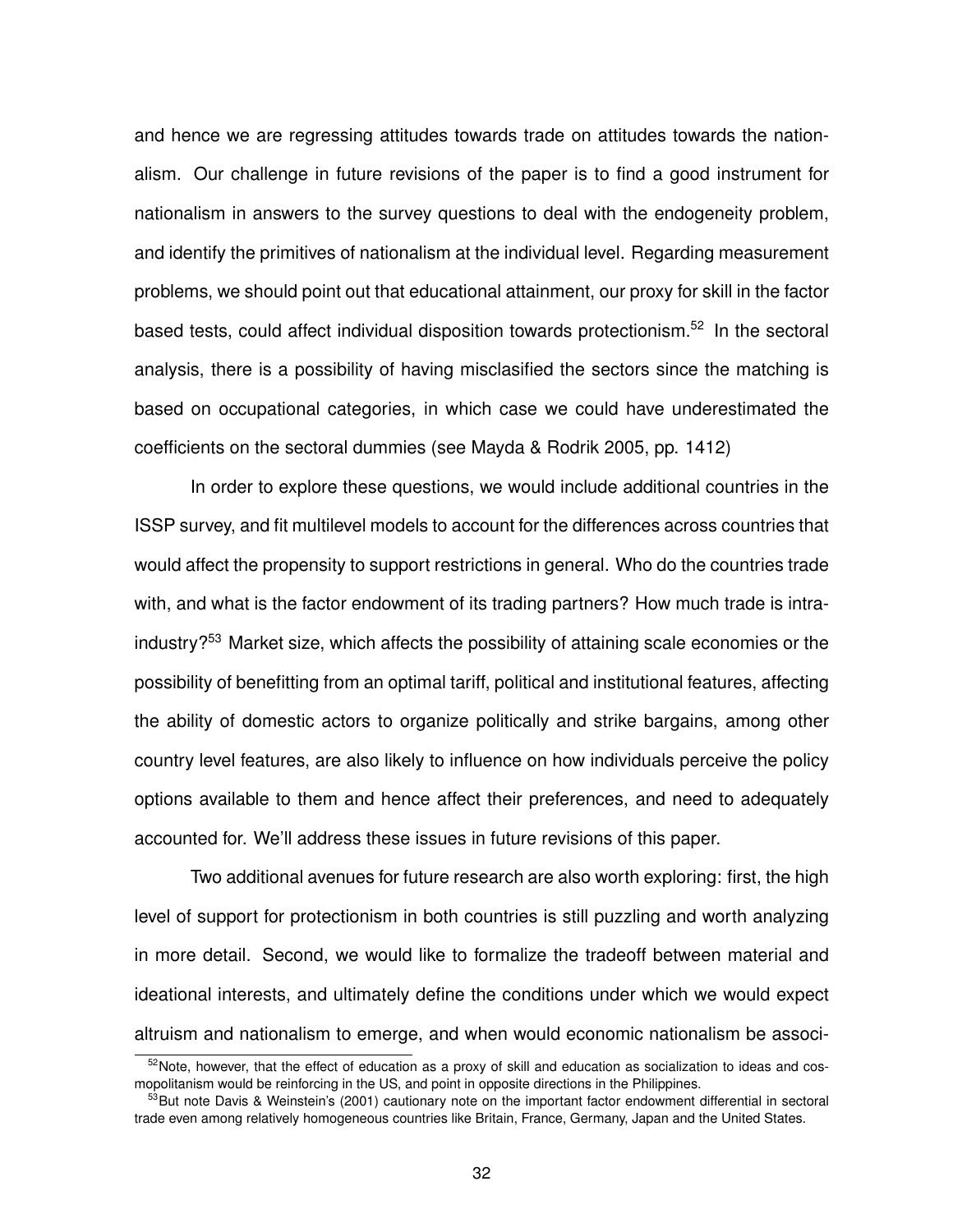ated with restrictive policies, as opposed to export promotion. In particular, we argue that institutional features should be key in explaining why nationalism-cum-altruism in Reich's formulation, which seems to fit the data, takes the form of protectionism.<sup>54</sup> What keeps the winners from free trade from organizing economic activities around the principle of comparative advantage which results in a more efficient allocation of resources, and at the same time compensate the losers through direct transfers?

Ultimately we would like to test whether ideology and material interest have independent effects on individuals' attitudes towards globalization, and whether those effects vary across countries. Existing survey data is not enough to test the compensation hypothesis advanced by Johnson, and quantify the tradeoff between the "psychic enjoyment that the mass of the population derives from the collective consumption aspects of nationalism" and "the loss of material income imposed on them by nationalistic economic policies" (Johnson 1965). We would like to test the hypotheses discussed in section **??** in an experimental setting that would force individuals to quantify the tradeoff between income and ideology.

<sup>54</sup>On protectionist bias in trade politics see also Hillman 1982; Rodrik 1995; Goodhart 2006.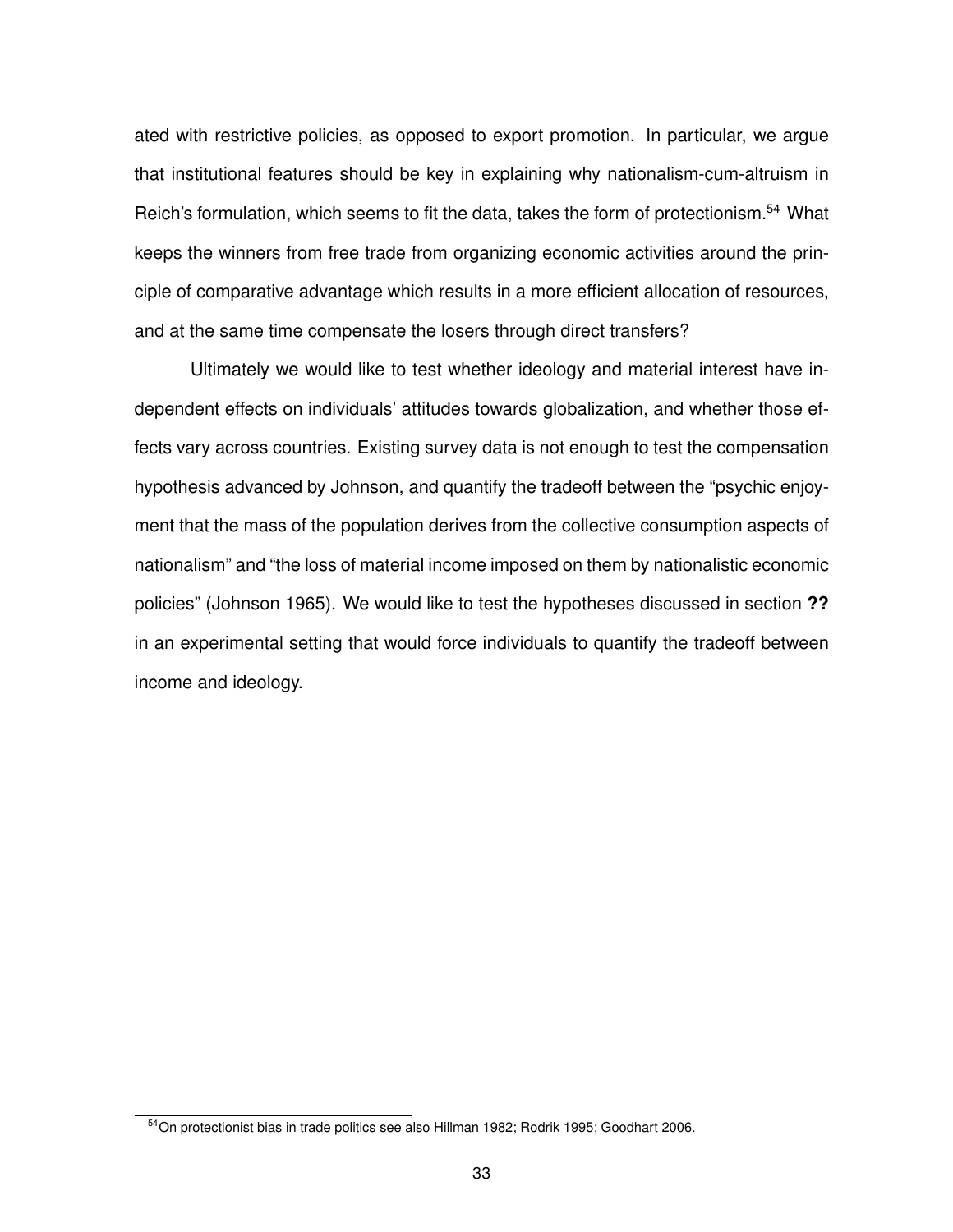# **References**

- Baker, Andy. 2003. Why is Trade Reform so Popular in Latin America? A Consumption-Based Theory of Trade Policy Preferences. *World Politics* 55(3):423-55.
- Baker, Andy. 2005. Who Wants to Globalize? Consumer Tastes and Labor Markets in a Theory of Trade Policy Beliefs. *American Journal of Political Science* Vol. 49(4), 925-939.
- Balistreri, Edward J.. 1997. The Performance of the Hecksher-Olin-Vanek model in predicting endegenous policy forces at the individual level. *Canadian Journal of Economics - Revue Canadienne D'Economique*, 30(1), September 1997, 1-17.
- Bauer, Raymond A., Ithiel de Sola Pool, and Lewis Anthony Dexter. 1972. American Business and Public Policy: The Politics of Foreign Trade. 2d ed. Chicago: Aldine-Atherton.
- Beaulieu, Eugene, Michael, Benarroch, & James Gaisford. 2001. Intra-industry trade liberalization: Why skilled workers resist protectionism. Unpublished manuscript: University of Calgary.
- Beaulieu, Eugene, Ravindra A., Yatawara, & Wei Guo Wang, 2005. Who supports free trade in Latin America? *World Economy*, 28(7), 941-958.
- Becker, Gary. 1971. The Economics of Discrimination. Chicago: University of Chicago Press.
- Berend, Ivan T. 2000. The failure of economic nationalism Central and Eastern Europe before World War II. *Revue Economique*, 51(2), 315-322.
- Brander, James. 1986. Rationales for Strategic Trade and Industrial Policy. In *n Strategic Trade Policy and the New International Economics*, Paul R. Krugman, editor. Cambridge, MA: MIT Press.
- Crane, George T. 1998. Economic nationalism: Bringing the nation back in. *Millennium - Journal of International Studies*, 27(1), 55-+.
- Davis, Donald and David E. Weinstein. 2001. What Role for Empirics in International Trade, *NBER Working paper 8543*. Cambridge, MA: National Bureau of Economic Analysis.
- Frank, Dana. 1999. Buy American: the untold story of economic nationalism. Boston, MA: Beacon Press.
- Gabel, Matthew J. 1998. Economic integration and mass politics. Market liberalization and public attitudes in the European Union. *American Journal of Political Science*, 42(3), 936-953.
- Gilpin, Robert, & Jean M. Gilpin. 1987. The political economy of international relations. Princeton, N.J.: Princeton University Press.
- Goodhart, Lucy. 2006. Political Geography and the Trade Restriction Bias. Paper presented at the annual meeting of the The Midwest Political Science Association.
- Gourevitch, Peter A. 1986. Politics in hard times: comparative responses to international economic crises. Ithaca: Cornell University Press.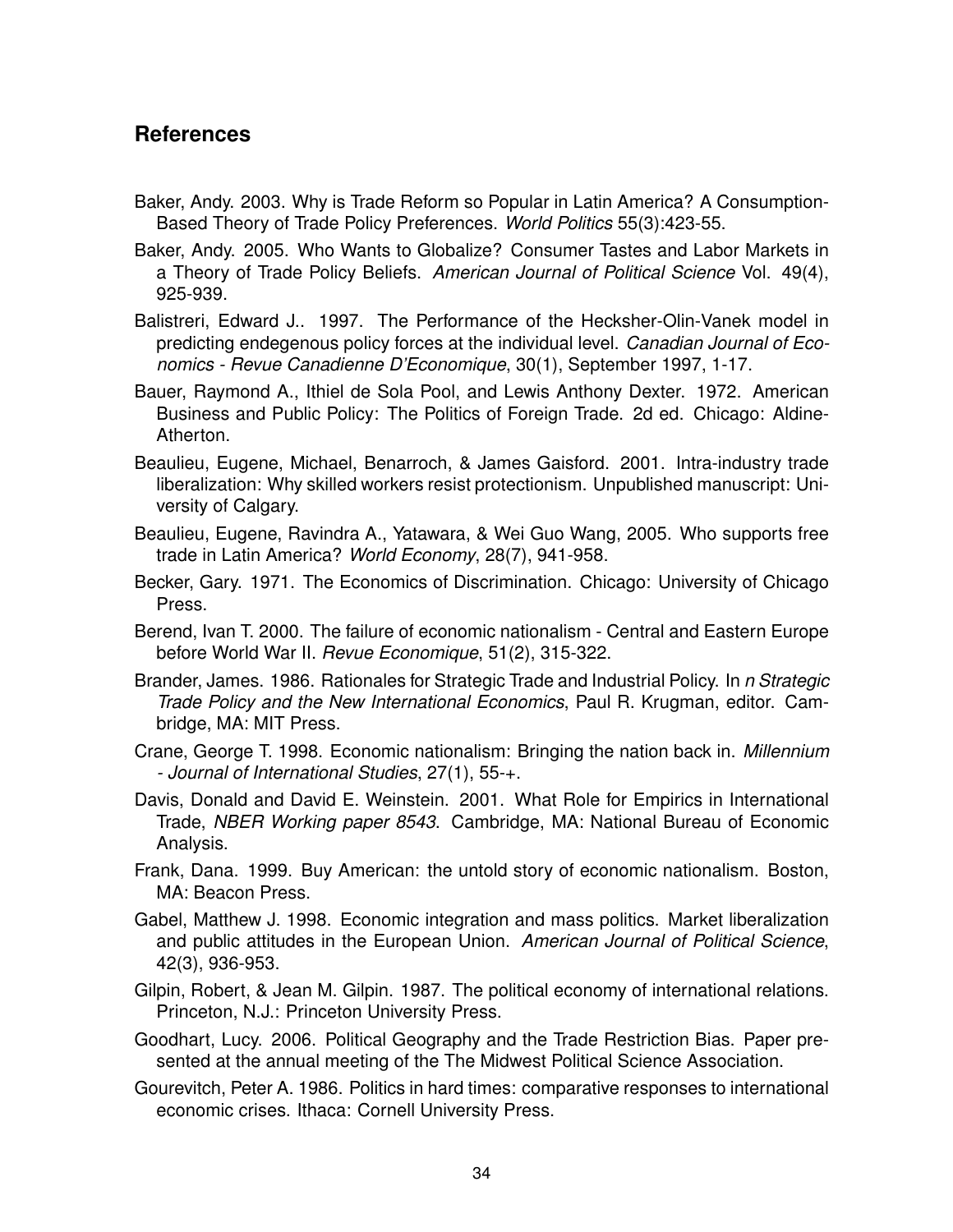- Grossman, Gene. 1986. Strategic Export Promotion. A Critique. In *n Strategic Trade Policy and the New International Economics*, Paul R. Krugman, editor. Cambridge, MA: MIT Press.
- Hainmueller, Jens and Michael J. Hiscox. 2006. Learning to Love Globalization: The Effects of Education on Individual Attitudes Toward International Trade. *International Organization* Vol. 60, No. 2 (April 2006): 469-498.
- Hamilton, Alexander. 1966 (1791). Report on the Subject of Manufactures. In Hyde C. Syrett, editor, *The Papers of Alexander Hamilton*, Vol. 10, p. 291. New York: Columbia University Press.
- Hechter, Michael. 2000. Containing Nationalism. New York, NY: Oxford University Press.
- Helleiner, Eric. 2002. Economic nationalism as a challenge to economic liberalism? Lessons from the 19th century. *International Studies Quarterly*, 46(3), 307-329.
- Helleiner, Eric. 2003. Economic liberalism and its critics: the past as prologue? *Review of International Political Economy*, 10(4), 685-696.
- Helpman, Elhanan and Paul R. Krugman. 1985. Market Structure and Foreign Trade. Cambridge, MA: MIT Press.
- Hieronymi, Otto, & Jack N. Behrman. 1980. The New economic nationalism. London: Macmillan.
- Hillman, Arye L.. 1982. Declining Industries and Political-Support Protectionist Motives. *American Economic Review* 72-5: 1180-1187.
- Hiscox, Michael J.. 2002. International Trade and Political Conflict: Commerce, Coalitions, and Mobility. Princeton, NJ: Princeton University Press.
- Hiscox, Michael J.. 2006. Through a Glass and Darkly: Framing Effects and Individuals' Attitudes Towards International Trade. *International Organization* Vol. 60, No. 3 (July): 755 - 780.
- Hooghe, Liesbet, & Gary Marks. 2004. Does identity or economic rationality drive public opinion on European integration? *PS - Political Science & Politics*, 37(3), 415-420.
- Irwin, Douglas A. 1994. The Political-Economy of Free-Trade Voting in the British General-Election of 1906. *Journal of Law & Economics*, 37(1), 75-108.
- Johnson, Harry G.. 1965. "A Theoretical-Model of Economic Nationalism In New and Developing States." *Political Science Quarterly* 80(2): 169-185.
- Jones, Ronald W.. 1971. A Three-Factor Model in Theory, Trade, and History. Trade, Balance of Payments, and Growth. *Papers in international economics in honor of Charles P. Kindleberger, Jagdish Bhagwati et al. (ed)*. Amsterdam, North-Holland Pub. Co.
- Kahneman, Daniel, and Amos Tversky. 1979. Prospect theory: An analysis of decisions under risk. *Econometrica*, 47, 313-327.
- Kindleberger, Charles. 2000. Comparative Political Economy: A Retrospective. Cambridge, MA: MIT Press.
- Krugman, Paul R.. 1979. Increasing Returns, Monopolistic Competition, and International Trade. *Journal of International Economics*, 9(4), 469-479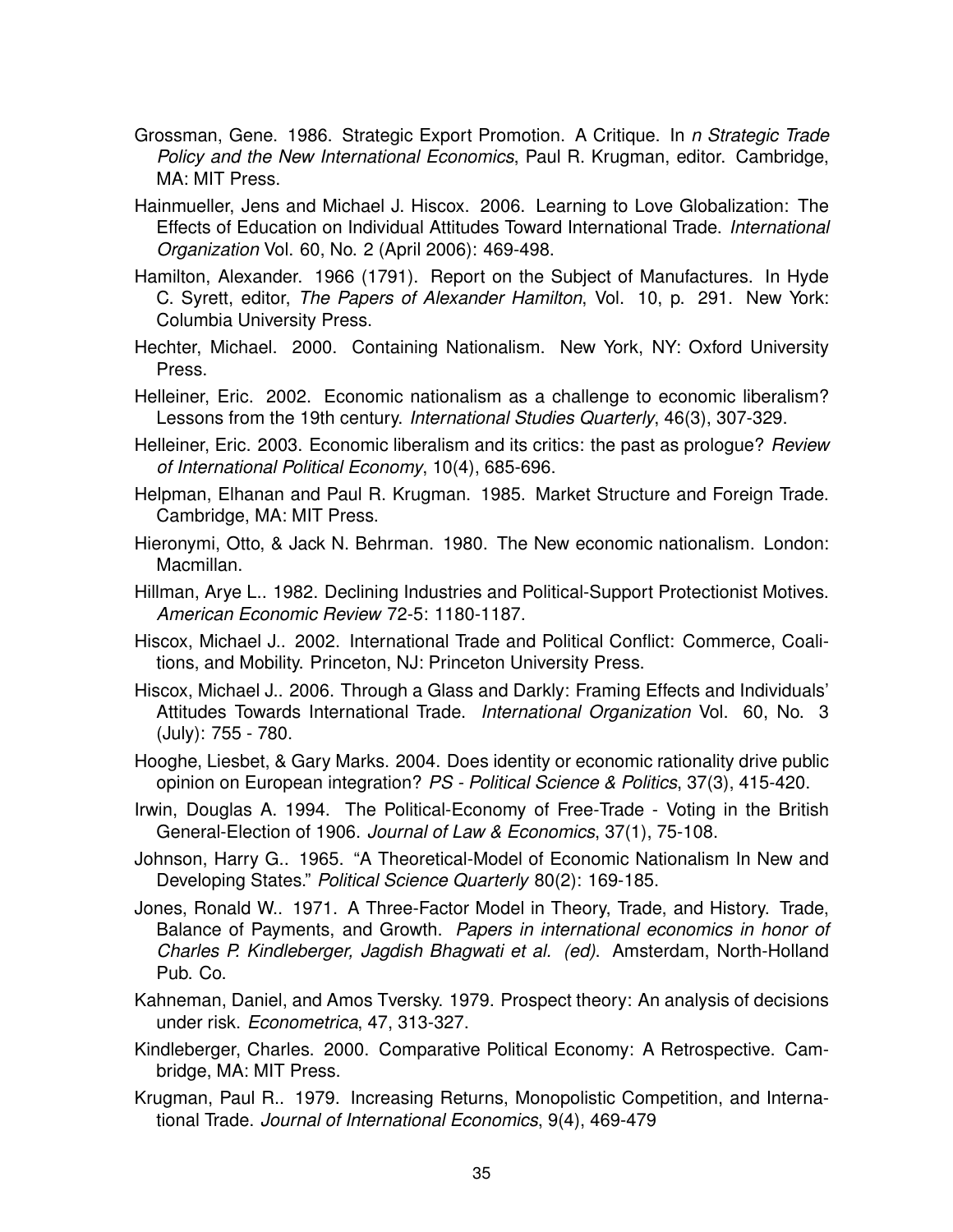- Levi-Faur, David. 1997a. Friedrich List and the Political Economy of the Nation-State. *Review of International Political Economy*, 4-1 (Spring 1997), pp. 154-178
- Levi-Faur, David. 1997b. Economic nationalism: from Friedrich List to Robert Reich. *Review of International Studies*, 23(3), 359-370.
- List, Friedrich. 1916. The National System of Political Economy. Translated by Sampson S. Lloyd. New York: Longmans Green.
- Margerum Harlen, Christine 1999. A reappraisal of classical economic nationalism and economic liberalism. *International Studies Quarterly*, 43(4), 733-744.
- Mayall, James. 1990. Nationalism and International Society. Cambridge, UK: Cambridge University Press.
- Mayda, Anna Maria and Dani Rodrik. 2005. Why Are Some People (and Countries) More Protectionist Than Others? *European Economic Review*, vol. 49, No. 6: 1393- 1430.
- Mussa, Michael. 1974. Tariffs and the Distribution of Income: The Importance of Factor Specificity, Sustitutability, and Intensity in the Short and Long Run. *Journal of Political Economy*, Vol. 82, No. 6 (Nov/Dec):1191-1203.
- Nakano, Takeshi. 2004. Theorizing economic nationalism. *Nations and Nationalism*, 10(3), 211-229.
- O'Rourke, Kevin, and R. Sinnott. 2001. The Determinants of Individual Trade Policy Preferences: International Survey Evidence. *Brookings Trade Policy Forum* 2001: 157-206. Washington DC: Brookings Institute Press.
- Rankin, David M. 2004. Borderline interest or identity? American and Canadian opinion on the North American Free Trade Agreement. *Comparative Politics*, 36(3), 331-+.
- Robbins, Donald J.. 1996. HOS Hits Facts: Facts Win; Evidence on Trade and Wages in the Developing World. *Harvard Institute of International Development*, Development Discussion Paper No. 557.
- Rodrik, Dani. 1995. Political Economy of Trade Policy. Handbook of International Economics v.III.
- Samuelson, Paul A. 1971. Ohlin Was Right. *Swedish Journal of Economics* 73 (4): 365-384.
- Scheve, Kenneth F., & Slaughter, Matthew J. 2001. What determines individual tradepolicy preferences? *Journal of International Economics*, 54(2), 267-292.
- Shulman, Steven. 2000. Nationalist sources of international economic integration. *International Studies Quarterly*, 44(3), 365-390.
- Shulman, Steven. 2002. Challenging The Civic/Ethnic and West/East Dichotomies In The Study of Nationalism. *Comparative Political Studies*, 35(5), 554 - 585.
- Stolper, Wolfgang F. and Paul A. Samuelson. 1941. Protection and Real Wages. *The Review of Economic Studies* 9(1): 58-73
- Wood, Adrian. 1994. North South Trade: Employment and Inequality, Oxford: Clarendon.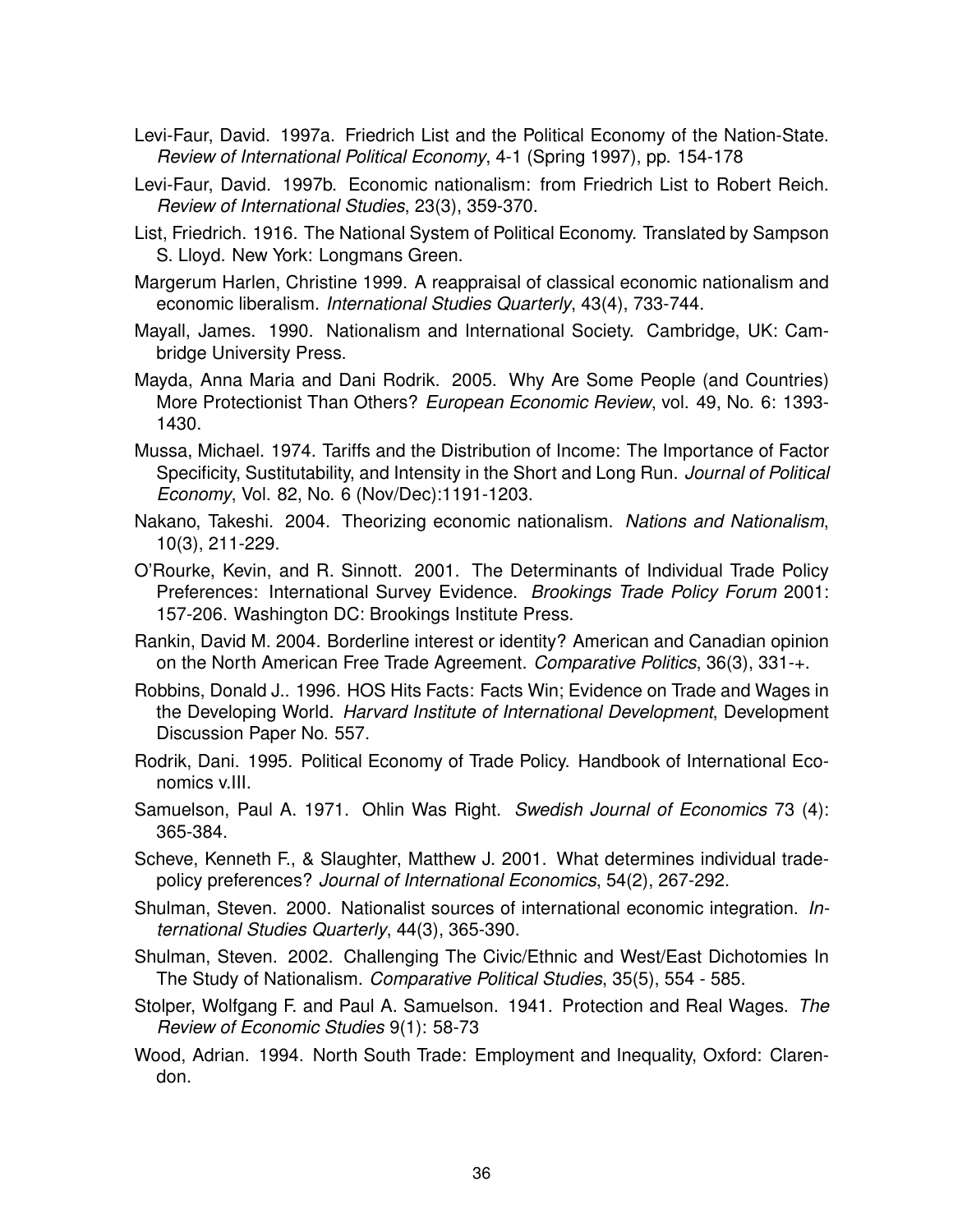|     | Codes | Description                               |
|-----|-------|-------------------------------------------|
|     | 311   | Food products                             |
|     | 313   | <b>Beverages</b>                          |
|     | 314   | <b>Tobacco</b>                            |
|     | 321   | <b>Textiles</b>                           |
|     | 322   | Wearing apparel, except footwear          |
|     | 323   | Leather products                          |
|     | 324   | Footwear, except rubber or plastic        |
|     | 331   | Wood products, except furniture           |
|     | 332   | Furniture, except metal                   |
|     | 341   | Paper and products                        |
|     | 342   | Printing and publishing                   |
|     | 351   | Industrial chemicals                      |
|     | 352   | Other chemicals                           |
|     | 353   | Petroleum refineries                      |
|     | 354   | Miscellaneous petroleum and coal products |
|     | 355   | Rubber products                           |
|     | 356   | Plastic products                          |
|     | 361   | Pottery, china, earthenware               |
|     | 362   | Glass and products                        |
| 369 |       | Other non-metallic mineral products       |
| 371 |       | Iron and steel                            |
| 372 |       | Non-ferrous metals                        |
| 381 |       | Fabricated metal products                 |
| 382 |       | Machinery, except electrical              |
| 383 |       | Machinery, electric                       |
| 384 |       | Transport equipment                       |
| 385 |       | Professional and scientific equipment     |
| 390 |       | Other manufactured products               |
|     |       |                                           |

Table 1: Economic Sectors: Codes & Description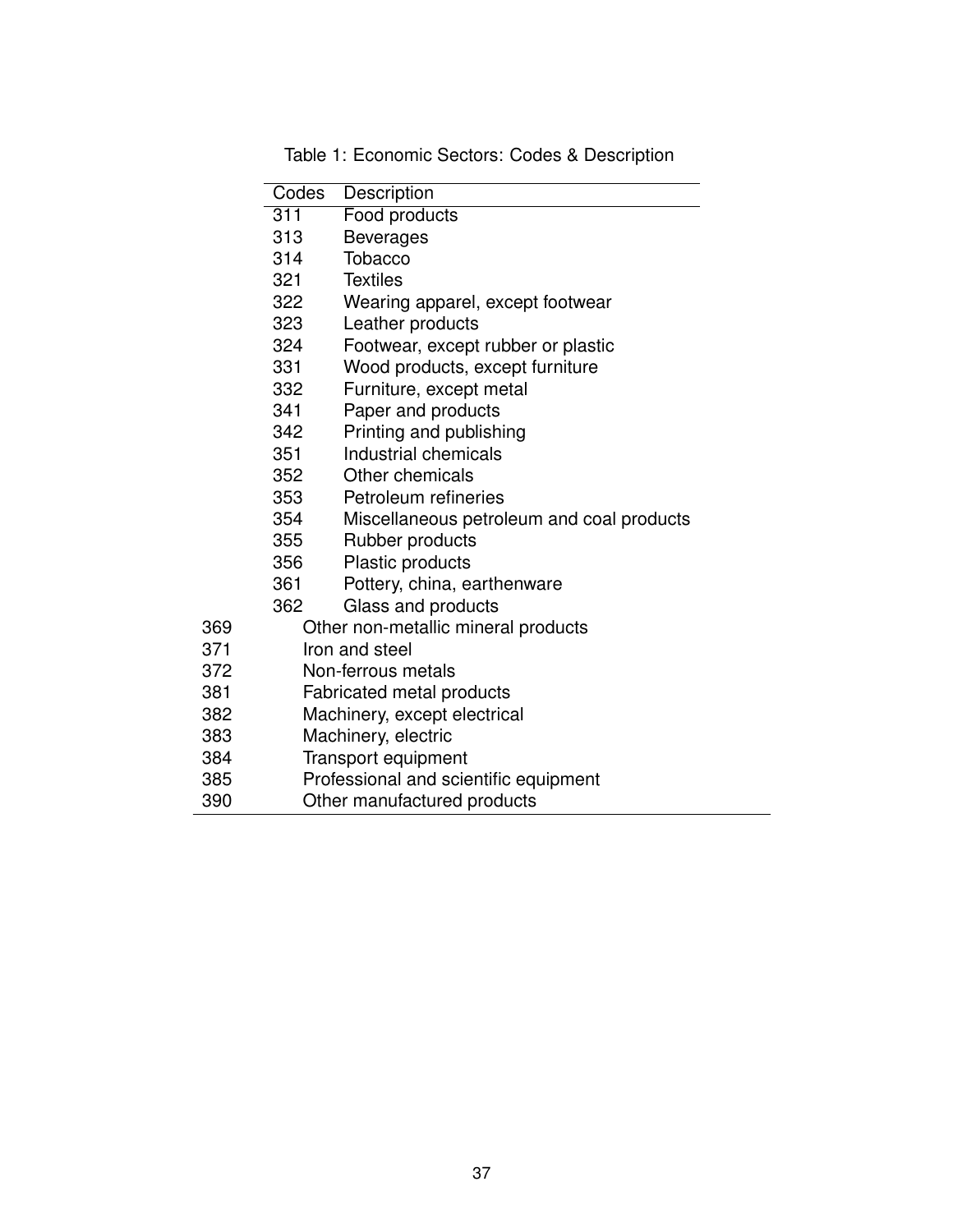| Table 1: (cont.) Economic Sectors: Combined Codes |
|---------------------------------------------------|
|---------------------------------------------------|

|     |       | Combined                                                                    |
|-----|-------|-----------------------------------------------------------------------------|
|     | codes | Description                                                                 |
|     | 400   | Iron, steel and non-ferrous metals                                          |
|     | 401   | Food products and beverages                                                 |
|     | 404   | Industrial and other chemicals, and petroleum refineries                    |
|     | 407   | Textiles, wearing apparel, lether products, wood products.                  |
|     | 408   | Pottery, china, earthenware, and glass and prodcuts                         |
|     | 410   | Textiles, leather, and wearing apparel, excluding footwear                  |
|     | 411   | Wood and paper products, except furniture.                                  |
|     | 412   | Wood products.                                                              |
| 413 |       | Iron, steel and non-ferrous metals, and fabricated metal products           |
| 416 |       | Food products, beverage, and tobacco.                                       |
| 417 |       | Iron, steel and non-ferrous metals, prof. equip., and other manuf. products |
| 419 |       | Wood products                                                               |
| 420 |       | Textiles, and wearing apparel, excluding footwear                           |
| 421 |       | Textile and leather products                                                |
| 422 |       | Leather products and footwear                                               |
| 423 |       | Paper and products, printing and publishing.                                |
| 424 |       | Food products, beverage, and tobacco.                                       |
| 500 |       | Non manufactured                                                            |
| 900 |       | Non traded                                                                  |
|     |       |                                                                             |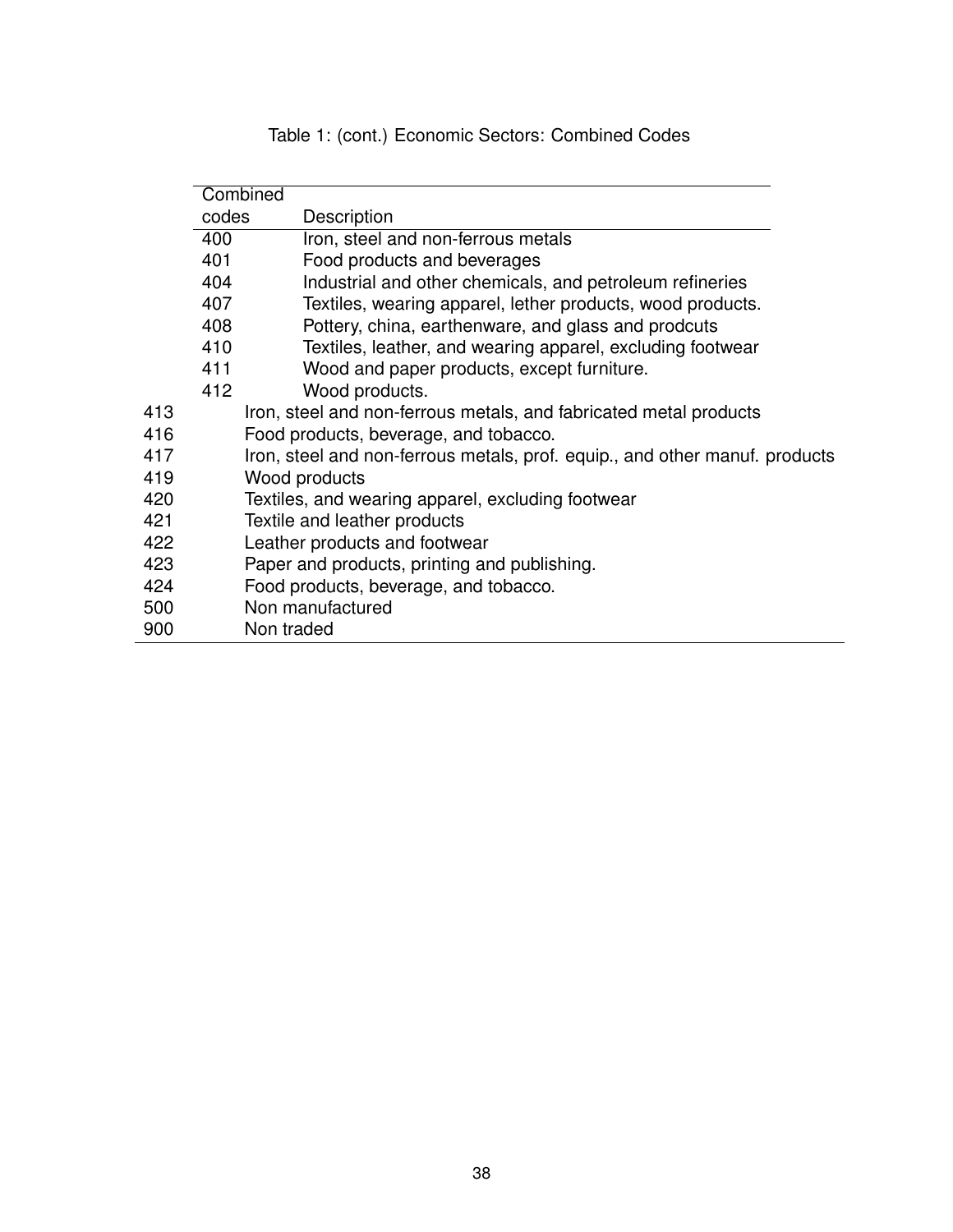|                                | <b>United States</b> |         |             |           |  |
|--------------------------------|----------------------|---------|-------------|-----------|--|
|                                | Obs.                 | Mean    | Std. Dev    | Missing   |  |
| Support limits on imports (DV) | 1,180                | 0.61    | 0.49        | 3%        |  |
| Years of education             | 1,216                | 13.85   | 2.82        | $0\%$     |  |
| Patriotism                     | 1,121                | 0.67    | 0.81        | 8%        |  |
| Chauvinism                     | 1,121                | $-0.37$ | 0.94        | 8%        |  |
| Gender                         | 1,216                | 0.50    | 0.50        | $0\%$     |  |
| Age                            | 1,215                | 45.3    | 16.36       | $0\%$     |  |
| Sector of employment*          | 916                  |         |             | 25%       |  |
|                                |                      |         | Philippines |           |  |
|                                | Obs.                 | Mean    | Std. Dev    | % Missing |  |
| Support limits on imports (DV) | 1,180                | 0.73    | 0.45        | 2%        |  |
| Years of education             | 1,191                | 9.47    | 3.60        | $1\%$     |  |
| Patriotism                     | 1,133                | 0.41    | 0.87        | 6%        |  |
| Chauvinism                     | 1,133                | $-0.12$ | 0.87        | 6%        |  |
| Gender                         | 1,200                | 0.50    | 0.50        | $0\%$     |  |
| Age                            | 1,200                | 39.47   | 15.12       | $0\%$     |  |
| Sector of employment*          | 1,016                |         |             | 15%       |  |

Table 2: Descriptive Statistics (Weighted)

\* CA, CD or Non-tradable. See text for description.

|  |  | Table 3: Factor Analysis - ISSP 2003 |  |  |
|--|--|--------------------------------------|--|--|
|--|--|--------------------------------------|--|--|

| Questions                                                     | Factor 1 | Factor 2 |
|---------------------------------------------------------------|----------|----------|
| Q4.d) Generally speaking, [country] is a better country than  | 0.83     | 0.01     |
| most other countries.                                         |          |          |
| Q4.c) The world would be a better place if people from        | 0.76     | 0.18     |
| other countries were more like the [country nationality].     |          |          |
| Q4.a) I would rather be a citizen of [country] than of any    | 0.71     | 0.16     |
| other country in the world.                                   |          |          |
| Q8.a) It is impossible for people who do not share [country]  | 0.07     | 0.69     |
| customs and traditions to become fully [country nationality]. |          |          |
| Q.4e) People should support their country even if the         | 0.28     | 0.59     |
| country is in the wrong.                                      |          |          |
| Q.6c) [Country] should follow its own interests, even if      | 0.07     | 0.69     |
| this leads to conflicts with other nations.                   |          |          |
| Q.3a) How important do you think each of the following is for | 0.42     | 0.43     |
| being truly [country ]? to have been born in [country ]?      |          |          |
| Percent variance                                              | 0.29     | 0.22     |
| <b>Contract Contract Contract</b><br>.<br>- -<br>. .          |          |          |

Note: Principal component analysis - Rotation: orthogonal varimax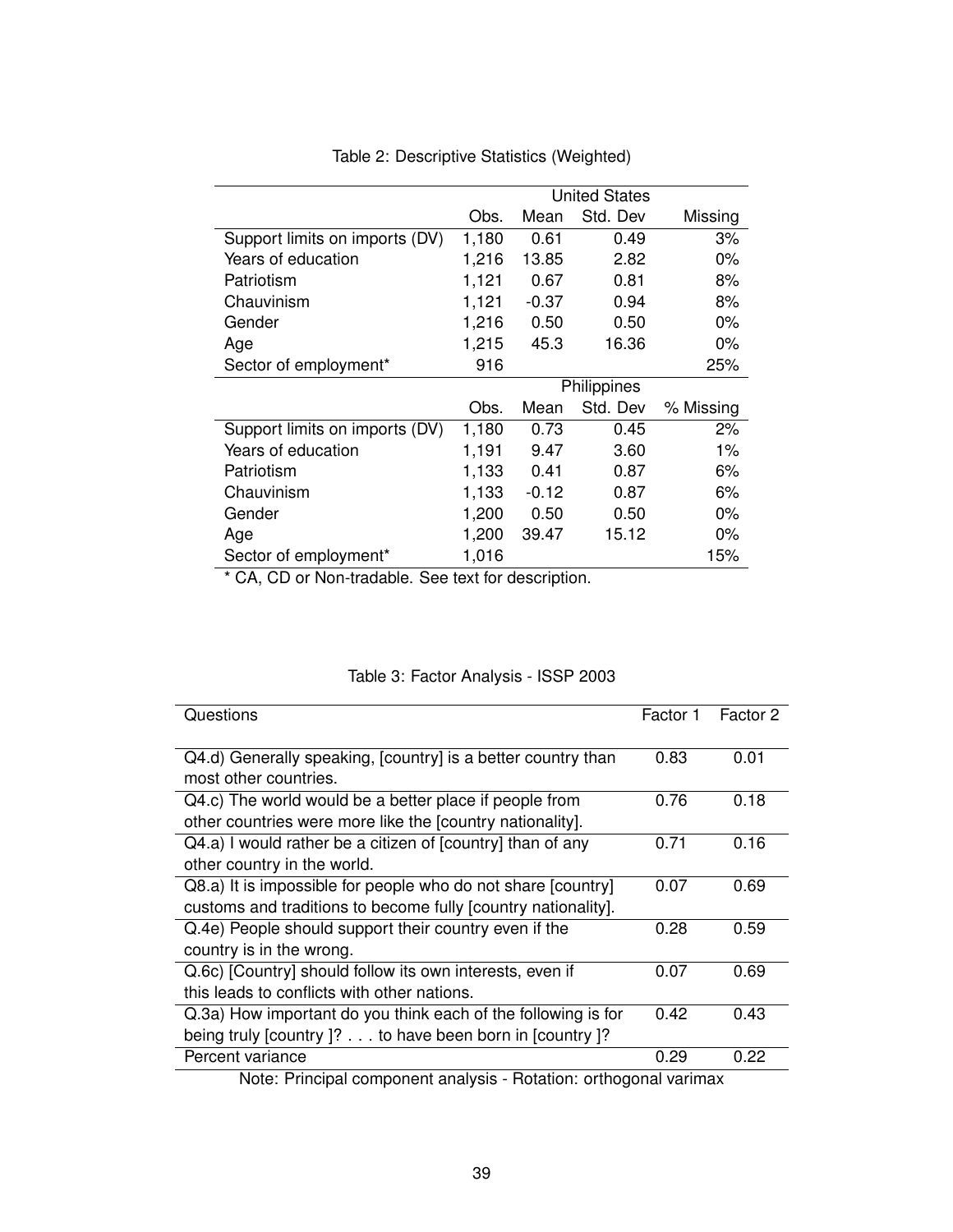|                    | (a) United States |            |             |            | (b) Philippines |            |          |            |
|--------------------|-------------------|------------|-------------|------------|-----------------|------------|----------|------------|
| <b>DV</b>          |                   | Patriotism |             | Chauvinism |                 | Patriotism |          | Chauvinism |
| Years of education | $-0.06***$        |            | $-0.094***$ |            | $0.03***$       |            | $-0.002$ |            |
|                    | (0.01)            |            | (0.01)      |            | (0.01)          |            | (0.01)   |            |
|                    |                   |            |             |            |                 |            |          |            |
| Comparative        |                   | 0.10       |             | 0.18       |                 | $-0.05$    |          | $-0.17$    |
| Advantage (CA)     |                   | (0.09)     |             | (0.12)     |                 | (0, 13)    |          | (0, 12)    |
|                    |                   |            |             |            |                 |            |          |            |
| Comparative        |                   | 0.16       |             | $0.30**$   |                 | $0.16***$  |          | 0.09       |
| Disadvantage (CD)  |                   | (0.11)     |             | (0.12)     |                 | (0.07)     |          | (0.07)     |
|                    |                   |            |             |            |                 |            |          |            |
| Intercept          | $1.50***$         | $0.68***$  | $0.95***$   | $-0.38***$ | $0.68***$       | $0.39***$  | $-0.10$  | $-0.12$    |
|                    | (0.13)            | (0.03)     | (0.16)      | (0.04)     | (0.08)          | (0.03)     | (0.08)   | (0.03)     |
| $R^2$              | 0.074             | 0.04       | 0.074       | 0.01       | 0.01            | 0.007      | 0.000    | 0.01       |
| Observations       | 1,121             | 837        | 1121        | 837        | 1,124           | 960        | 1124     | 960        |

Table 4: Regression Analysis: Nationalism

Standard errors in parentheses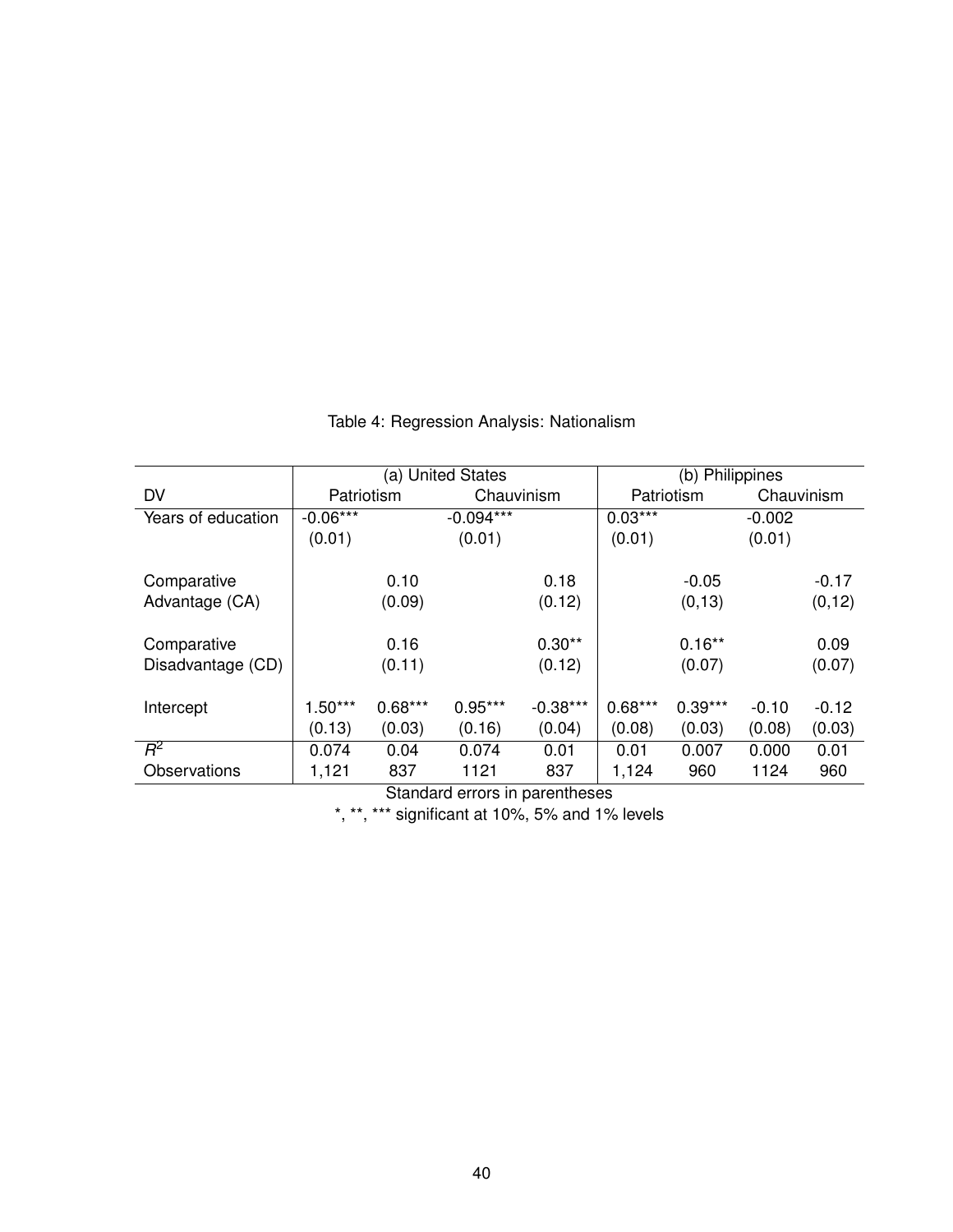| ???? United States    |        |       |            |       |            |        |       |  |
|-----------------------|--------|-------|------------|-------|------------|--------|-------|--|
|                       |        |       | Patriotism |       | Chauvinism |        |       |  |
|                       |        | Low   | Medium     | High  | Low        | Medium | High  |  |
|                       | Low    | 56%   | 63%        | 78%   | 54%        | 67%    | 76%   |  |
|                       |        | (107) | (126)      | (172) | (90)       | (132)  | (175) |  |
| Education<br>Category | Medium | 56%   | 60%        | 65%   | 42%        | 61%    | 77%   |  |
|                       |        | (117) | (118)      | (113) | (108)      | (127)  | (116) |  |
|                       | High   | 41%   | 58%        | 59%   | 45%        | 57%    | 57%   |  |
|                       |        | (167) | (124)      | (77)  | (173)      | (114)  | (79)  |  |
|                       |        |       |            |       |            |        |       |  |

Table 5: Support for Restrictions on Imports by Education and Patriotism Levels

| ???? Philippines      |        |              |              |              |              |              |              |  |
|-----------------------|--------|--------------|--------------|--------------|--------------|--------------|--------------|--|
|                       |        |              | Patriotism   |              |              | Chauvinism   |              |  |
|                       |        | Low          | Medium       | High         | Low          | Medium       | High         |  |
|                       | Low    | 64%          | 66%          | 76%          | 63%          | 71%          | 73%          |  |
|                       |        | (110)        | (107)        | (143)        | (123)        | (116)        | (125)        |  |
| Education<br>Category | Medium | 71%<br>(126) | 70%<br>(110) | 70%<br>(130) | 66%<br>(102) | 73%<br>(140) | 71%<br>(127) |  |
|                       | High   | 70%<br>(151) | 80%<br>(130) | 84%<br>(117) | 81%<br>(139) | 72%<br>(113) | 79%<br>(120) |  |

Percentage supporting import restrictions Number of observations in parentheses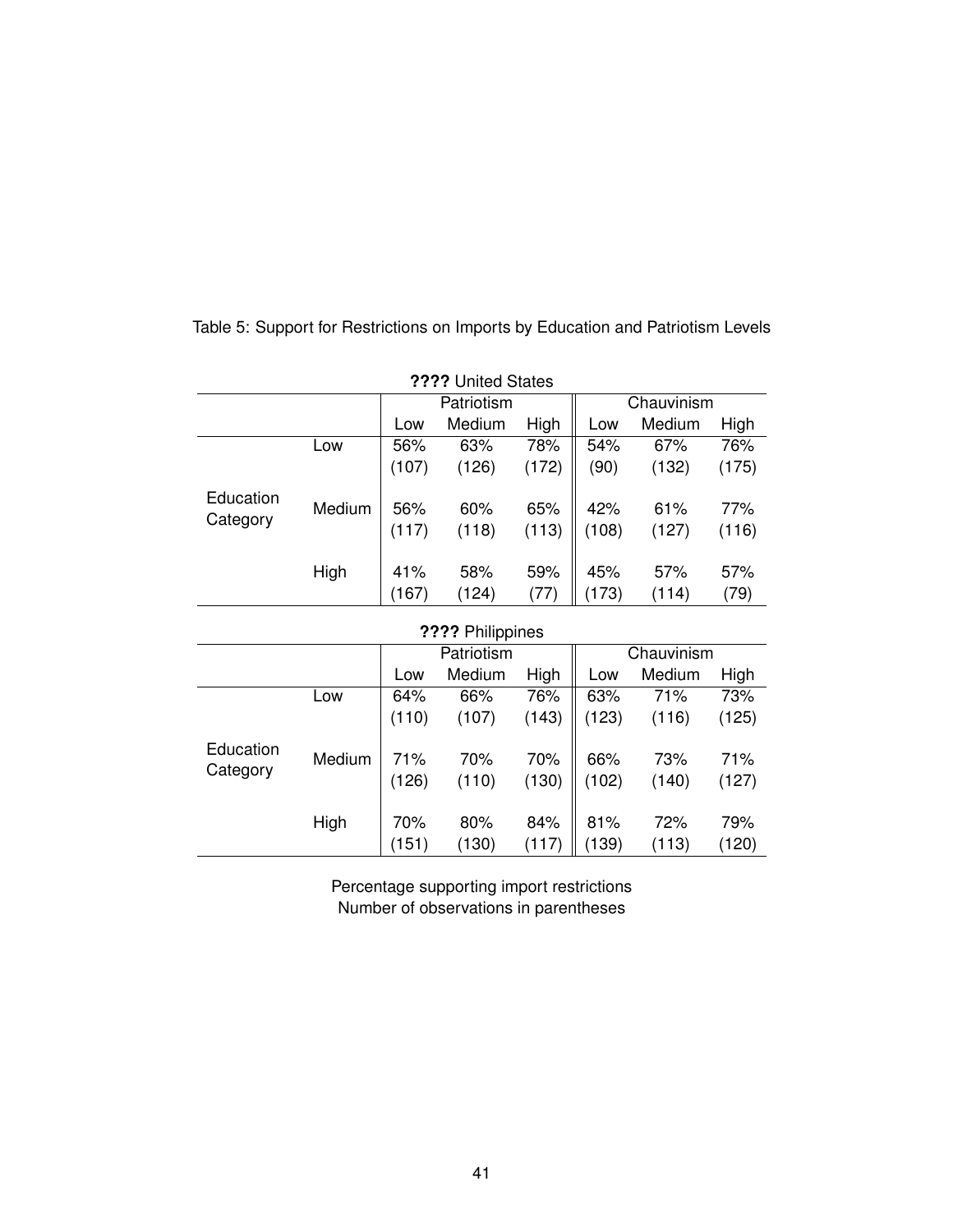| DV:                     |            | <b>United States</b> | Philippines |                |  |
|-------------------------|------------|----------------------|-------------|----------------|--|
| <b>Restrict Imports</b> | (a)        | (b)                  | (a)         | (b)            |  |
| Patriotism              | $0.44***$  |                      | 0.13        |                |  |
|                         | (0.10)     |                      | (0.08)      |                |  |
| Chauvinism              |            | $0.55***$<br>(0.09)  |             | 0.05<br>(0.08) |  |
| Years of education      | $-0.09***$ | $-0.07***$           | $0.05**$    | $0.05**$       |  |
|                         | (0.03)     | (0.03)               | (0.02)      | (0.02)         |  |
|                         |            |                      |             |                |  |
| Gender                  | $0.39***$  | $0.45***$            | $-0.31**$   | $-0.3**$       |  |
|                         | (0.15)     | (0.15)               | (0.15)      | (0.15)         |  |
|                         |            |                      |             |                |  |
| Age                     | $0.06**$   | $0.08***$            | 0.02        | 0.02           |  |
|                         | (0.03)     | (0.03)               | (0.02)      | (0.02)         |  |
|                         |            |                      |             |                |  |
| Age <sup>2</sup>        | $-0.001**$ | $-0.001***$          | $-0.0001$   | $-0.0001$      |  |
|                         | (0.0003)   | (0.0003)             | (0.0003)    | (0.0003)       |  |
|                         |            |                      |             |                |  |
| Intercept               | $-0.23$    | $-0.47$              | 0.05        | 0.09           |  |
|                         | (0.68)     | (0.67)               | (0.58)      | (0.58)         |  |
| Pseudo- $R^2$           | 0.051      | 0.070                | 0.013       | 0.011          |  |
| Observations            | 1106       | 1106                 | 1119        | 1119           |  |

Table 6: Logistic Regression: Support for limits on imports, Nationalism and Education

Robust standard errors in parentheses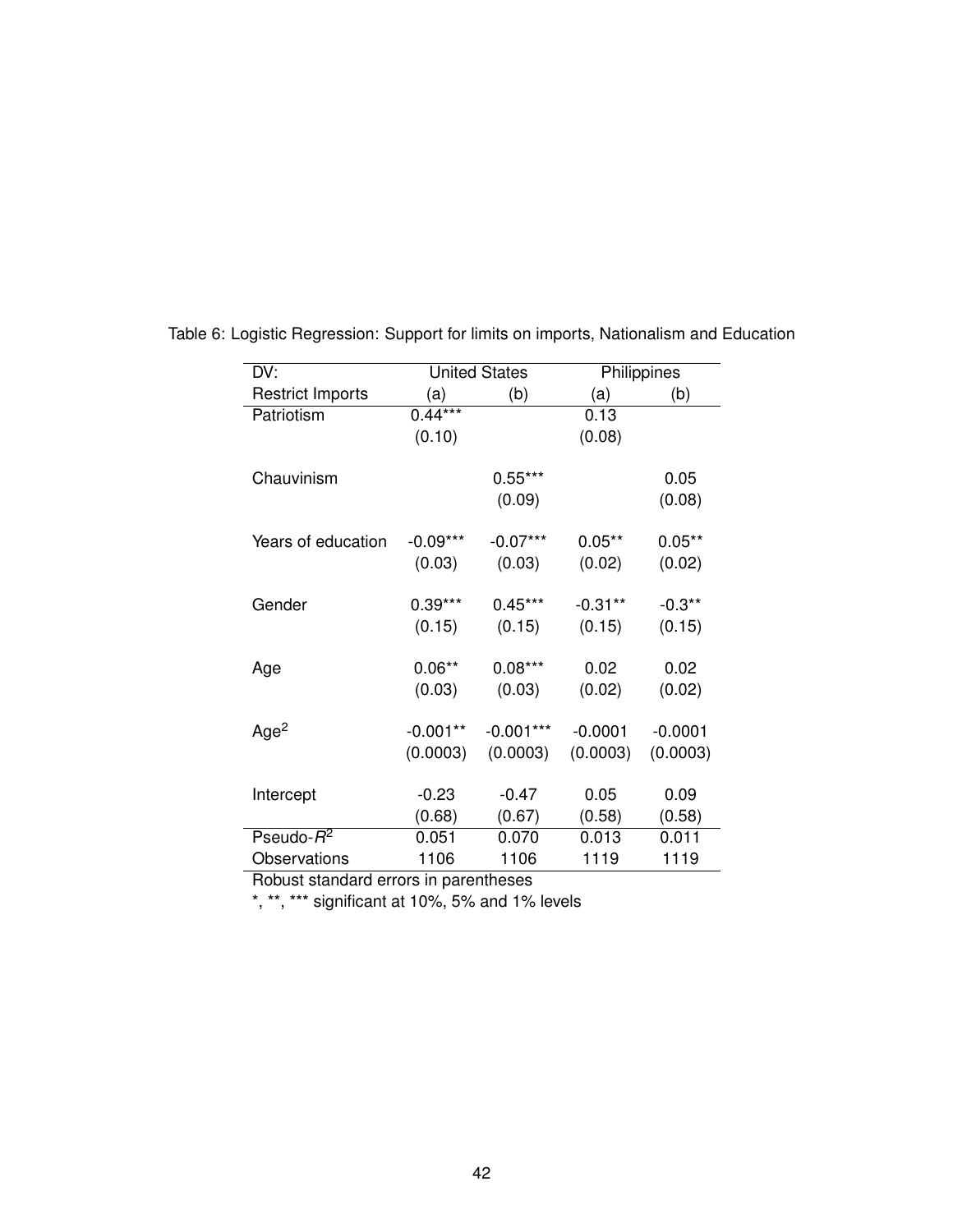| DV:                     |            | <b>United States</b> | Philippines |          |  |
|-------------------------|------------|----------------------|-------------|----------|--|
| <b>Restrict Imports</b> | (a)        | (b)                  | (a)         | (b)      |  |
| Patriotism              | $0.66***$  |                      | 0.08        |          |  |
|                         | (0.11)     |                      | (0.09)      |          |  |
|                         |            |                      |             |          |  |
| Chauvinism              |            | $0.64***$            |             | 0.08     |  |
|                         |            | (0.10)               |             | (0.08)   |  |
|                         |            |                      |             |          |  |
| Comparative             | 0.11       | 0.10                 | $-0.07$     | $-0.06$  |  |
| Advantage (CA)          | (0.26)     | (0.28)               | (0.34)      | (0.34)   |  |
|                         | $1.21***$  | $1.15***$            | $-0.26$     | $-0.26$  |  |
| Comparative             |            |                      |             |          |  |
| Disadvantage (CD)       | (0.37)     | (0.35)               | (0.2)       | (0.2)    |  |
| Gender                  | $0.46***$  | $0.51***$            | $-0.42**$   | $-0.4**$ |  |
|                         | (0.18)     | (0.18)               | (0.17)      | (0.17)   |  |
|                         |            |                      |             |          |  |
| Age                     | 0.04       | $0.06**$             | 0.00        | 0.00     |  |
|                         | (0.03)     | (0.03)               | (0.03)      | (0.03)   |  |
|                         |            |                      |             |          |  |
| Age <sup>2</sup>        | $-0.0004$  | $-0.0006**$          | 0.0001      | 0.0000   |  |
|                         | (0.0003)   | (0.0003)             | (0.0003)    | (0.0003) |  |
|                         |            |                      |             |          |  |
| Intercept               | $-1.31***$ | $-1.03$              | $0.98*$     | $0.98*$  |  |
|                         | (0.65)     | (0.64)               | (0.54)      | (0.54)   |  |
| Pseudo- $R^2$           | 0.066      | 0.081                | 0.010       | 0.010    |  |
| Observations            | 824        | 824                  | 946         | 946      |  |

Table 7: Logistic Regression: Support for limits on imports, Nationalism and Sector of Employment

Robust standard errors in parentheses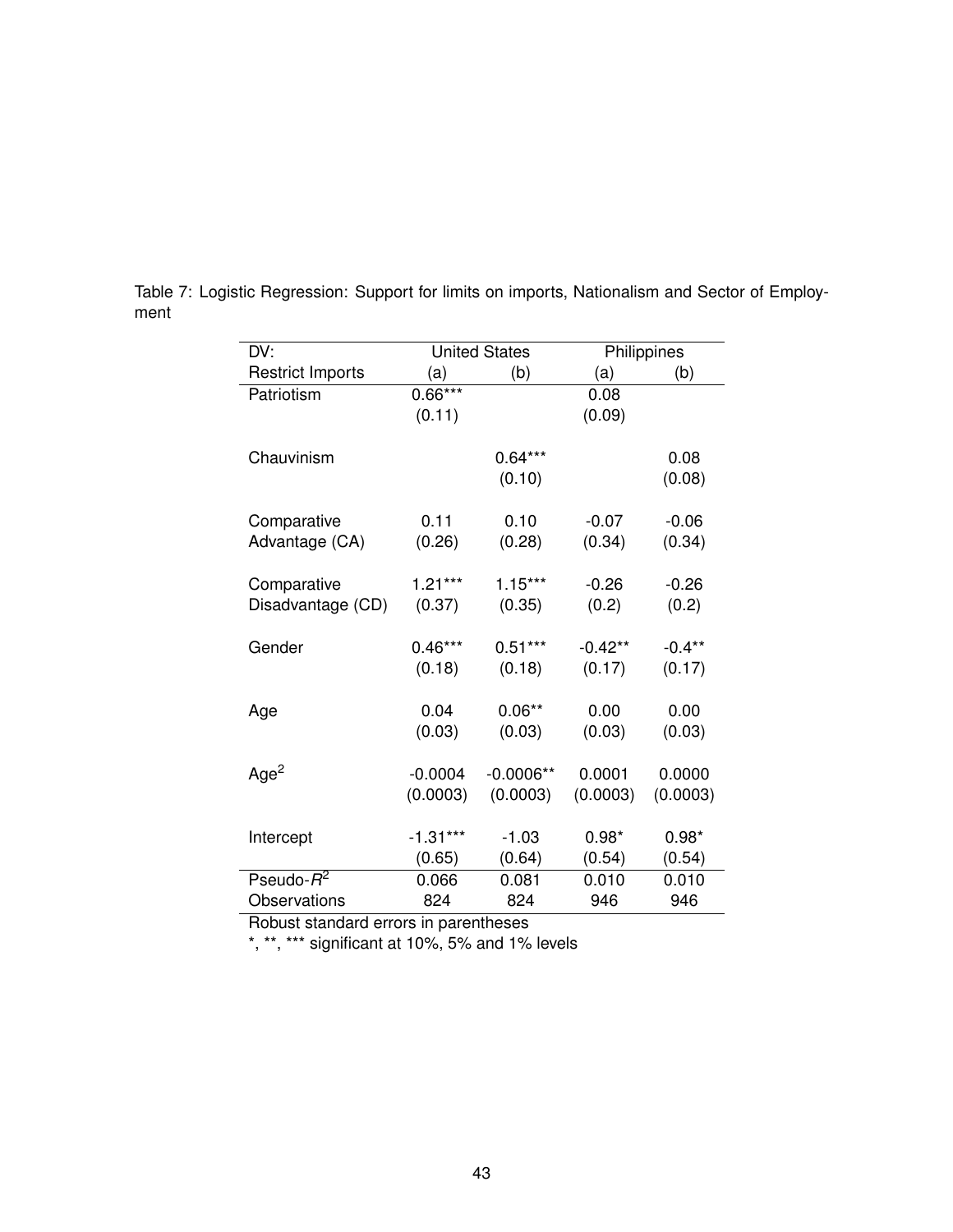|                   | DV: Restrict Imports |             |                   | <b>DV: Restrict Imports</b> |             |
|-------------------|----------------------|-------------|-------------------|-----------------------------|-------------|
|                   | <b>United States</b> | Philippines |                   | <b>United States</b>        | Philippines |
| Patriotism=Low,   | $-0.13$              | 0.38        | Chauvinism=Low,   | $-0.51$                     | 0.26        |
| Education=Medium  | (0.32)               | (0.30)      | Education=Medium  | (0.34)                      | (0.31)      |
|                   |                      |             |                   |                             |             |
| Patriotism=Low,   | $-0.74**$            | 0.34        | Chauvinism=Low,   | $-0.46$                     | $1.05***$   |
| Education=High    | (0.29)               | (0.30)      | Education=High    | (0.31)                      | (0.31)      |
|                   |                      |             |                   |                             |             |
| Patriotism=Medium | 0.11                 | 0.09        | Chauvinism=Medium | $0.55*$                     | 0.44        |
| Education=Low     | (0.32)               | (0.31)      | Education=Low     | (0.33)                      | (0.31)      |
|                   |                      |             |                   |                             |             |
| Patriotism=Medium | 0.05                 | 0.38        | Chauvinism=Medium | 0.21                        | $0.61**$    |
| Education=Medium  | (0.32)               | (0.31)      | Education=Medium  | (0.33)                      | (0.30)      |
|                   |                      |             |                   |                             |             |
| Patriotism=Medium | $-0.11$              | $0.92***$   | Chauvinism=Medium | 0.1                         | $0.55*$     |
| Education=High    | (0.31)               | (0.33)      | Education=High    | (0.33)                      | (0.31)      |
|                   |                      |             |                   |                             |             |
| Patriotism=High   | $0.90***$            | $0.52*$     | Chauvinism=High   | $0.99***$                   | $0.50*$     |
| Education=Low     | (0.31)               | (0.30)      | Education=Low     | (0.33)                      | (0.29)      |
|                   |                      |             |                   |                             |             |
| Patriotism=High   | 0.24                 | 0.36        | Chauvinism=High   | $1.09***$                   | $0.52*$     |
| Education=Medium  | (0.34)               | (0.30)      | Education=Medium  | (0.37)                      | (0.30)      |
|                   |                      |             |                   |                             |             |
| Patriotism=High   | $-0.001$             | $1.10***$   | Chauvinism=High   | 0.13                        | $0.93***$   |
| Education=High    | (0.37)               | (0.34)      | Education=High    | (0.35)                      | (0.33)      |
|                   |                      |             |                   |                             |             |
| Gender            | $0.36**$             | $-0.30**$   | Gender            | $0.41***$                   | $-0.28*$    |
|                   | (0.15)               | (0.15)      |                   | (0.15)                      | (0.15)      |
|                   |                      |             |                   |                             |             |
| Age               | $0.06***$            | 0.02        | Age               | $0.08***$                   | 0.02        |
|                   | (0.03)               | (0.03)      |                   | (0.03)                      | (0.03)      |
|                   |                      |             |                   |                             |             |
| Age <sup>2</sup>  | $-0.0005**$          | $-0.0001$   | Age <sup>2</sup>  | $-0.0007$                   | $-0.0001$   |
|                   | (0.0003)             | (0.0003)    |                   | (0.0003)                    | (0.0003)    |
|                   |                      |             |                   |                             |             |
| Intercept         | $-1.34**$            | 0.07        | Intercept         | $-1.90***$                  | $-0.12$     |
|                   | (0.58)               | (0.58)      |                   | (0.64)                      | (0.58)      |
| Pseudo- $R^2$     | 0.05                 | 0.02        | Pseudo- $R^2$     | 0.065                       | 0.02        |
| Observations      | 1106                 | 1119        | Observations      | 1106                        | 1119        |

Table 8: Logistic Regression: Support for limits on imports by Nationalism and Educational Attainment

Robust standard errors in parentheses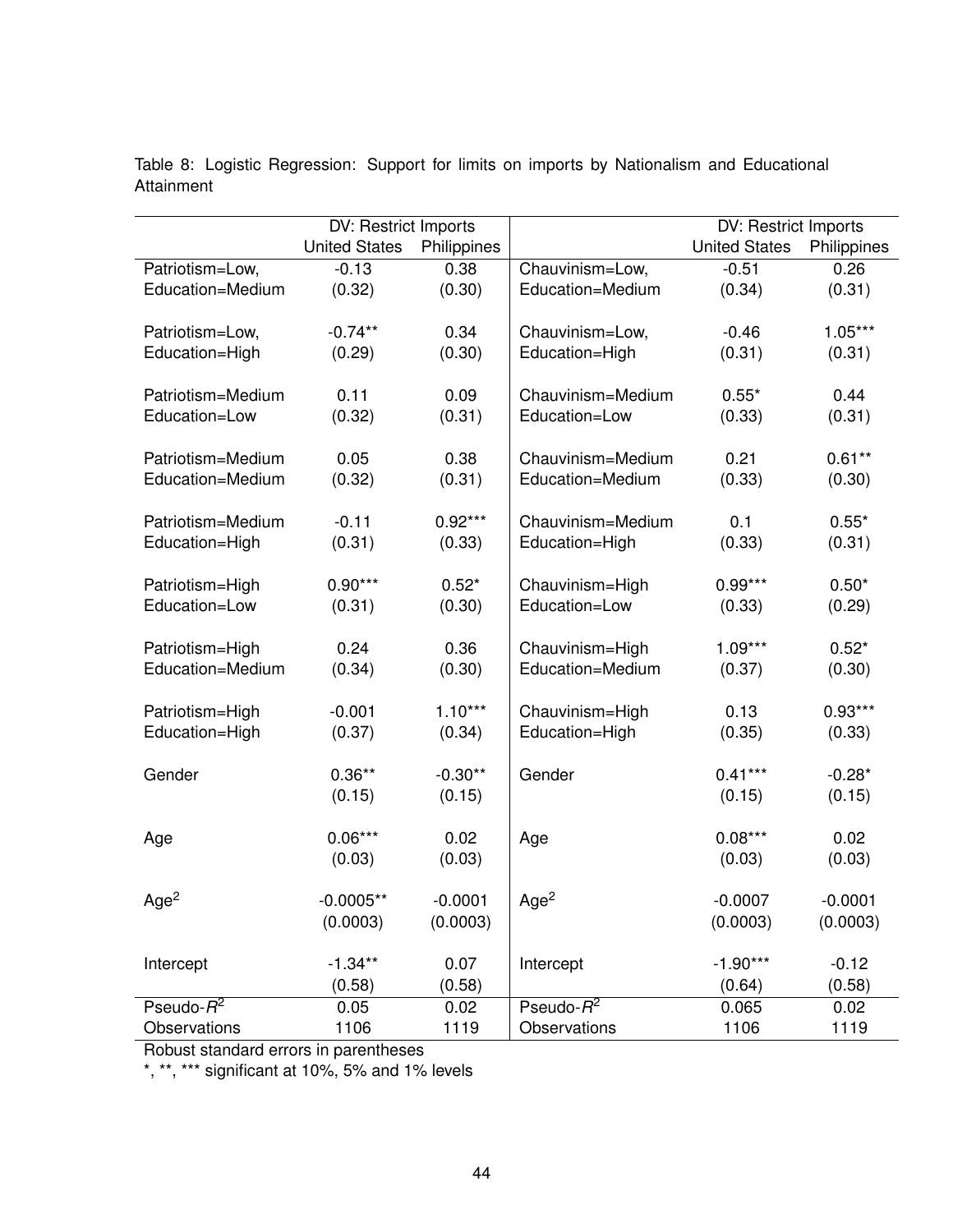| DV:                     | <b>United States</b> |           | Philippines |            |
|-------------------------|----------------------|-----------|-------------|------------|
| <b>Restrict Imports</b> | (a)                  | (b)       | (a)         | (b)        |
| Comparative             | $-0.27$              | $-0.80*$  | $-0.18$     | $-0.16$    |
| Advantage (CA)          | (0.35)               | (0.46)    | (0.35)      | (0.35)     |
|                         | $1.60***$            | $1.59***$ | $-0.23$     | 0.49       |
| Comparative             |                      |           | (0.24)      |            |
| Disadvantage (CD)       | (0.48)               | (0.48)    |             | (0.70)     |
| <b>CA*Patriotism</b>    | 0.35                 | $0.85*$   | 0.40        | 0.34       |
|                         | (0.36)               | (0.48)    | (0.46)      | (0.46)     |
|                         |                      |           |             |            |
| CD*Patriotism           | $-0.67$              | $-0.64$   | 0.14        | $-0.78$    |
|                         | (0.43)               | (0.43)    | (0.21)      | (0.63)     |
| Patriotism              | $0.62***$            | $0.59***$ | 0.04        | 0.09       |
|                         | (0.13)               | (0.12)    | (0.11)      | (0.09)     |
|                         |                      |           |             |            |
| Dummy sector 311        |                      | 0.42      |             | $-0.19$    |
| (Food)                  |                      | (0.53)    |             | (0.22)     |
|                         |                      |           |             |            |
| Years of education      | $-0.06**$            | $-0.06**$ | 0.04        | 0.04       |
|                         | (0.03)               | (0.03)    | (0.02)      | (0.02)     |
| Gender                  | $0.43**$             | $0.43***$ | $-0.37**$   | $-0.38**$  |
|                         | (0.18)               | (0.18)    | (0.17)      | (0.17)     |
|                         |                      |           |             |            |
| Age                     | $0.05*$              | $0.05*$   | 0.01        | 0.01       |
|                         | (0.03)               | (0.03)    | (0.03)      | (0.03)     |
|                         |                      |           |             |            |
| Age <sup>2</sup>        | $-0.0005$            | $-0.0005$ | $-0.00002$  | $-0.00002$ |
|                         | (0.0003)             | (0.0003)  | (0.0003)    | (0.0003)   |
| Intercept               | $-0.55$              | $-0.53$   | 0.38        | 0.36       |
|                         | (0.78)               | (0.78)    | (0.64)      | (0.64)     |
| Pseudo- $R^2$           | 0.07                 | 0.08      | 0.01        | 0.014      |
| Observations            | 824                  | 824       | 946         | 946        |

Table 9: Logistic Regression: Support for limits on imports by Chauvinism and Sector

Robust standard errors in parentheses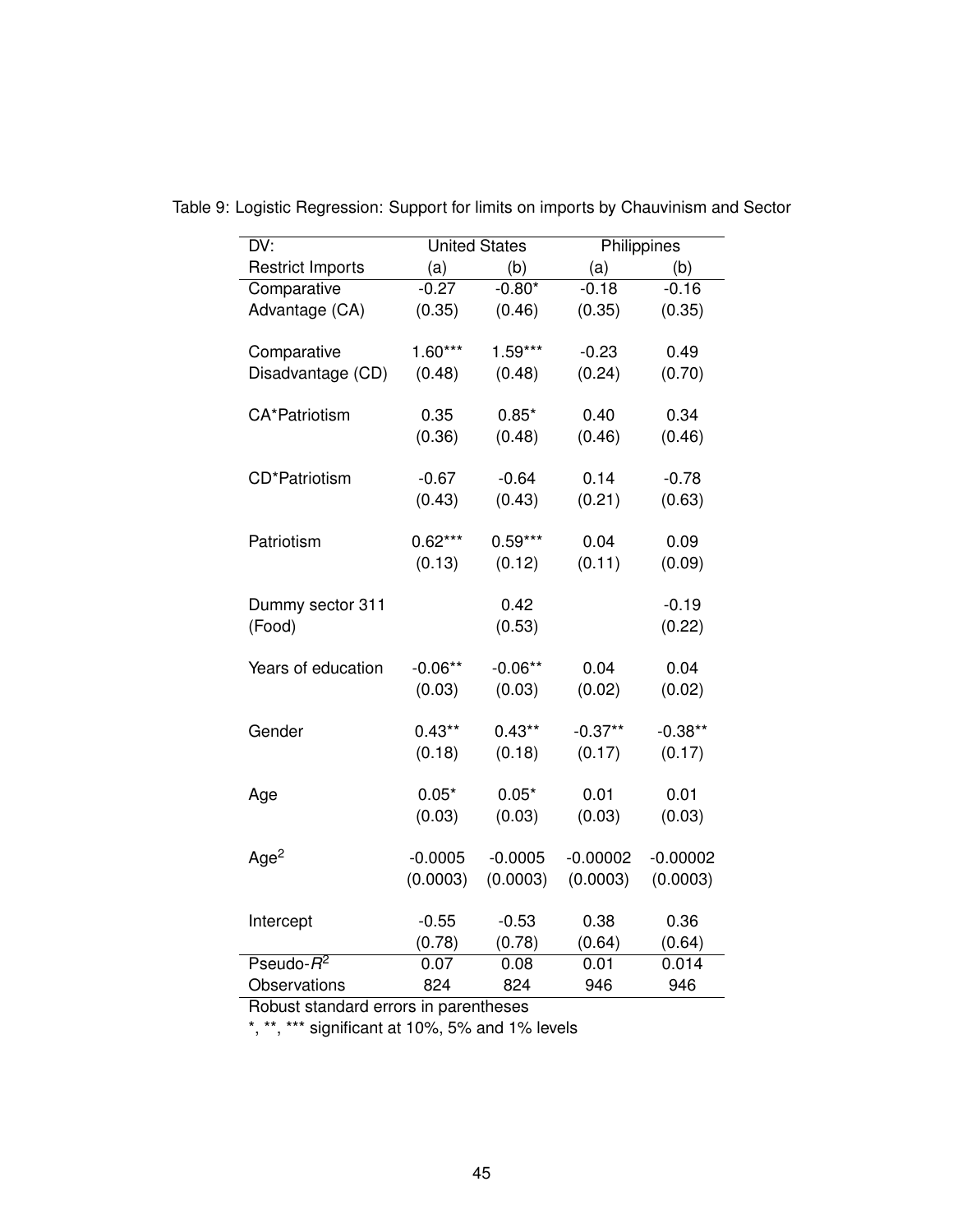| DV:                              |           | <b>United States</b> |                   | Philippines |  |
|----------------------------------|-----------|----------------------|-------------------|-------------|--|
| <b>Restrict Imports</b>          | (a)       | (b)                  | (a)               | (b)         |  |
| Comparative                      | $-0.08$   | $-0.25$              | 0.01              | 0.01        |  |
| Advantage (CA)                   | (0.29)    | (0.33)               | (0.37)            | (0.37)      |  |
|                                  | $1.29***$ | $1.3***$             |                   | $-0.02$     |  |
| Comparative<br>Disadvantage (CD) |           |                      | $-0.17$<br>(0.21) | (0.54)      |  |
|                                  | (0.42)    | (0.42)               |                   |             |  |
| CA*Chauvinism                    | $-0.28$   | $-0.31$              | 0.26              | 0.25        |  |
|                                  | (0.26)    | (0.29)               | (0.40)            | (0.39)      |  |
|                                  |           |                      |                   |             |  |
| CD*Chauvinism                    | 0.46      | 0.47                 | 0.05              | 0.07        |  |
|                                  | (0.40)    | (0.39)               | (0.19)            | (0.47)      |  |
|                                  |           |                      |                   |             |  |
| Chauvinism                       | $0.62***$ | $0.61***$            | 0.05              | 0.06        |  |
|                                  | (0.11)    | (0.11)               | (0.10)            | (0.09)      |  |
| Dummy sector 311                 |           | 0.44                 |                   | $-0.19$     |  |
| (Food)                           |           | (0.53)               |                   | (0.22)      |  |
|                                  |           |                      |                   |             |  |
| Years of education               | $-0.05$   | $-0.05$              | 0.04              | 0.04        |  |
|                                  | (0.03)    | (0.03)               | (0.02)            | (0.02)      |  |
|                                  |           |                      |                   |             |  |
| Gender                           | $0.48***$ | $0.49***$            | $-0.37**$         | $-0.36**$   |  |
|                                  | (0.18)    | (0.18)               | (0.17)            | (0.17)      |  |
| Age                              | $0.06**$  | $0.07**$             | 0.01              | 0.01        |  |
|                                  | (0.03)    | (0.03)               | (0.03)            | (0.03)      |  |
|                                  |           |                      |                   |             |  |
| Age <sup>2</sup>                 | $-0.0006$ | $-0.0006**$          | $-0.00002$        | $-0.00003$  |  |
|                                  | (0.0003)  | (0.0003)             | (0.0003)          | (0.0003)    |  |
|                                  |           |                      |                   |             |  |
| Intercept                        | $-0.41$   | $-0.45$              | 0.39              | 0.38        |  |
|                                  | (0.76)    | (0.77)               | (0.64)            | (0.64)      |  |
| $P$ seudo- $R^2$                 | 0.09      | 0.09                 | 0.01              | 0.01        |  |
| Observations                     | 824       | 824                  | 946               | 946         |  |

Table 10: Logistic Regression - Dependent variable: Support for limits on imports

Robust standard errors in parentheses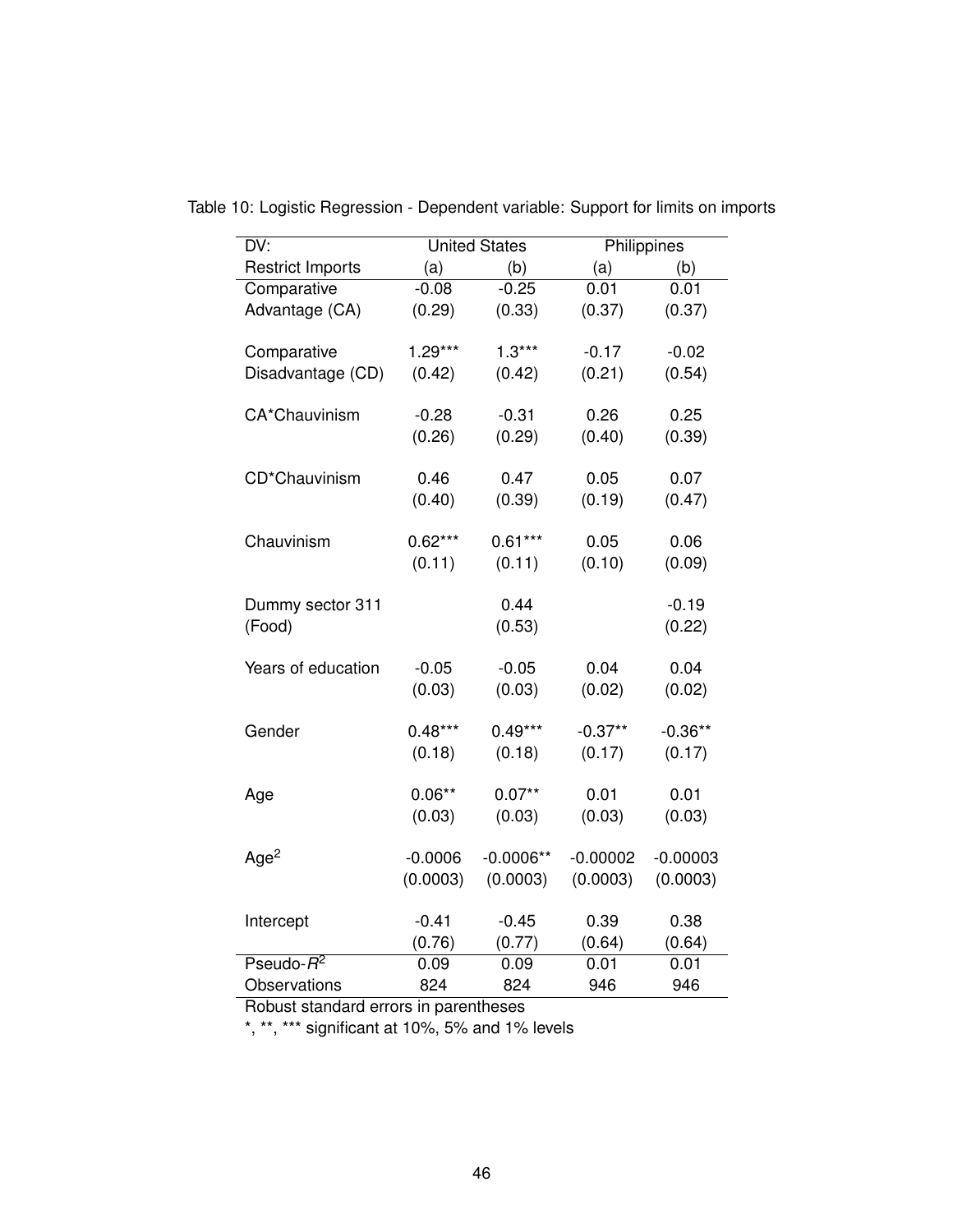

Figure 1: Patriotism Index

First factor from principal component analysis (see Table **??**)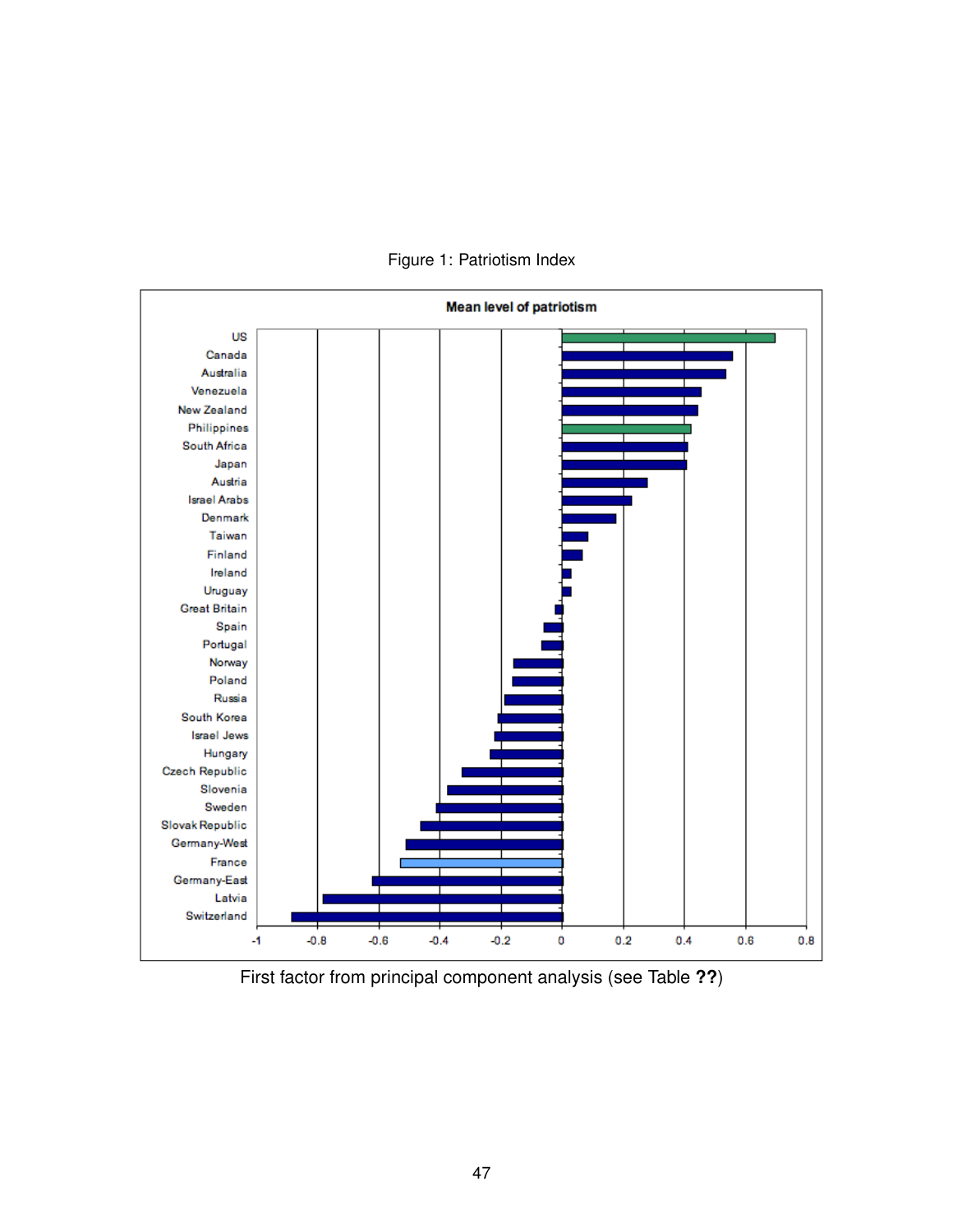

Figure 2: Chauvinism Index

Second factor from principal component analysis (see Table **??**)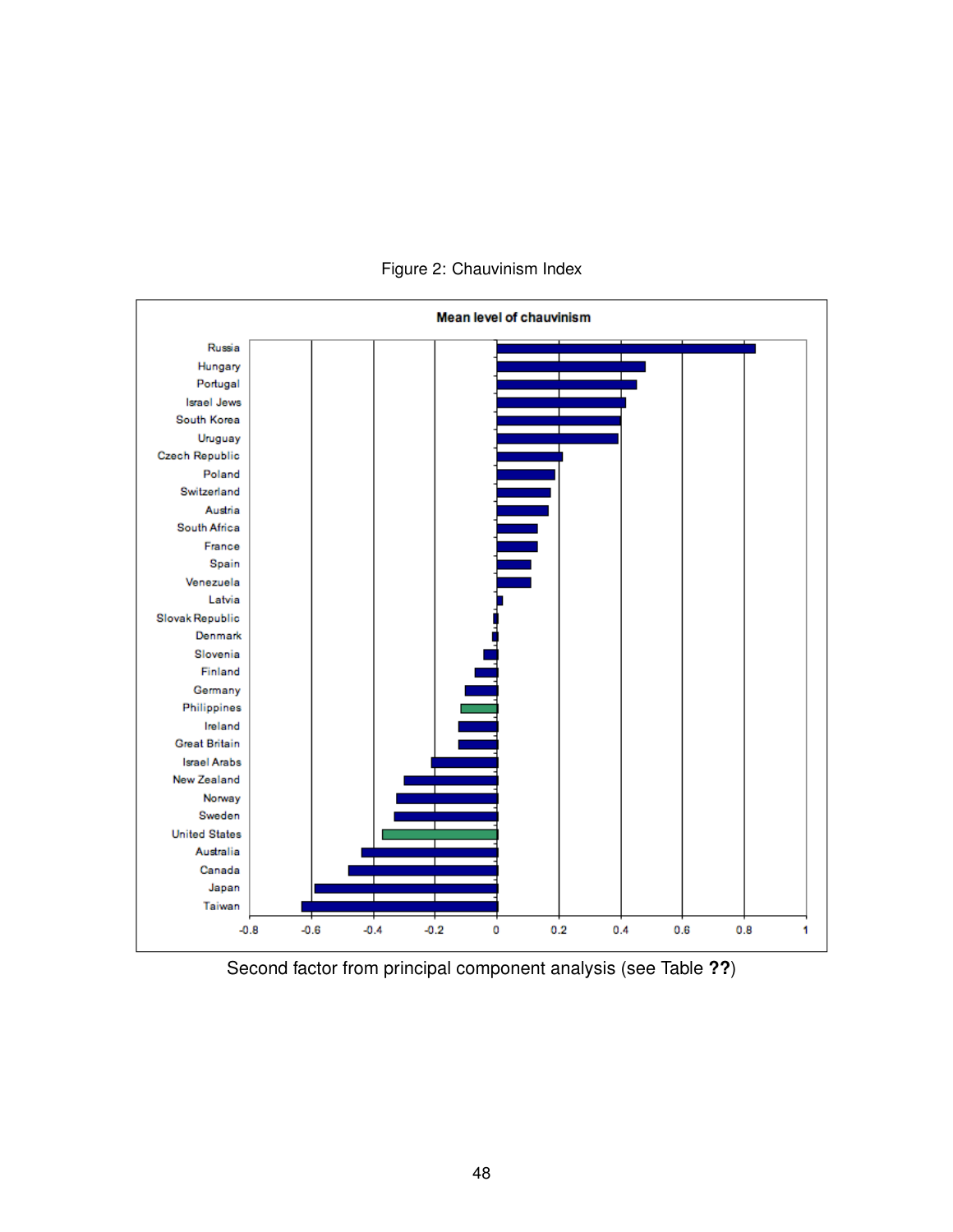

Figure 3: US: Predicted Probabilities of Supporting Restrictions on Imports (Education and Patriotism)

> Note: 90% Confidence intervals from simulations using parameters from regressions in Table **??**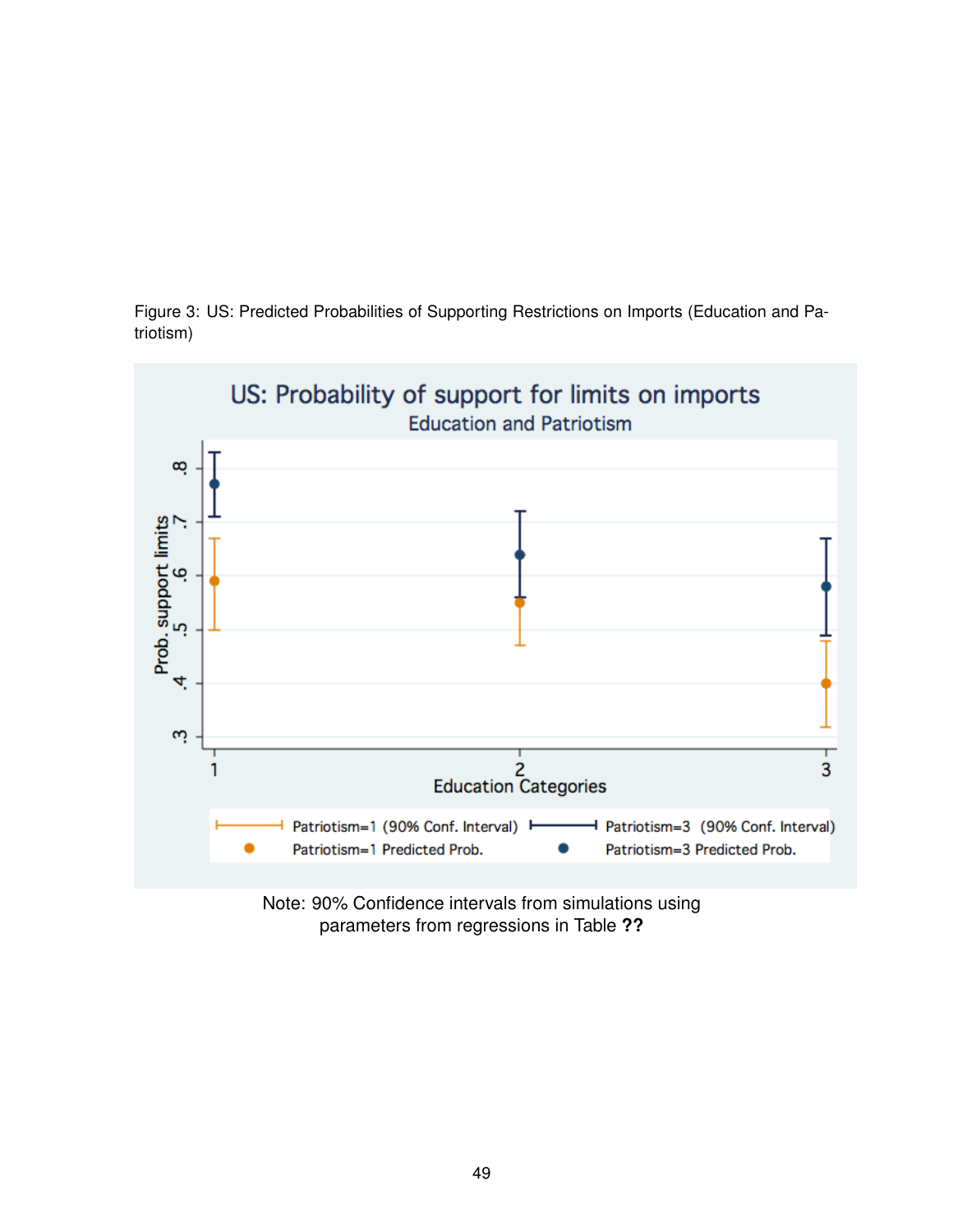

Figure 4: Philippines: Predicted Probabilities of Supporting Restrictions on Imports (Education and Patriotism)

> Note: 90% Confidence intervals from simulations using parameters from regressions in Table **??**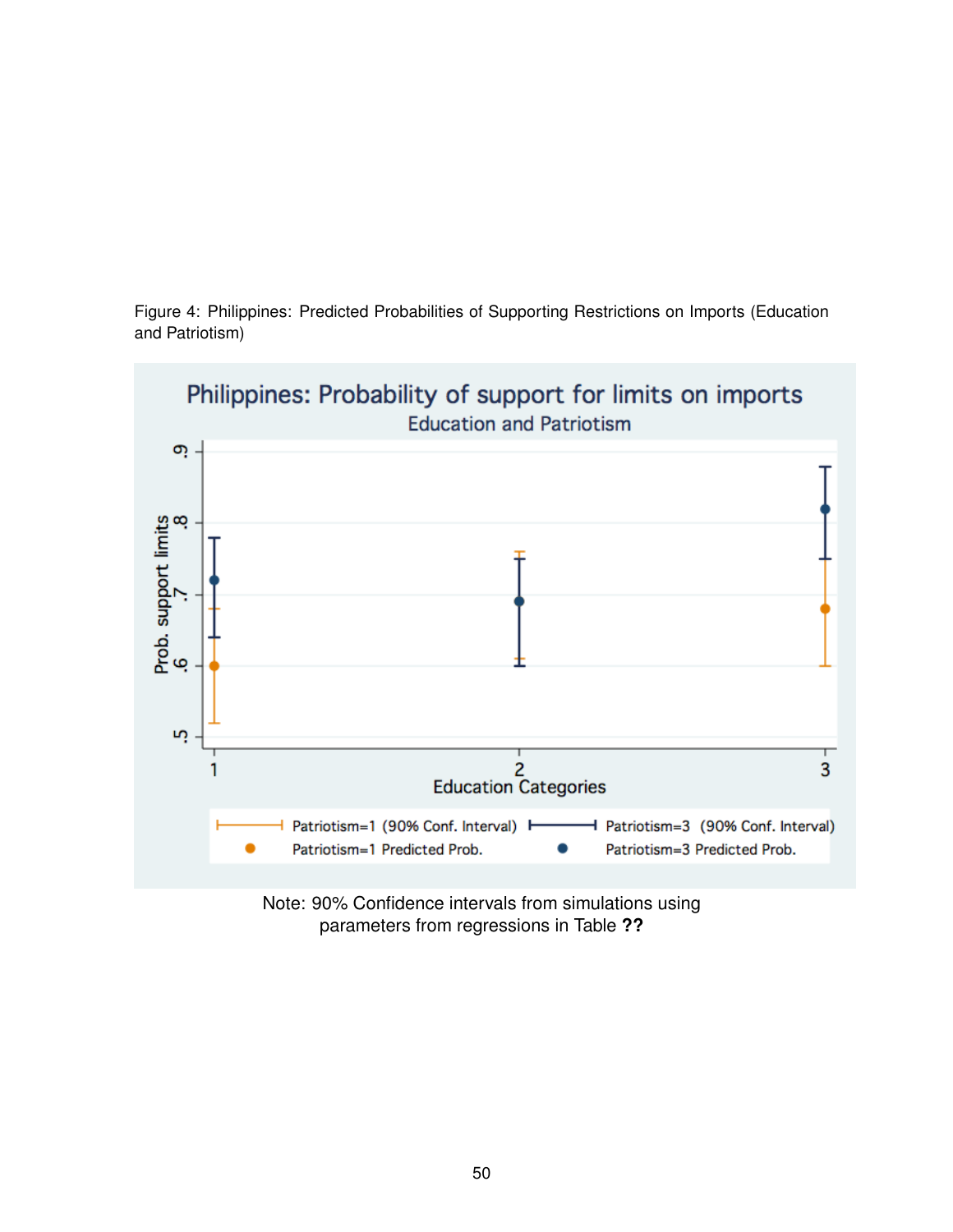

Figure 5: US: Predicted Probabilities of Supporting Restrictions by Sector and Patriotism

Note: 90% Confidence intervals from simulations using parameters from regressions in column United States (a) in Table **??**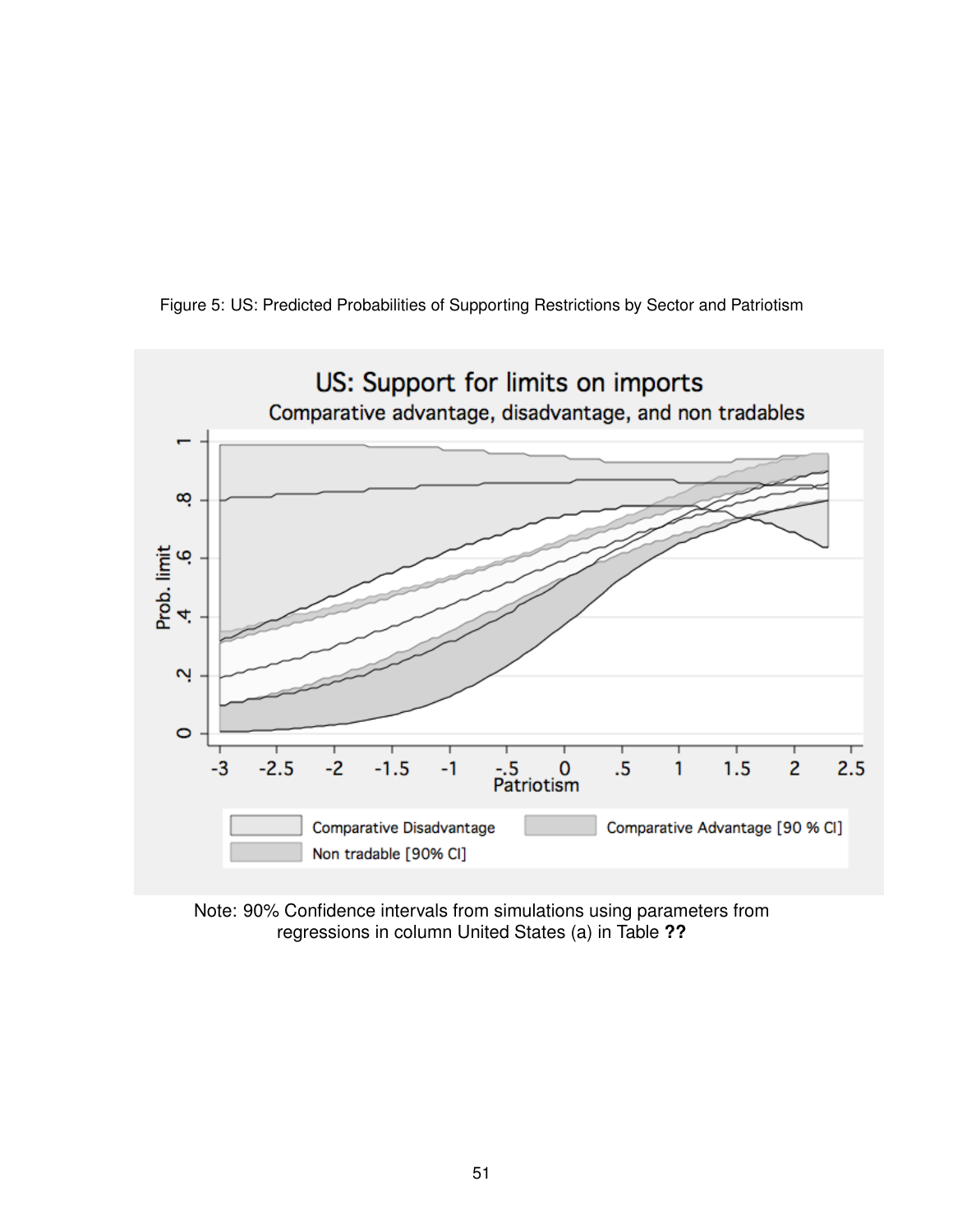

Figure 6: Philippines: Predicted Probabilities of Supporting Restrictions by Sector and Patriotism

Note: 90% Confidence intervals from simulations using parameters from regressions in column Philippines (a) in Table **??**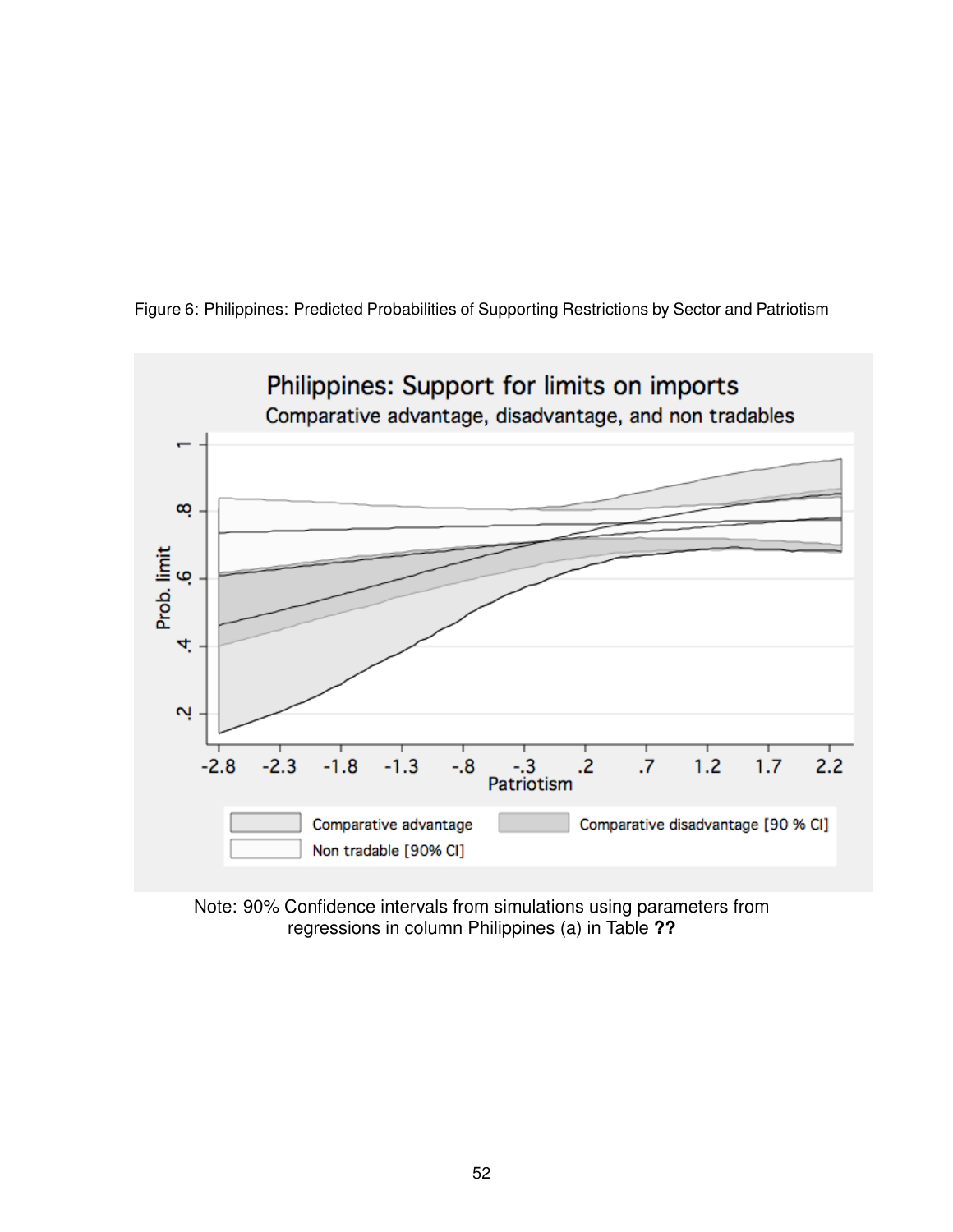Figure 7: US: Predicted Probabilities of Supporting Restrictions by Sector and Patriotism (excluding food sector)



Notes: 90% Confidence intervals from simulations using parameters from regressions in column United States (b) in Table **??**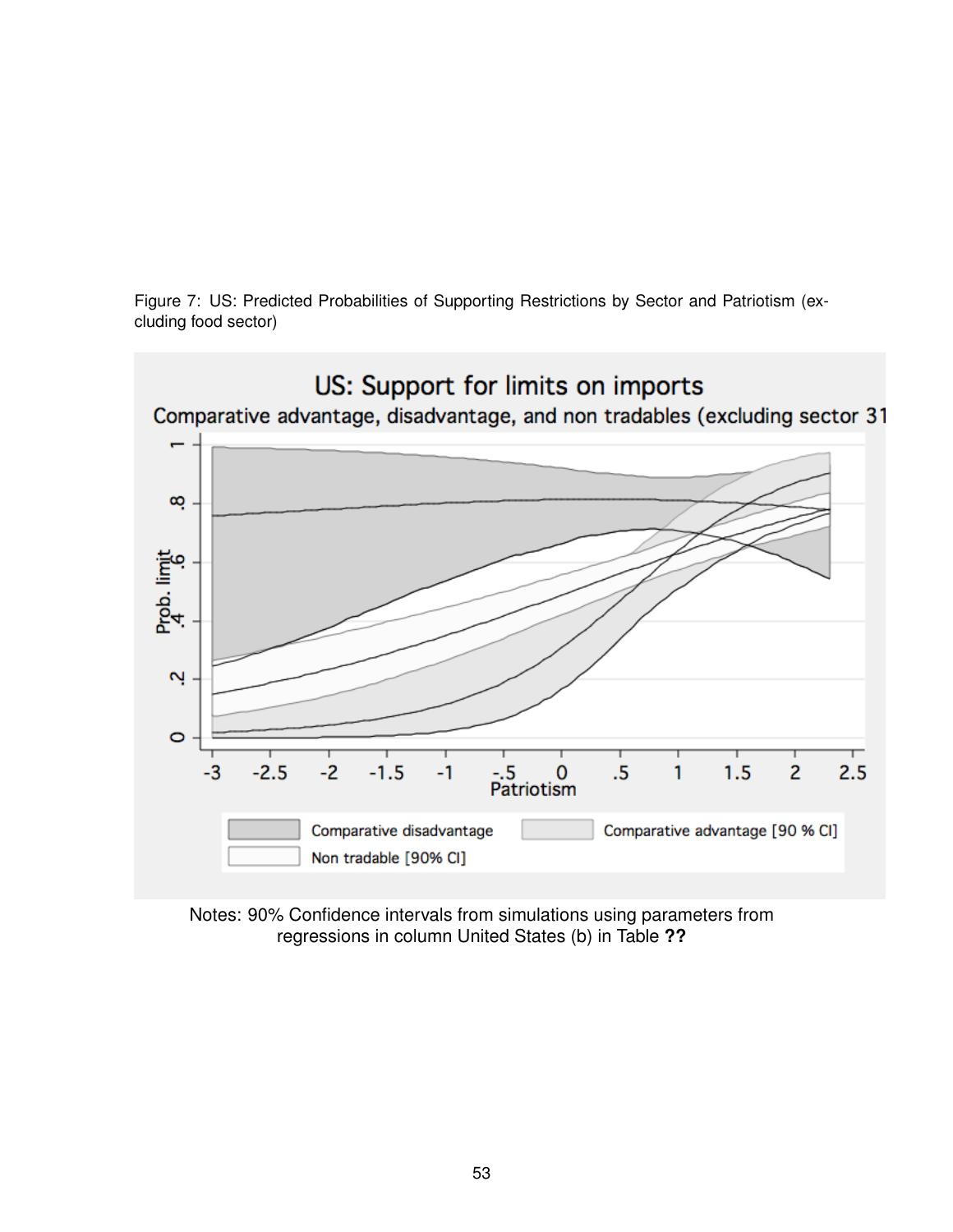Figure 8: Philippines: Predicted Probabilities of Supporting Restrictions by Sector and Patriotism (excluding food sector)



Notes: 90% Confidence intervals from simulations using parameters from regressions in column Philippines (b) in Table **??**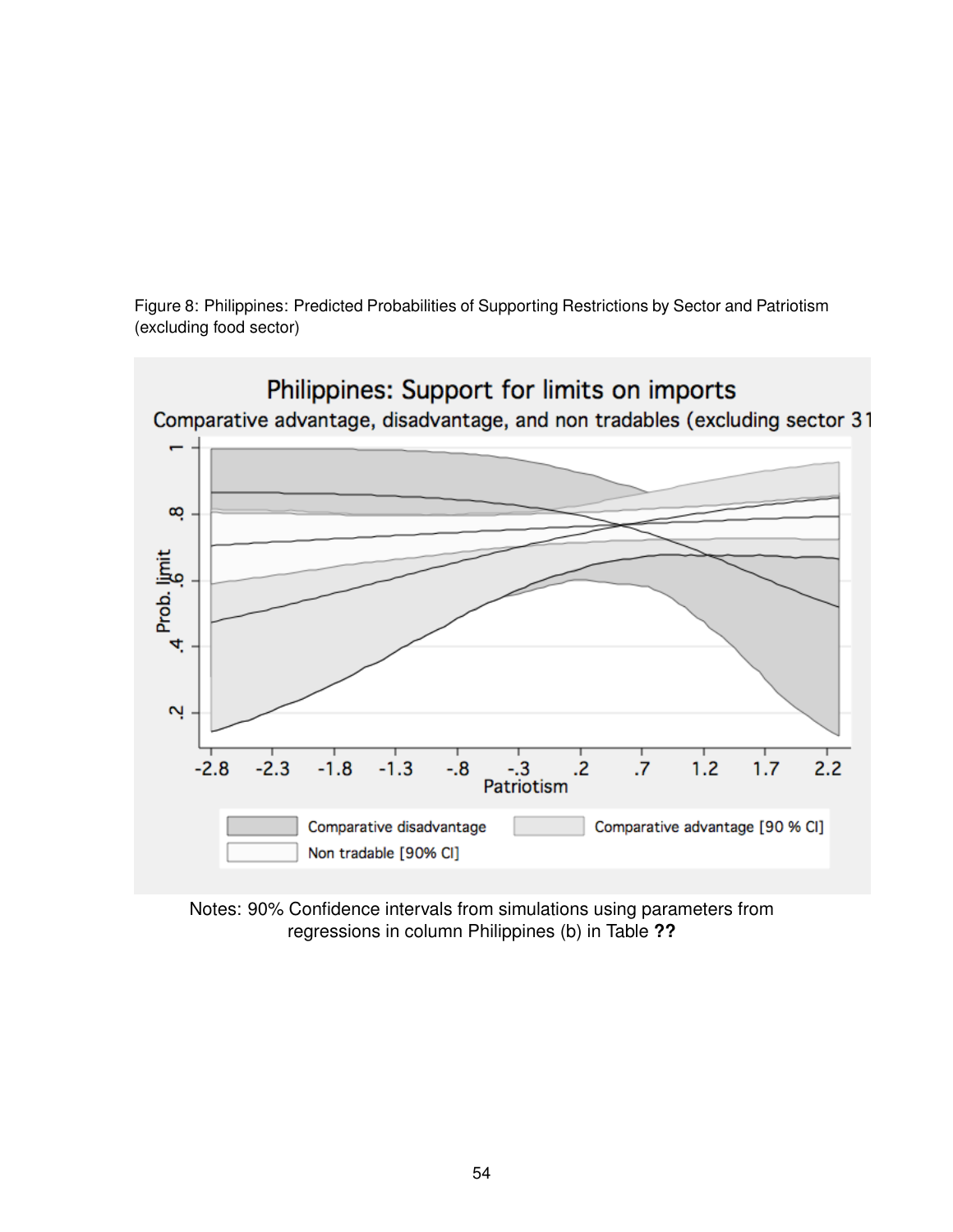

Figure 9: US: Predicted Probabilities of Supporting Restrictions on Imports (Education and Chauvinism)

> Note: 90% Confidence intervals from simulations using parameters from regressions in Table **??**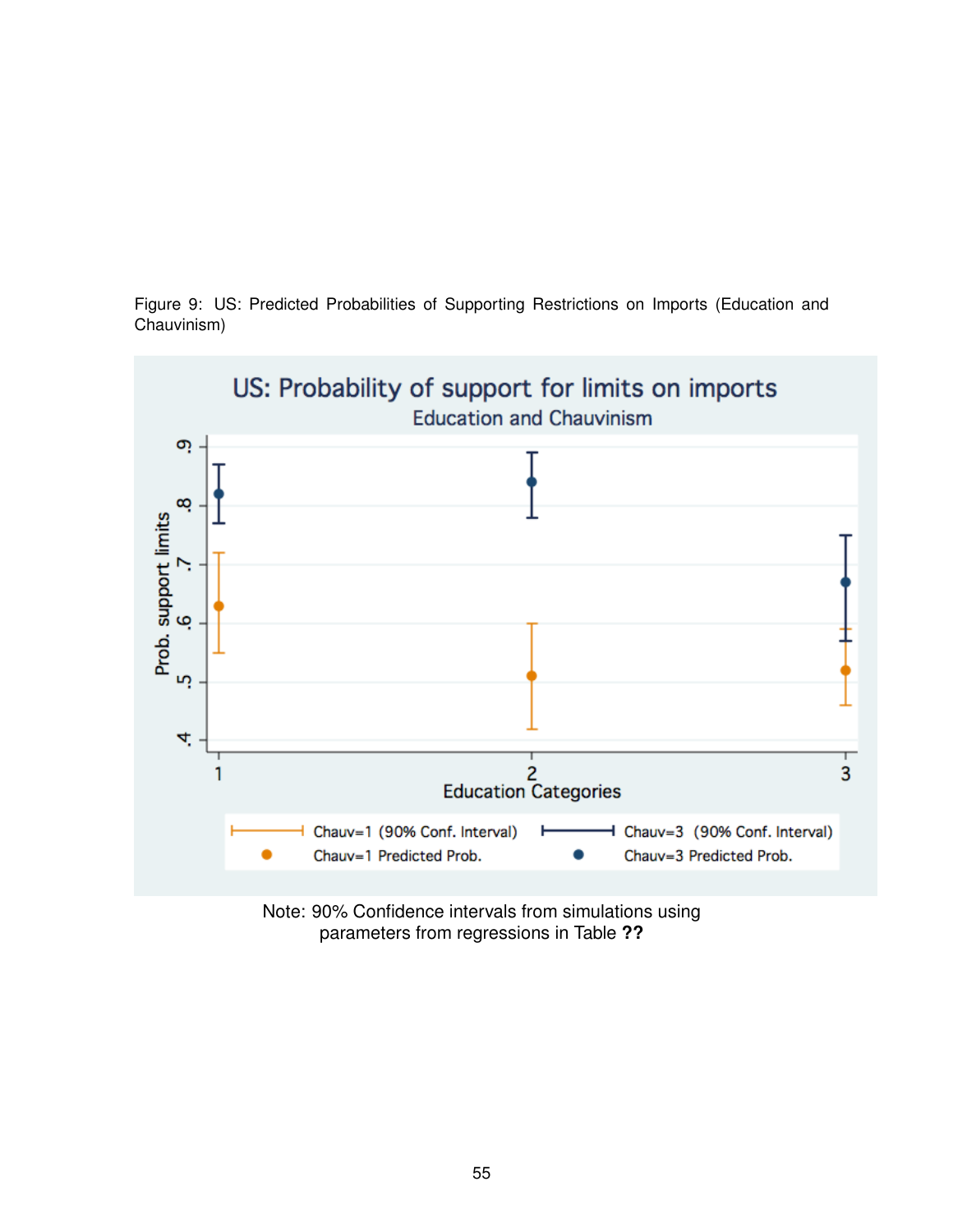

Figure 10: Philippines: Predicted Probabilities of Supporting Restrictions on Imports (Education and Chauvinism)

> Note: 90% Confidence intervals from simulations using parameters from regressions in Table **??**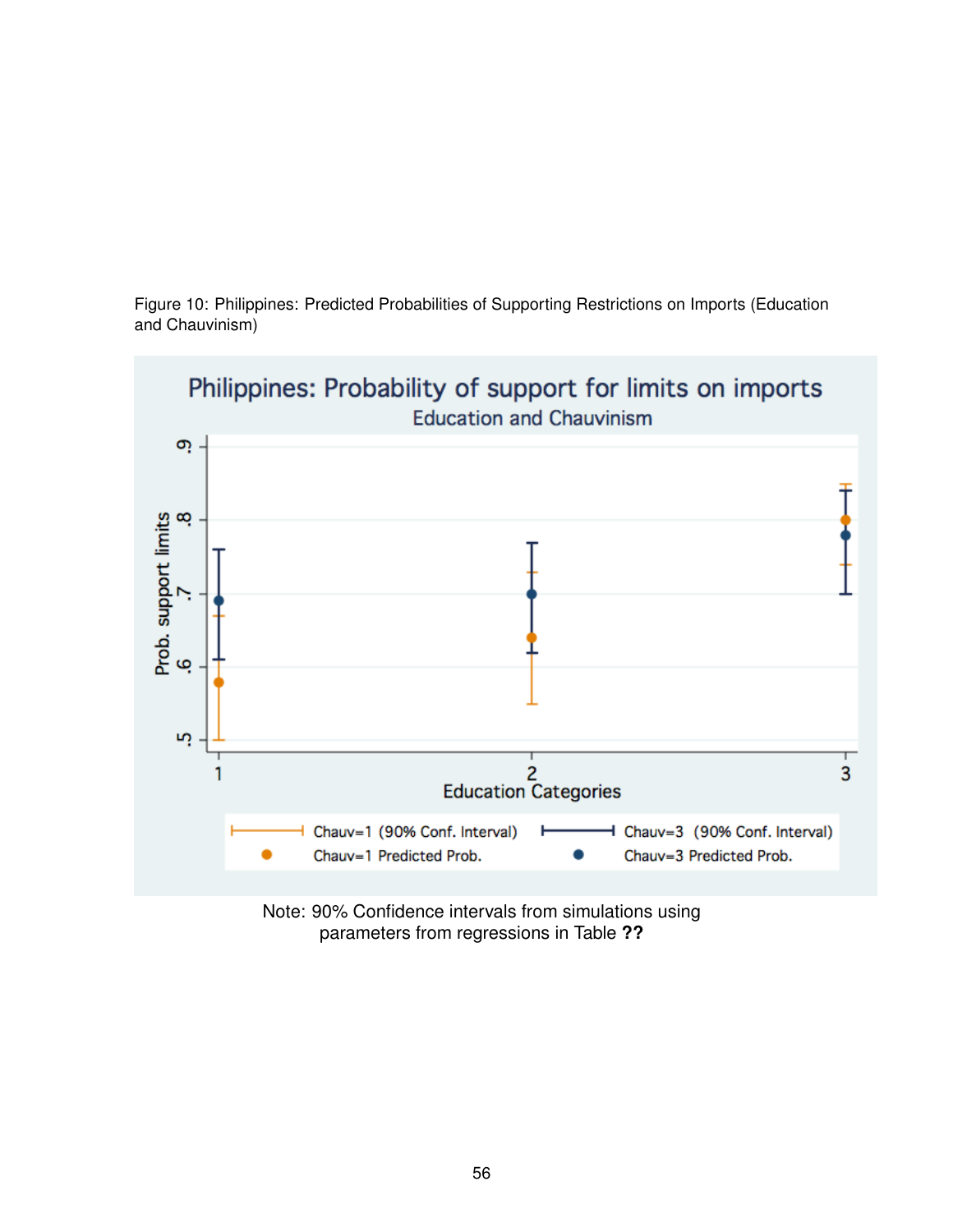



Note: 90% Confidence intervals from simulations using parameters from regressions in column United States (a) in Table **??**